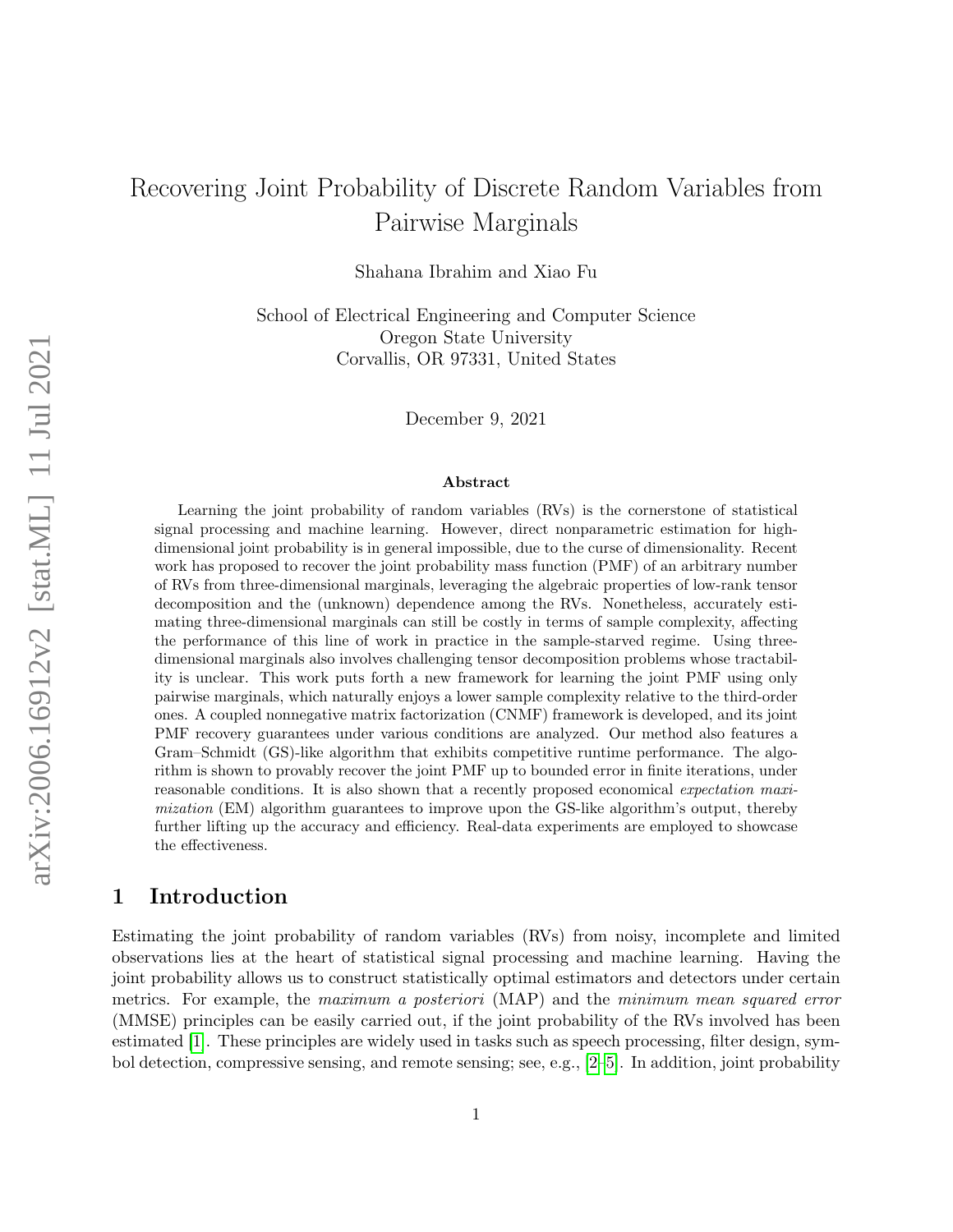is the key ingredient for estimating information-theoretic measures, e.g., mutual information and entropy [\[6\]](#page-20-3), which are often integrated into the solutions of challenging signal processing problems; see examples in blind source separation [\[7\]](#page-20-4), image processing [\[8\]](#page-20-5) and radar waveform design [\[9\]](#page-20-6). Joint probability estimation is also the linchpin of data mining, information retrieval, and machine intelligence [\[10\]](#page-20-7). Driven by its critical role across multiple domains, joint probability learning using both parametric and nonparametric methods has been a long-term interest in the signal processing community for decades; see, e.g., [\[11–](#page-20-8)[15\]](#page-21-0).

Joint probability estimation poses a variety of challenges in both theory and methods. In particular, in the high-dimensional regime, directly estimating the joint probability via 'structurefree' methods such as sample averaging is considered infeasible [\[16\]](#page-21-1). Suppose that there are N RVs, where each has an I-dimensional alphabet. To estimate the joint probability reliably, we generally need  $S \gg \Omega(I^N)$  'diverse' N-dimensional examples (without any entries missing). This is because the probability of encountering most N-tuples is very low. Therefore, only a small portion of the empirical distribution will be non-zero given a reasonable amount of data samples—this makes the approach considerably inaccurate in most cases.

Many workarounds have been proposed to circumvent this challenge in the literature. For example, linear approximations have been widely used, e.g., the linear MMSE (LMMSE) estimator [\[17\]](#page-21-2). Logistic regression, kernel methods, and neural networks can be understood as nonlinear function approximation-based counterparts [\[10,](#page-20-7) [18\]](#page-21-3). These are effective surrogates, but do not directly address the fundamental challenge in estimating high-dimensional joint probability from limited samples. Another commonly adopted route in statistical learning is to make use of problemspecific structural assumptions such as graphical models and prior distributions to help reduce the model complexity [\[19](#page-21-4)[–21\]](#page-21-5)—but making these assumptions restricts the methods to specific applications.

Very recently, Kargas *et al.* proposed a new framework for *blindly* estimating the *joint probability* mass function (PMF) of N discrete finite-alphabet RVs  $[12]$ . Building upon a link between highdimensional joint PMFs and low-rank tensors, the work in [\[12\]](#page-20-9) shows that any N-dimensional joint PMF admits a naive Bayes *representation*. In addition, if the RVs are 'reasonably dependent', the joint PMF can be recovered via jointly decomposing the three-dimensional marginal PMFs (which are third-order tensors).

The work in [\[12\]](#page-20-9) has shown promising results. However, many challenges remain. First, accurately estimating three-dimensional marginal PMFs is not a trivial task, which requires enumerating the co-occurrences of three RVs. This is particularly hard if the alphabets of the RVs are large and the data is sparse. Second, tensor decomposition is a challenging optimization problem [\[22\]](#page-21-6). Factoring a large number of latent factor-coupled tensors as in [\[12\]](#page-20-9) also gives rise to scalability issues. A natural question is: can we use pairwise marginals, i.e., joint PMFs of two RVs, to achieve the same goal of joint PMF recovery? Pairwise marginals are much easier to estimate relative to triple ones. In addition, the pairwise marginals give rise to probability mass matrices other than tensors—which may circumvent tensor decomposition in algorithm design and thus lead to more lightweight solutions.

Notably, a recent work in [\[11\]](#page-20-8) offers an expectation maximization (EM) algorithm that directly estimates the latent factors of the Nth-order probabilistic tensor from the 'raw data', instead of working with a large number of three-dimensional marginals. The EM algorithm is well-motivated, since it is associated with the *maximum likelihood estimator* (MLE) under the naive Bayes model in [\[12\]](#page-20-9). In addition, it admits simple and economical updates, and thus is much more scalable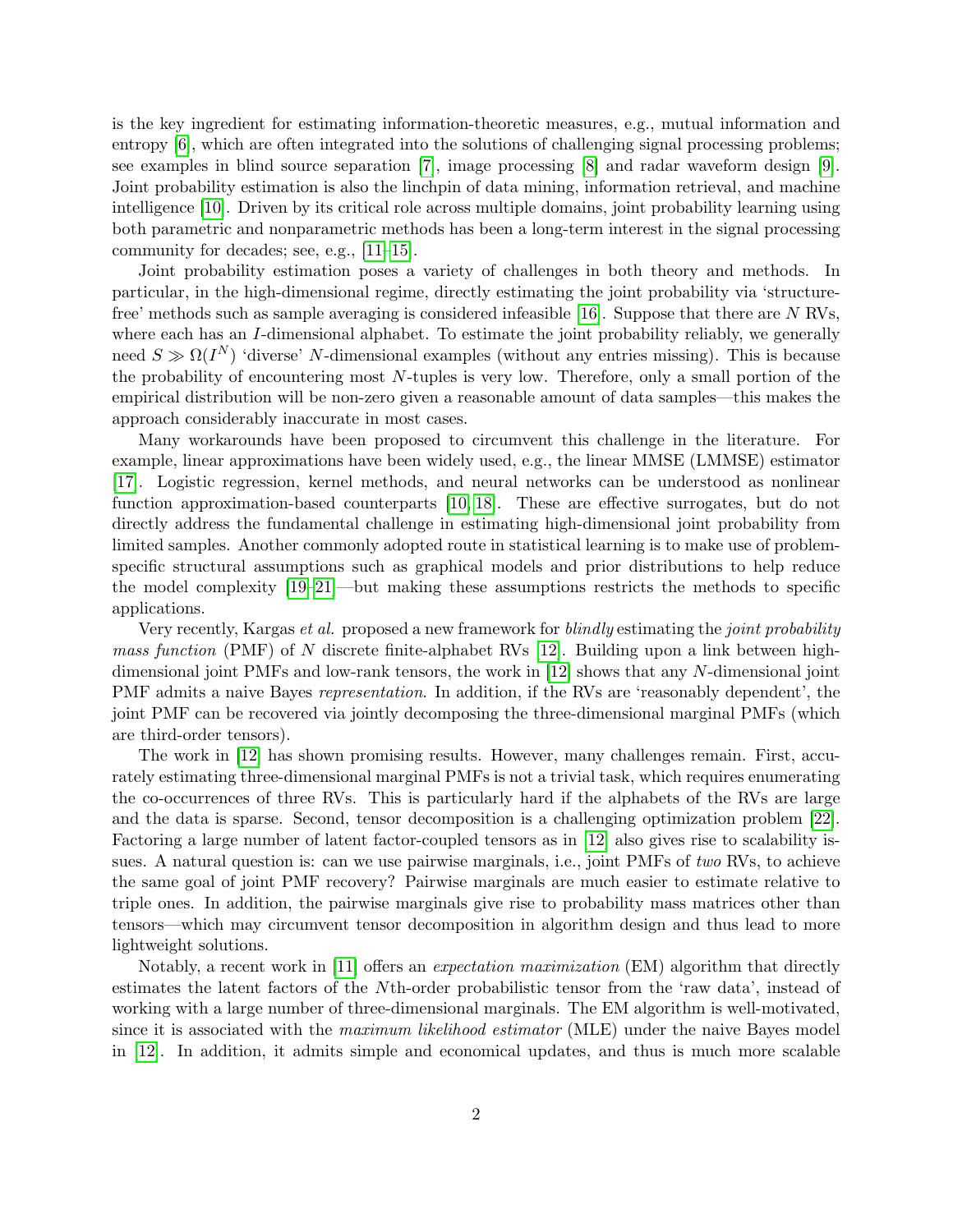relative to the coupled tensor decomposition approach. However, performance characterizations (e.g., estimation accuracy under finite samples and convergence properties) of the EM algorithm have been elusive.

Contributions. In this work, we propose a new framework that utilizes pairwise marginals to recover the joint PMF of an arbitrary number of discrete finite-alphabet RVs. We address both the theoretical aspects (e.g., recoverability) and the algorithmic aspects. Our contributions are as follows:

• A Pairwise Marginal-based Framework. On the theory side, we offer in-depth analyses for the recoverability of the joint PMF from pairwise marginals. We show that the joint PMF can be recovered via jointly factoring the pairwise marginals under nonnegativity constraints in a latent factor-coupled manner. Unlike [\[12\]](#page-20-9) which leverages the uniqueness of tensor decomposition to establish recoverability, our analysis utilizes the model identifiability of nonnegative matrix factorization (NMF)—leading to recoverability conditions that have a different flavor compared to those in [\[12\]](#page-20-9). More importantly, accurately estimating pariwise marginals is much easier relative to the three-dimensional counterparts, in terms of the amount of data samples needed.

• Provable Algorithms. On the algorithm side, we propose to employ a block coordinate descent (BCD)-based algorithm for the formulated coupled NMF problem. More importantly, we propose a pragmatic and easy-to-implement initialization approach, which is based on performing a Gram– Schmidt (GS)-like structured algorithm on a carefully constructed 'virtual NMF' model. We show that this approach works provably well even when there is modeling noise—e.g., noise induced by finite-sample estimation of the pairwise marginals. This is in contrast to the method in [\[12\]](#page-20-9), whose recoverability guarantees are based on the assumption that the third-order marginals are perfectly accessible. We also show that the EM algorithm from [\[11\]](#page-20-8) can provably improve upon proper initialization (e.g., that given by the GS-like algorithm) towards the target latent model parameters that are needed to reconstruct the joint PMF.

• Extensive Validation. We test the proposed approach on a large variety of synthetic and realworld datasets. In particular, we validate our theory via performing classification on four different UCI datasets and three movie recommendation tasks.

Part of the paper was presented at the Asilomar signal processing conference 2020 [\[23\]](#page-21-7). The journal version additionally includes new theoretical results, e.g., the recoverability analysis for the coupled NMF formulation, and a BCD-based CNMF algorithm, the detailed proofs for the Gram–Schmidt-like procedure, and the optimality analysis for the EM algorithm. More real data experiments are also presented.

**Notation.** We use  $x, x, X, X$  to denote a scalar, vector, matrix and tensor, respectively.  $\mathbb{D}_{KL}$ denotes the KL divergence.  $\kappa(X)$  denotes the condition number of the matrix X and is given by  $\kappa(X) = \frac{\sigma_{\max}(X)}{\sigma_{\min}(X)}$  where  $\sigma_{\max}$  and  $\sigma_{\min}$  are the largest and smallest singular values of  $X$ , respectively.  $||x||_0$  denotes the 'zero norm' of the vector x, i.e., the number of nonzero elements in x.  $X \geq 0$ implies that all the elements of  $X$  are nonnegative. cone  $(X)$  represents the conic hull formed by the columns of X and conv(X) denotes the convex hull formed by the columns of X.  $\emptyset$  denotes the empty set.  $||X||_2$  represents the 2-norm of matrix X and  $||X||_2 = \sigma_{\max}(X)$ .  $||X||_F$  denotes the Frobenius norm of X.  $||x||_2$  and  $||x||_1$  denote  $\ell_2$  and  $\ell_1$  norm of vector x, respectively. vec(X) denotes the vectorization operator that concatenates the columns of  $X$ . <sup> $\top$ </sup> and <sup>†</sup> denote transpose and pseudo-inverse, respectively.  $|\mathcal{C}|$  denotes the cardinality of set C. Diag(x) is a diagonal matrix that holds the entries of x as its diagonal elements.  $\circledcirc$  denotes the Khatri-Rao product. [T] denotes  $\{1, \ldots, T\}$ , where T is an integer.  $e_n$  denotes the unit vector with nth element being one.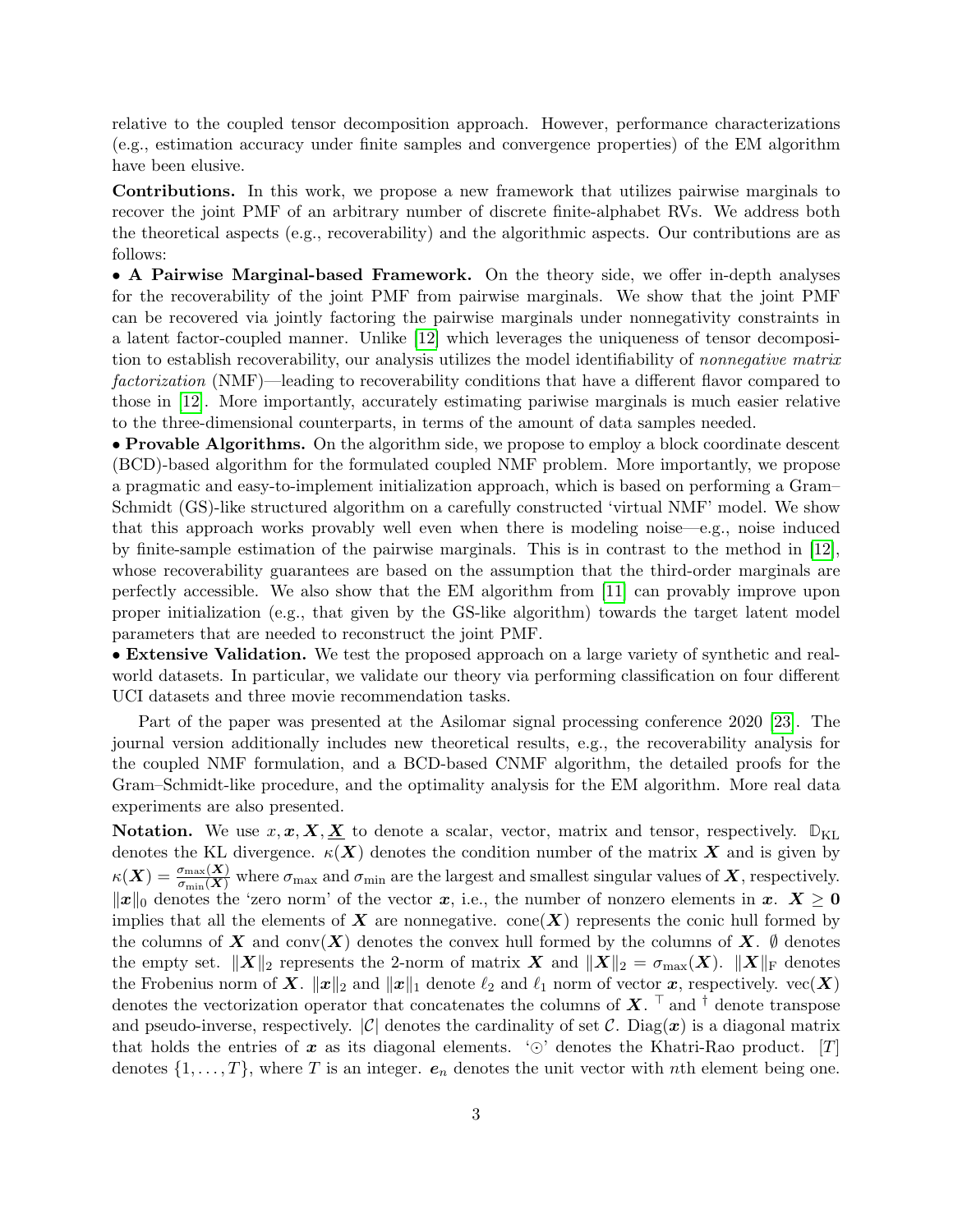$f(x) = O(g(x))$  (where  $f(\cdot)$  and  $g(\cdot)$  are nonnegative) means that there exist a positive constant C and  $x_0$  such that  $f(x) \leq Cg(x)$ ,  $\forall x \geq x_0$ . Similarly,  $f(x) = \Omega(g(x))$  means that there exist a positive constant c and  $x_0$  such that  $f(x) \ge cg(x)$ ,  $\forall x \ge x_0$ .

# 2 Background

Consider a set of discrete and finite-alphabet RVs, i.e.,  $Z_1, \ldots, Z_N$ . We will use  $Pr(i_1, \ldots, i_N)$  as the shorthand notation to represent

$$
\Pr\left(Z_1=z_1^{(i_1)},\ldots,Z_N=z_N^{(i_N)}\right)
$$

in the sequel, where  $\{z_n^{(1)}, \ldots, z_n^{(I_n)}\}$  denotes the alphabet of  $Z_n$ . Suppose that we do not have access to the joint PMF  $Pr(i_1, \ldots, i_N)$ . Instead, we have access to the lower-dimensional marginal distributions, e.g.,  $Pr(i_j, i_k, i_\ell)$  and  $Pr(i_j, i_k)$  for different j, k,  $\ell$ . Kargas et al. asked the following research question [\[12\]](#page-20-9):

Can the joint distribution of  $Z_1, \ldots, Z_N$  be recovered from the low-dimensional marginals without knowing any structural information about the underlying probabilistic model?

Note that estimating a high-dimensional joint distribution from lower-dimensional marginals is challenging, but not entirely impossible—if some structural information between the RVs (e.g., tree or Markov chain) is known; see discussions in [\[12\]](#page-20-9). However, learning the structural information from data per se is often a hard problem [\[19\]](#page-21-4).

#### 2.1 Tensor Algebra

The work in [\[12\]](#page-20-9) utilizes a connection between joint PMFs and low-rank tensors under the canonical polyadic decomposition (CPD) model [\[24,](#page-21-8) [25\]](#page-21-9). If an N-way tensor  $\underline{\mathbf{X}} \in \mathbb{R}^{I_1 \times I_2 \times \cdots \times I_N}$  has CP rank F, it can be written as:

<span id="page-3-0"></span>
$$
\underline{\mathbf{X}}(i_1, i_2, \dots, i_N) = \sum_{f=1}^F \lambda(f) \prod_{n=1}^N \mathbf{A}_n(i_n, f), \tag{1}
$$

where  $\mathbf{A}_n \in \mathbb{R}^{I_n \times F}$  is called the mode-n latent factor. In the above,  $\boldsymbol{\lambda} = [\boldsymbol{\lambda}(1), \dots, \boldsymbol{\lambda}(F)]^{\top}$  with  $\|\lambda\|_0 = F$  is employed to 'absorb' the norms of columns (so that the columns of  $A_n$  can be normalized w.r.t. a certain  $\ell_q$  norm for  $q \geq 1$ ). We use the shorthand notation

$$
\underline{\boldsymbol{X}}=\llbracket \boldsymbol{\lambda}, \boldsymbol{A}_1, \ldots, \boldsymbol{A}_N \rrbracket
$$

to denote the CPD in [\(1\)](#page-3-0). Note that  $F \gg I_n$  for  $n = 1, \ldots, N$  could happen. In fact, the tensor rank can reach  $O(I^{N-1})$  if  $I_1 = \ldots = I_N = I$  [\[25\]](#page-21-9).

#### 2.2 Joint PMF Recovery: A Tensor Perspective

A key takeaway in [\[12\]](#page-20-9) is that any joint PMF admits a naive Bayes (NB) model representation; i.e., any joint PMF can be generated from a latent variable model with just one hidden variable. It follows that the joint PMF of  $\{Z_n\}_{n=1}^N$  can always be decomposed as

<span id="page-3-1"></span>
$$
\Pr(i_1, i_2, \dots, i_N) = \sum_{f=1}^{F} \Pr(f) \prod_{n=1}^{N} \Pr(i_n | f), \tag{2}
$$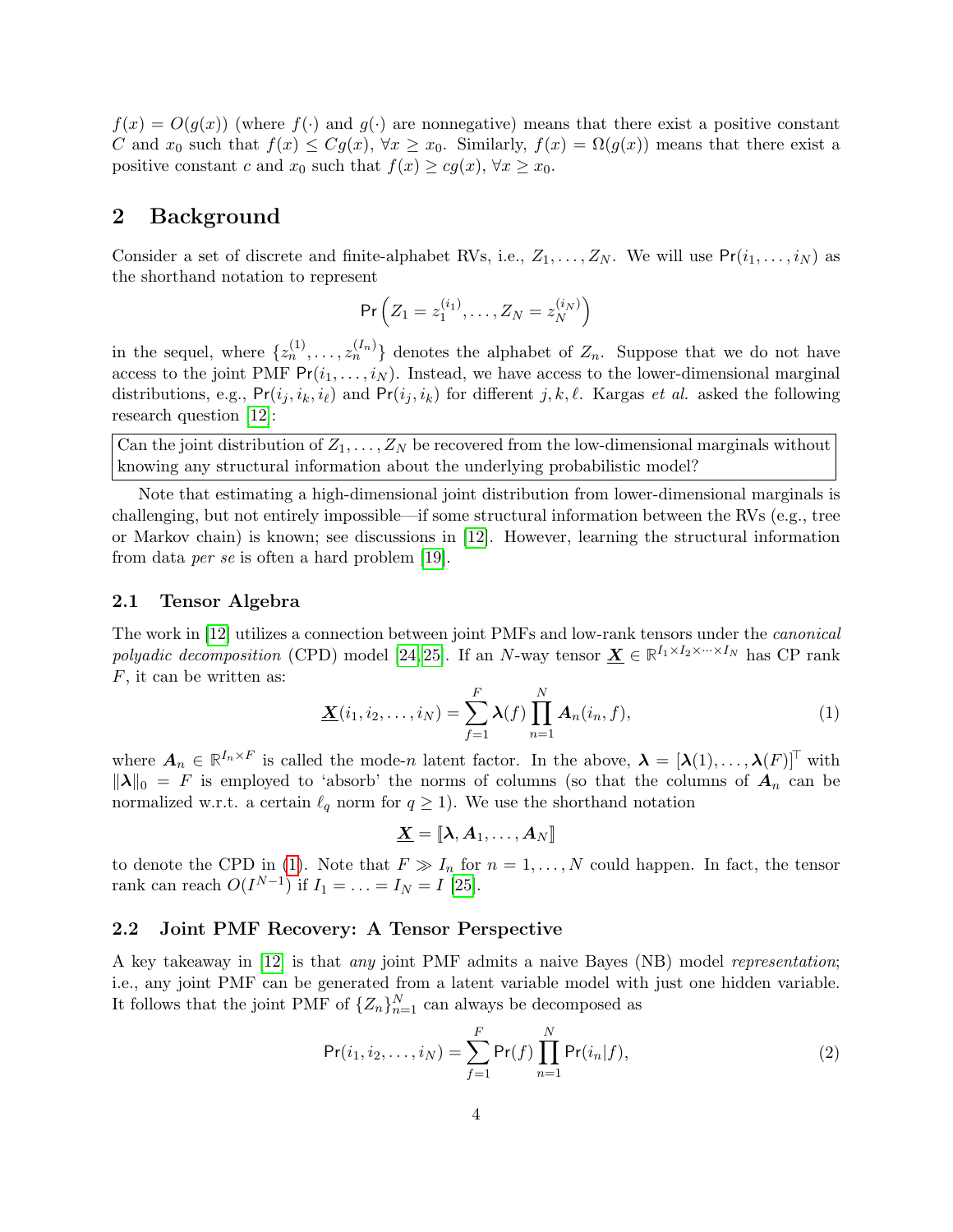where  $Pr(f) := Pr(H = f)$  is the prior distribution of a latent variable H and  $Pr(i_n|f) := Pr(Z_n = f)$  $z_n^{(i_n)}|H = f$  are the conditional distributions. Remarkably, such representation is *universal* if one allows the hidden variable to have a sufficiently rich finite alphabet:

**Theorem 1** [\[12\]](#page-20-9) The maximum F needed in order to describe an arbitrary PMF using a naive Bayes model is bounded by  $F \n\t\leq \min_{k} \prod_{\substack{n=1 \ n \neq k}}^N I_n$ .

To see this, one can represent any joint PMF as an Nth-order tensor by letting  $\underline{\mathbf{X}}(i_1,\ldots,i_N)$  =  $Pr(i_1, \ldots, i_N)$  and  $A_n(i_n, f) = Pr(i_n|f), \ \lambda(f) = Pr(f)$ . Since any nonnegative tensor admits a nonnegative polyadic decomposition with nonnegative latent factors, any joint PMF admits a naive Bayes representation with finite latent alphabet.

A relevant question is: what does 'low tensor rank' mean for the joint PMF tensors? In [\[12\]](#page-20-9), the authors argue that reasonably dependent RVs lead to a joint PMF tensor with relatively small  $F$ —which is normally the case in statistical learning and inference. For example, classification is concerned with inferring  $Z_N$  (label) from  $Z_1, \ldots, Z_{N-1}$  (features), and the dependence amongs the RVs are leveraged for building up effective classifiers.

Another key observation in [\[12\]](#page-20-9) is that the marginal distribution of any subset of RVs is an induced CPD model. From the law of total probability, if one marginalize the joint PMF down to  $Pr(i_j, i_k, i_\ell) \ \forall j, k, \ell \in [N]$ , the expression is

$$
\Pr(i_j, i_k, i_\ell) = \sum_{f=1}^F \Pr(f) \Pr(i_j|f) \Pr(i_k|f) \Pr(i_\ell|f).
$$

Let  $\underline{\mathbf{X}}_{jk\ell}(i_j, i_k, i_\ell) = \mathsf{Pr}(i_j, i_k, i_\ell)$ . Then, we have  $\underline{\mathbf{X}}_{jk\ell} = [\![\mathbf{\lambda}, \mathbf{A}_j, \mathbf{A}_k, \mathbf{A}_\ell]\!]$ , where  $\{\mathbf{A}_n\}_{n=1}^N$  and  $\lambda$  are defined as before. Another important observation here is that the marginal PMFs  $\underline{X}_{ik}$ 's and the joint PMF  $\underline{X}$  share the same  $A_j$ ,  $A_k$ ,  $A_\ell$  and  $\lambda$ . It is readily seen that if the  $\underline{X}_{jk\ell}$ 's admit essentially unique CPD, then  $A_n$ 's and  $\lambda$  can be identified from the marginals—and thus  $Pr(i_1, \ldots, i_N)$  can be recovered via identifying the latent factors.

The tensor-based approach in [\[12\]](#page-20-9) has shown that recovering high-dimensional joint PMF from low-dimensional marginals is possible. However, a couple of major hurdles exist for applying it in practice. First, estimating three-dimensional marginals  $Pr(i_j, i_k, i_\ell)$  is still not easy, since one needs many co-realizations of three RVs. For sparse datasets, this is particularly hard. Second, tensor decomposition is a hard computation problem [\[22\]](#page-21-6). The coupled tensor decomposition (CTD) algorithm in [\[12\]](#page-20-9) that involves many tensors is even more challenging in practice.

#### 2.3 Maximum Likelihood Estimation and EM

A recent work in [\[11\]](#page-20-8) offers an alternative for estimating  $Pr(f)$  and  $Pr(i_n|f)$ . Instead of working with third-order statistics, the model estimation problem is formulated as a maximum likelihood (ML) estimation problem in [\[11\]](#page-20-8), and an EM algorithm is employed to handle the ML estimator (MLE). The upshot of this approach is that the EM updates are much more scalable relative to the CTD updates in [\[12\]](#page-20-9). However, there are two challenges of applying EM. First, the recoverability guarantees of the joint PMF using the MLE framework is unclear under finite number of observations. Second, as the authors of [\[11\]](#page-20-8) have noticed, the EM algorithm sometimes does not converge to a good solution if randomly initialized. This is perhaps due to the nonconvex nature of the ML estimation problem.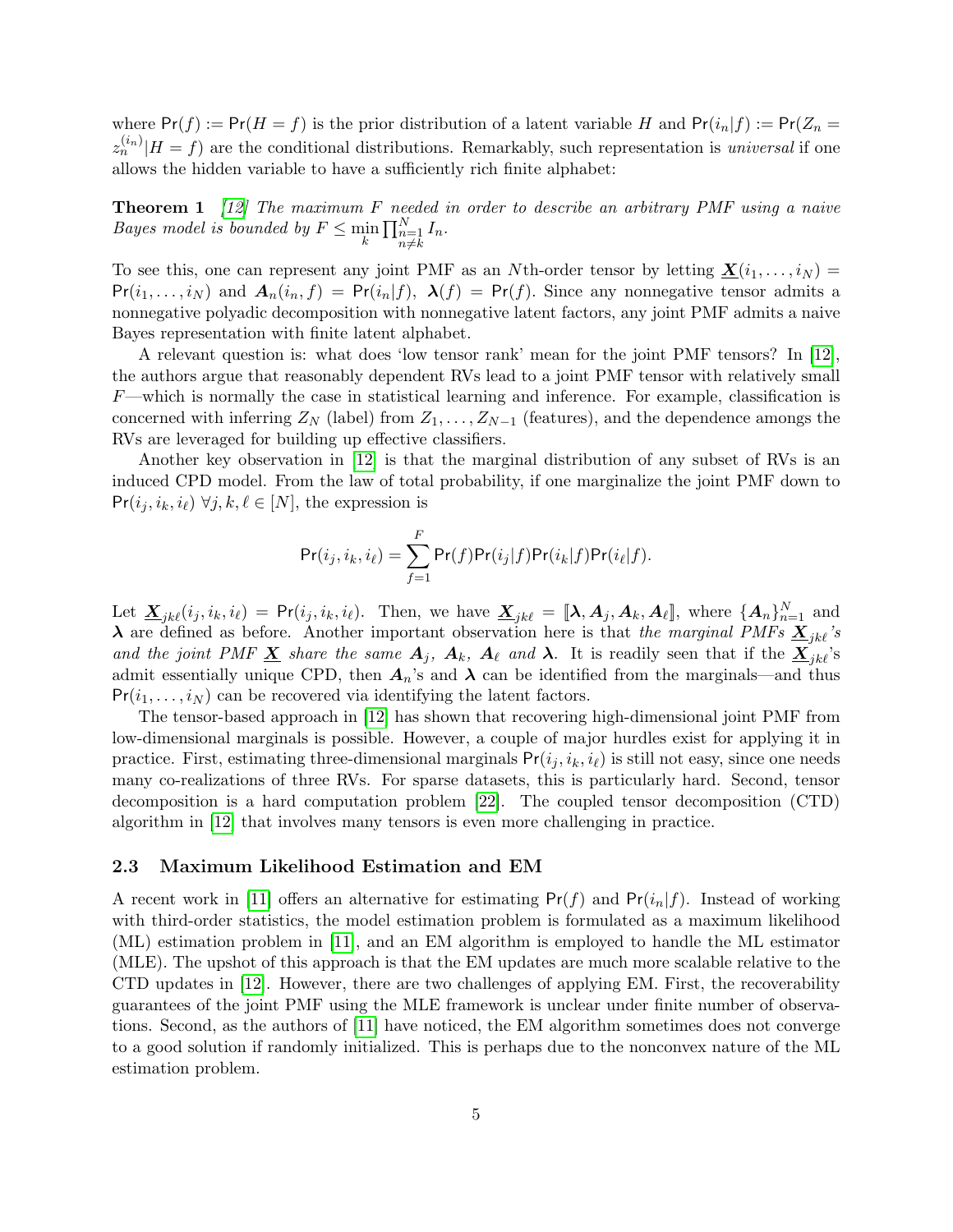# 3 Proposed Approach

To advance the task of joint PMF recovery from marginal distributions, we propose a pairwise marginal-based approach. Note that the pairwise marginal is given by

$$
Pr(i_j, i_k) = \sum_{f=1}^{F} Pr(f)Pr(i_j|f)Pr(i_k|f)
$$
  

$$
\iff X_{jk} = A_j D(\lambda) A_k^{\top}, X_{jk}(i_j, i_k) = Pr(i_j, i_k),
$$

where  $D(\lambda) = \text{Diag}(\lambda)$ .

In practice, the pairwise marginals  $X_{jk}$ 's are estimated from realizations of the joint PMF. Consider a set of realizations (data samples) of  $Pr(Z_1, ..., Z_N)$ , denoted as  $\{d_s \in \mathbb{R}^N\}_{s=1}^S$ . The following sample averaging estimator can be employed:

$$
\widehat{\boldsymbol{X}}_{jk}(i_j,i_k)=\frac{1}{|\mathcal{S}_{jk}|}\sum_{s\in\mathcal{S}_{jk}}\mathbb{I}\left[\boldsymbol{d}_s(j)=z_j^{(i_j)},\boldsymbol{d}_s(k)=z_k^{(i_k)}\right],
$$

where  $d_s(n)$  denotes the realization of  $Z_n$  in the s-th sample,  $\mathbb{I}[E] = 1$  if the event E happens and  $\mathbb{I}[E] = 0$  otherwise, S is the number of co-realizations of  $Z_1, \ldots, Z_N$  (i.e., the number of 'samples'), and  $S_{ik} \subseteq [S]$  denotes the set of indices of the data samples in which the realizations of both  $Z_i$ and  $Z_k$  are observed.

Notably, with the same amount of data (i.e., with a fixed  $S$ ), the second-order statistics can be estimated to a much higher accuracy, compared to the third-order ones [\[26\]](#page-21-10). This is particularly articulated when the dataset is sparse. To see this, assume that every RV has an alphabet size I and is observed with probability  $p \in (0,1]$  (which means that every entry of  $d_s$  is observed with probability p—and  $d_s$  is very sparse when p is small). Then, on average  $Sp^2$  and  $Sp^3$  co-realizations of every pair and triple of RVs, respectively, can be observed in the samples. Under such cases, Theorem 1 in [\[26\]](#page-21-10) shows that the average estimation error (over all possible joint distributions) for  $\underline{\mathbf{X}}_{jk\ell}$  in terms of  $\ell_1$  distance is  $O(\sqrt{I^3/Sp^3})$ , while that for  $\mathbf{X}_{jk}$  is  $O(\sqrt{I^2/Sp^2})$ . One can see that the difference is particularly significant when  $p$  is small—i.e., when the dataset is considerably sparse.

#### 3.1 Challenges

Despite the sample complexity appeal of using pairwise marginals, the recoverability of the joint PMF under such settings is nontrivial to establish. The main analytical tool for proving recoverability in [\[12\]](#page-20-9) is the essential uniqueness of tensor decomposition—i.e., the latent factors of low-rank tensors are identifiable up to resolvable ambiguities under mild conditions. However, pairwise distributions such as  $X_{jk} = A_j D(\lambda) A_k^{\top}$  are matrices, and low-rank matrix decomposition is in general nonunique. A natural thought to handle the identifiability problem would be employing certain NMF tools [\[27,](#page-21-11) [28\]](#page-21-12), since the latent factors are all nonnegative, per their physical interpretations. However, the identifiability of NMF models holds only if  $F \n\t\leq \min\{I_j, I_k\}$  (and preferably  $F \ll \min\{I_j, I_k\}$ ). The pairs  $\mathbf{X}_{jk} = A_j \mathbf{D}(\lambda) A_k^{\top} \in \mathbb{R}^{I_j \times I_k}$  inherit the inner dimension F (i.e., the column dimension of  $A_i$ ) from the joint PMF of all the variables, which is the tensor rank of an Nth-order tensor. As mentioned, the tensor rank F could be much larger than the  $I_j$ 's. Hence, one may not directly use the available NMF uniqueness results on individual  $X_{ik}$ 's to argue for joint PMF recoverability. Nonetheless, as we will show shortly, NMF identifiability can be applied onto carefully constructed coupled NMF models to establish recoverability.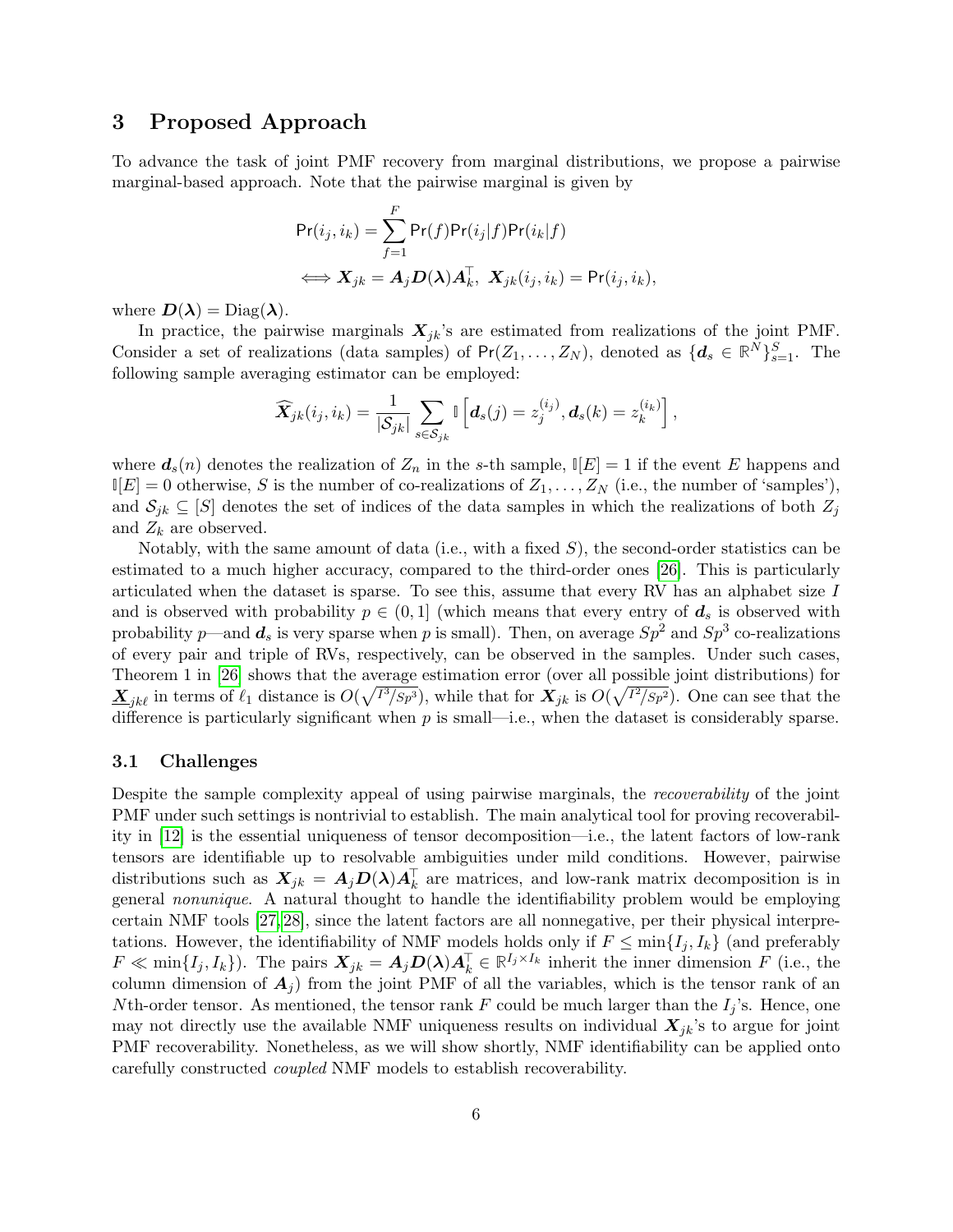#### 3.2 Preliminaries: NMF and Model Identifiablility

To see how we approach these challenges, let us first briefly introduce some pertinent preliminaries of NMF. Consider a nonnegative data matrix  $\mathbf{X} \in \mathbb{R}^{L \times K}$ . Assume that the matrix is generated by  $X = WH^{\top}$ , where  $W \in \mathbb{R}^{L \times F}$  and  $H \in \mathbb{R}^{K \times F}$ . Also assume that  $W \geq 0$  and  $H \geq 0$  and  $F \n\leq \min\{L, K\}.$  NMF aims to factor X for identifying W and H up to certain trivial ambiguities.

A number of conditions on W and/or H allow us to establish identifiability of the latent factors. The first one is the so-called separability condition:

**Definition 1** (Separability) [\[29\]](#page-21-13) If  $H \ge 0$ , and  $\Lambda = \{l_1, \ldots, l_F\}$  such that  $H(\Lambda, \cdot) = \Sigma$  holds, where  $\Sigma = \text{Diag}(\alpha_1, \dots, \alpha_F)$  and  $\alpha_f > 0$ , then, **H** satisfies the separability condition. When  $\Lambda = \{l_1, \ldots, l_F\}$  satisfies  $\|\mathbf{H}(l_f, \cdot) - \mathbf{e}_f\|_2 \leq \varepsilon$  for  $f = 1, \ldots, F$ ,  $\mathbf{H}$  is called  $\varepsilon$ -separable.

If one of  $W$  and  $H$  satisfies the separability condition and the other has full column rank, there exist polynomial-time algorithms that can provably identify  $W$  and  $H$  up to scaling and permutation ambiguities. Among these algorithms, a number of Gram–Schmidt-like lightweight algorithms exist; see, e.g., [\[30–](#page-21-14)[34\]](#page-22-0). A more relaxed condition is as follows:

**Definition 2** (Sufficiently Scattered) [\[35](#page-22-1)[–37\]](#page-22-2) Assume that  $H \ge 0$  and  $C \subseteq \text{cone}\lbrace H^{\top} \rbrace$  where **Definition 2** (Sufficiently Scatterea) [35–34] Assume that  $H \ge 0$  and  $C \subseteq \text{cone}\{H\}$  where<br> $C = \{x \in \mathbb{R}^F \mid x^\top 1 \ge \sqrt{F-1} \|x\|_2\}$ . In addition, assume that  $\text{cone}\{H^\top\} \nsubseteq \text{cone}\{Q\}$  for any orthonormal  $\mathbf{Q} \in \mathbb{R}^{F \times F}$  except for the permutation matrices. Then, **H** is called sufficiently scattered.

The sufficiently scattered condition subsumes the separability condition as a special case. An important result is that if W and H are both sufficiently scattered, then the model  $X = WH^{\top}$  is unique up to scaling and permutation ambiguities [\[35\]](#page-22-1). The two conditions are illustrated in Fig. [1.](#page-7-0) More detailed discussions and illustrations can be seen in [\[27,](#page-21-11) [38\]](#page-22-3).

In principle, the 'taller'  $H$  is, the chance that  $H$  (approximately) attains the separability or sufficiently scattered condition is higher, if  $H$  is generated following a certain continuous distribu-tion. This intuition was formalized in [\[39\]](#page-22-4), under the assumption that  $H(l,:)$ 's are drawn from the probability simplex uniformly at random and then positively scaled. The work in [\[39\]](#page-22-4) also shows that the sufficiently scattered condition is easier to satisfy relative to separability, under the same generative model; see Lemma [6](#page-37-0) in Appendix [E.](#page-37-1)

#### 3.3 Recoverability Analysis

Our goal is to identify  $A_n$  and  $\lambda$  from the available pairwise marginals  $X_{jk} = A_j D(\lambda) A_k^{\top}$ 's, so that the joint PMF can be reconstructed following [\(2\)](#page-3-1). Note that applying existing NMF techniques onto  $X_{jk}$  is unlikely to work, since when  $F > \min\{I_j, I_k\}$ , 'fat'  $A_j \in \mathbb{R}^{I_j \times F}$ 's can never be separable or sufficiently scattered. To circumvent this, our idea is as follows. Consider a splitting of the indices of the N variables, i.e.,  $S_1 = \{\ell_1, \ldots, \ell_M\}$  and  $S_2 = \{\ell_{M+1}, \ldots, \ell_N\}$  such that  $S_1 \cup S_2 = \{1, \ldots, N\}$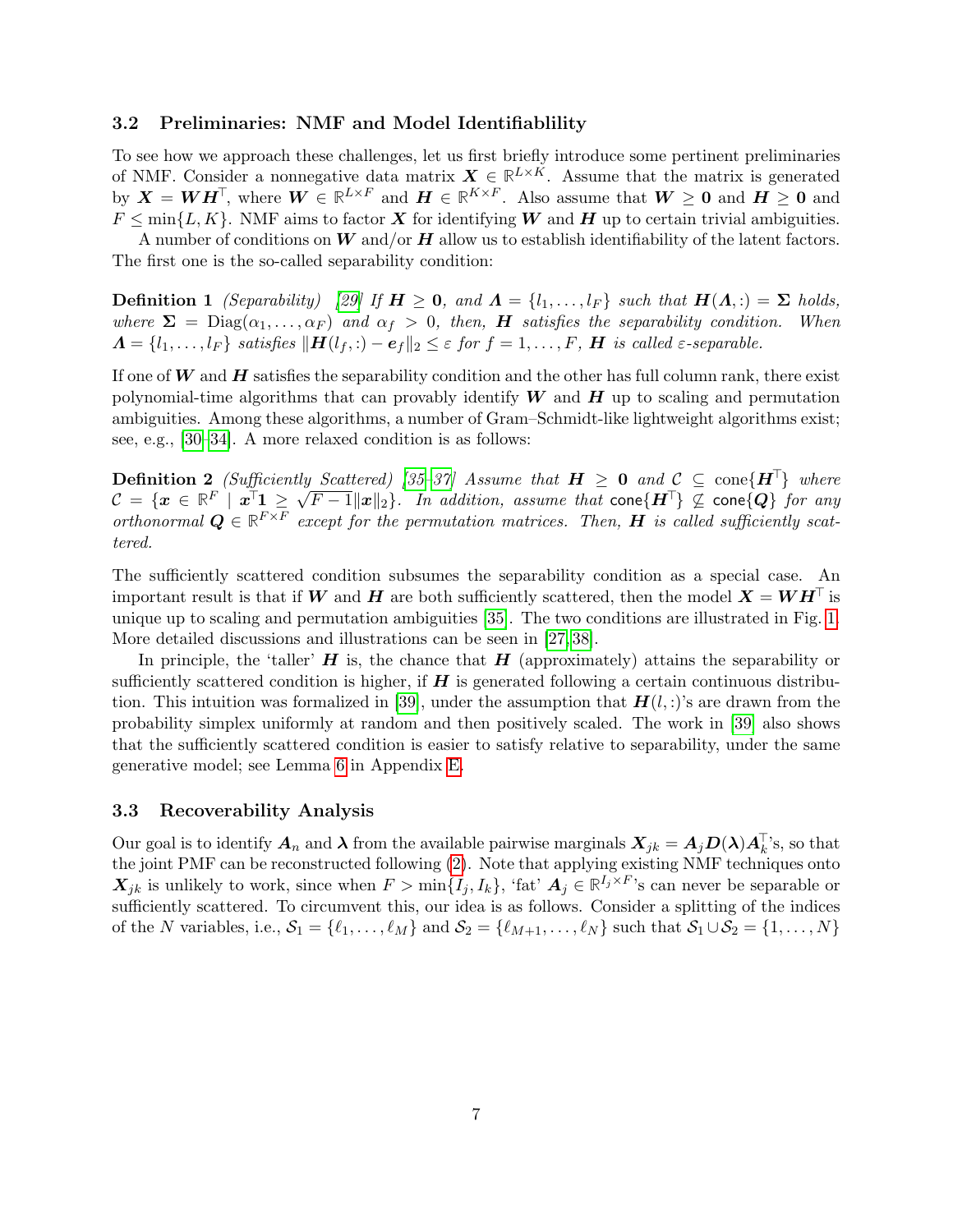

<span id="page-7-0"></span>Figure 1: Left: an  $H \in \mathbb{R}^{20\times3}$  that satisfies the separability condition. Right: an  $H \in \mathbb{R}^{20\times3}$ that satisfies the sufficiently scattered condition. The triangle corresponds to probability simplex  $\Delta_3$ ; and the dots correspond to rows of H rescaled to have unit  $\ell_1$ -norm. The inner circle on  $\Delta_3$ corresponds to the intersection of the second-order cone C and  $\Delta_3$ ; and the shaded region is the intersection of  $\mathsf{cone}\,\{\boldsymbol{H}^{\top}\}$  and  $\Delta_3.$ 

and  $S_1 \cap S_2 = \emptyset$ . Then, we construct the following matrix:

<span id="page-7-3"></span>
$$
\widetilde{\boldsymbol{X}} = \begin{bmatrix}\n\boldsymbol{X}_{\ell_1 \ell_{M+1}} & \cdots & \boldsymbol{X}_{\ell_1 \ell_N} \\
\vdots & \vdots & \vdots \\
\boldsymbol{X}_{\ell_M \ell_{M+1}} & \cdots & \boldsymbol{X}_{\ell_M \ell_N}\n\end{bmatrix}
$$
\n
$$
= \underbrace{\begin{bmatrix}\n\boldsymbol{A}_{\ell_1} \\
\vdots \\
\boldsymbol{A}_{\ell_M}\n\end{bmatrix}}_{\boldsymbol{W}} \underbrace{\boldsymbol{D}(\boldsymbol{\lambda}) [\boldsymbol{A}_{\ell_{M+1}}^{\top}, \dots, \boldsymbol{A}_{\ell_N}^{\top}]}_{\boldsymbol{H}^{\top}}.
$$
\n(3)

Note that in this 'virtual NMF' model, W and H matrices have sizes of  $MI \times F$  and  $(N-M)I \times F$ , respectively, if  $I_1 = \ldots = I_N = I$ . The idea is to construct  $\widetilde{X}$  such that  $F \le \min\{MI, (N - I_N)\}$  $M$ ] so that W and H may satisfy the separability or sufficiently scattered condition—and thus  $A_1, \ldots, A_N$  can be identified via factoring  $\overline{X}$ . This is a straightforward application of the NMF identifiability results introduced in the previous subsection.

The challenge lies in finding a suitable splitting of  $S_1, S_2$  such that W and H are sufficiently scattered and is highly nontrivial. Note that even if  $W$  and  $H$  are given, checking if these matrices are sufficiently scattered is hard [\[35\]](#page-22-1). It is also impractical to try every possible index splitting. To address this challenge, we consider the following factorization problem:

find 
$$
\mathbf{A}_n
$$
,  $n = 1, ..., N$ ,  $\boldsymbol{\lambda}$  (4a)

subject to 
$$
\mathbf{X}_{jk} = \mathbf{A}_j \mathbf{D}(\boldsymbol{\lambda}) \mathbf{A}_k^{\top}, \ \forall j, k \in \Omega
$$
 (4b)

<span id="page-7-1"></span>
$$
\mathbf{1}^{\top} \mathbf{A}_j = \mathbf{1}^{\top}, \ \mathbf{A}_j \ge \mathbf{0} \tag{4c}
$$

<span id="page-7-2"></span>
$$
\mathbf{1}^{\top} \boldsymbol{\lambda} = 1, \ \boldsymbol{\lambda} \ge \mathbf{0}, \tag{4d}
$$

where  $\Omega$  contains the index set of  $(j, k)$ 's such that  $j < k$  and the joint PMF Pr $(i_j, i_k)$  is accessible. Note that the above can be understood as a latent factor-coupled NMF problem. Regarding the identifiability of the conditional PMFs and the latent prior, we have the following result: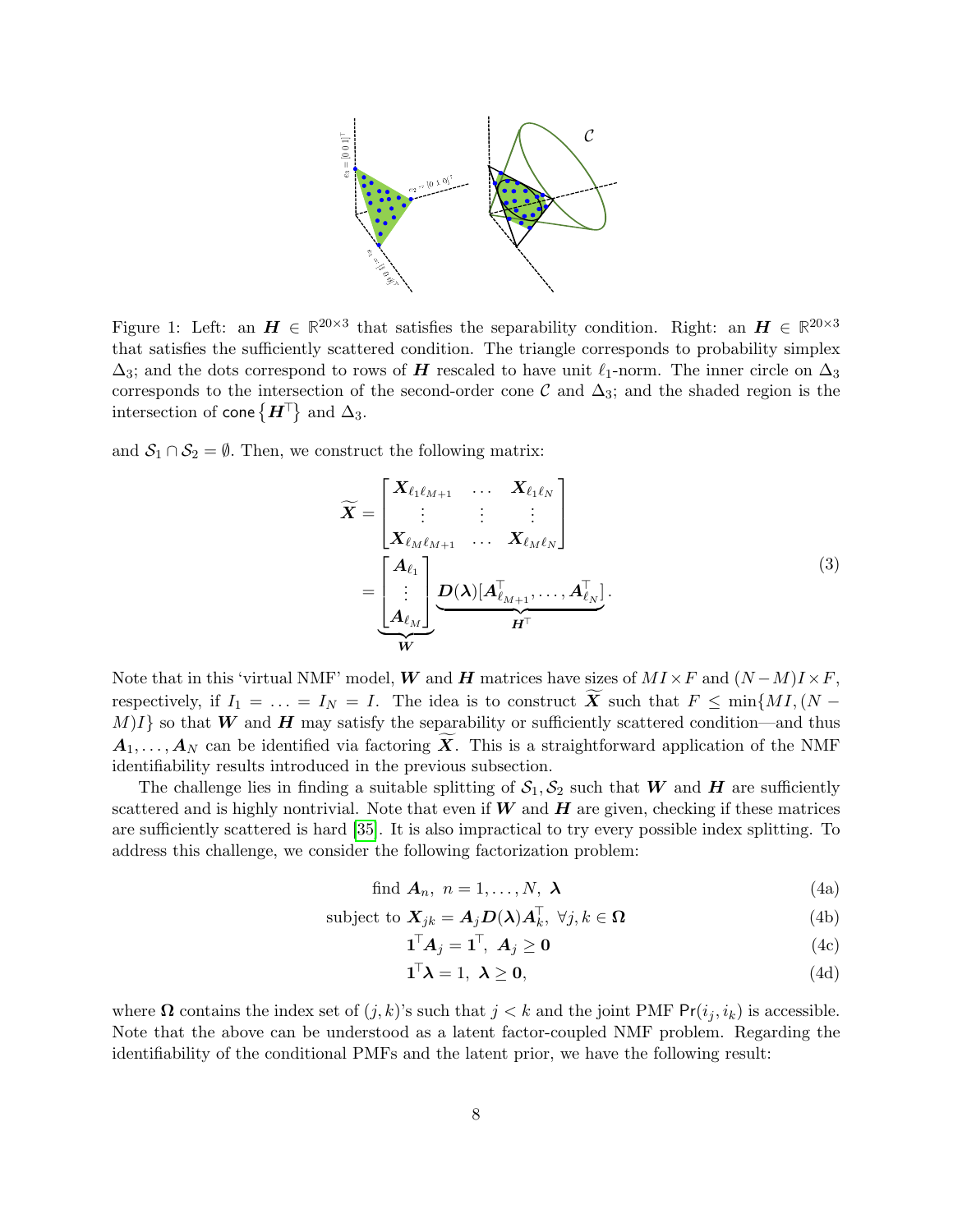**Theorem 2 (Recoverability)** Assume that that  $Pr(i_j, i_k)$ 's for j,  $k \in \Omega$  are available and that  $Pr(f) \neq 0$  for  $f = 1, \ldots, F$ . Suppose that there exists  $S_1 = \{\ell_1, \ldots, \ell_M\}$  and  $S_2 = \{\ell_{M+1}, \ldots, \ell_Q\}$ such that  $Q \leq N$  and  $S_1 \cup S_2 \subseteq \{1, \ldots, N\}$ ,  $S_1 \cap S_2 = \emptyset$ . Also assume the following conditions hold: (i) the matrices  $[A_{\ell_1}^{\top},..., A_{\ell_M}^{\top}]^{\top}$  and  $[A_{\ell_{M+1}}^{\top},..., A_{\ell_Q}^{\top}]^{\top}$  are sufficiently scattered;

(ii) all pairwise marginal distributions  $Pr(i_j, i_k)$ 's for  $j \in S_1$  and  $k \in S_2$  are available;

(iii) every T-concatenation of  $A_n$ 's, i.e.,  $[A_{n_1}^{\dagger},..., A_{n_T}^{\dagger}]^{\dagger}$ , is a full column rank matrix, if  $I_{n_1}$  +  $\ldots + I_{n_T} \geq F;$ 

(iv) for every  $j \notin S_1 \cup S_2$  there exists a set of  $r_t \in S_1 \cup S_2$  for  $t = 1, \ldots, T$  such that  $Pr(i_j, i_{r_t})$  or  $Pr(i_{r_t}, i_j)$  are available.

Then, solving Problem [\(4\)](#page-7-1) recovers  $Pr(i_j|f)$  and  $Pr(f)$  for  $j = 1, ..., N$ ,  $f = 1, ..., F$ , thereby the joint PMF  $Pr(i_1, \ldots, i_N)$ .

The proof is relegated to Appendix [A,](#page-23-0) which is reminiscent of identifiability of a similar coupled NMF problem that arises in crowdsourced data labeling [\[39\]](#page-22-4), with proper modifications to handle the cases where  $F > I_n$  (since the crowdsourcing model always has  $F = I_n$ , which is a simpler case). In particular, conditions (iii) and (iv) are employed to accommodate the more challenging cases. The criterion spares one the effort for first finding  $S_1$  and  $S_2$  and then constructing the matrix **X**. Instead, under Theorem [2,](#page-7-2) the goal is simply finding an approximate solution of  $(4)$ —which is much more approachable in practice.

Remark 1 Under our pairwise marginal based approach, a key enabler for recovering the joint PMF is the identifiability of  $A_n$ 's up to an identical column permutation ambiguity. At first glance, the identifiability of the latent factors seems to be irrelevant since what we truly care about is the ambient joint PMF tensor  $\underline{\mathbf{X}} \in \mathbb{R}^{I_1 \times \ldots \times I_N}$ . However, since the tensor is heavily marginalized (i.e., one only observes pairwise marginals), the identifiability of  $A_n$ 's is leveraged on to assemble the joint PMF following the model in [\(2\)](#page-3-1) under our framework.

# 4 Algorithms and Performance Analyses

In this section, we develop algorithms under the coupled NMF framework and analyze performance under realistic conditions, e.g., cases with finite samples and missing values.

#### 4.1 BCD for Problem [\(4\)](#page-7-1)

To handle Problem [\(4\)](#page-7-1), we employ the standard procedure based on block coordinate descent (BCD) for handling coupled tensor/matrix decomposition algorithms in the literature [\[12,](#page-20-9) [39,](#page-22-4) [40\]](#page-22-5). To be specific, we cyclically minimize the constrained optimization problem w.r.t.  $A_k$ , when fixing  $A_j$ for all  $j \neq k$  and  $\lambda$ . Consequently, the subproblem is as follows:

$$
\underset{\boldsymbol{A}_{k}}{\text{minimize}} \sum_{j \in \boldsymbol{\Omega}_{k}} \mathbb{D}\left(\boldsymbol{X}_{jk}, \boldsymbol{A}_{j} \boldsymbol{D}(\boldsymbol{\lambda}) \boldsymbol{A}_{k}^{\top}\right) \tag{5a}
$$

$$
subject to \mathbf{1}^{\mathsf{T}} \mathbf{A}_k = \mathbf{1}^{\mathsf{T}}, \ \mathbf{A}_k \ge \mathbf{0}, \tag{5b}
$$

where  $\Omega_k$  is the index set of j such that  $Pr(i_j, i_k)$  is available and  $\mathbb{D}(\cdot, \cdot)$  is a certain 'distance' measure. Under a number of  $\mathbb{D}(\cdot,\cdot)$ -functions, e.g., the Euclidean distance or the Kullback–Leibler (KL) divergence, the subproblems are convex and thus can be solved via off-the-shelf algorithms.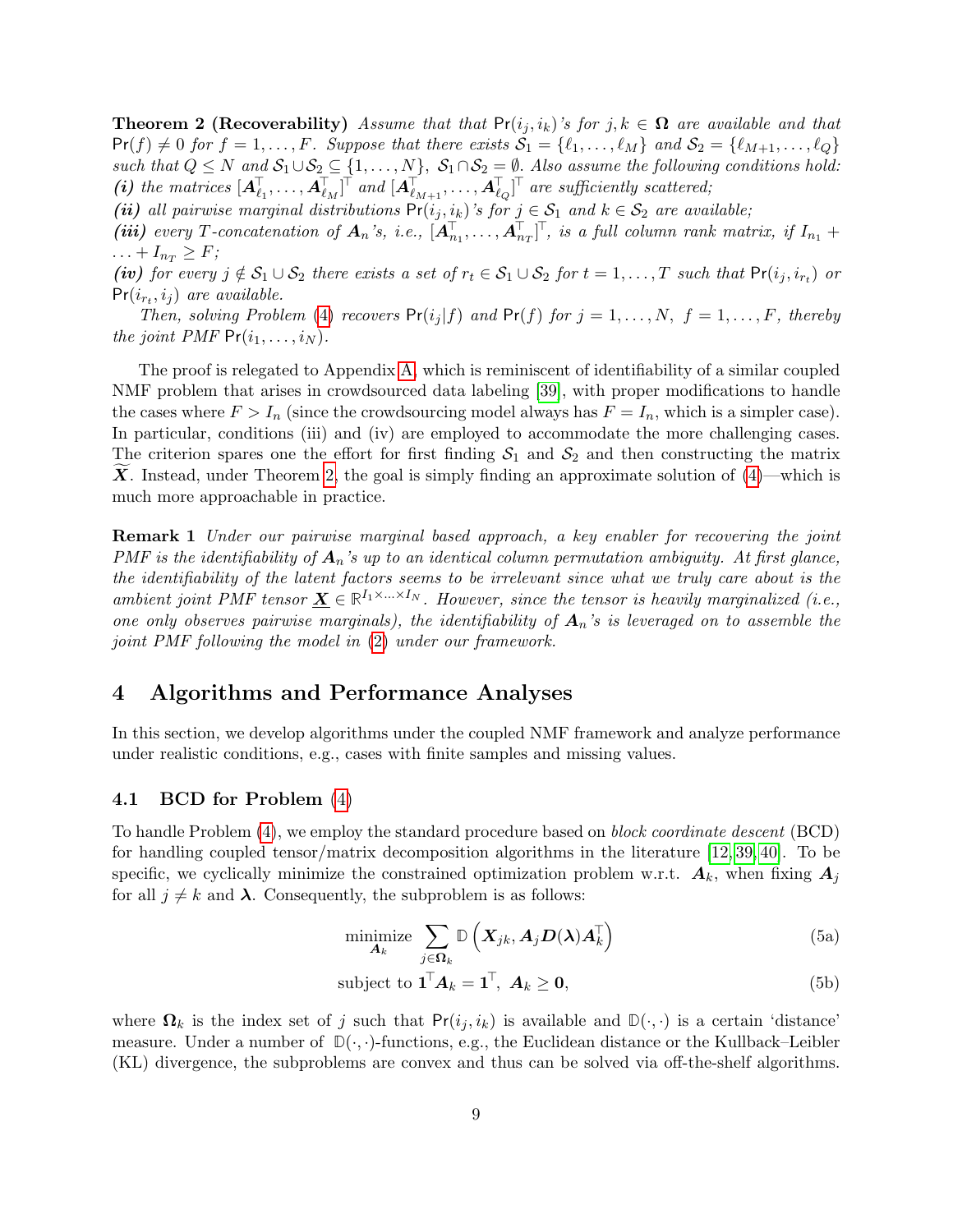In this work, we employ the KL divergence as the fitting measure since it is natural for measuring the similarity of PMFs. Consequently, the subproblems are

$$
\boldsymbol{A}_{k} \leftarrow \arg\min_{\substack{\mathbf{I}^{\top}\boldsymbol{A}_{k}=\mathbf{I}^{\top}\\ \boldsymbol{A}_{k}\geq\mathbf{0}}}\sum_{j\in\boldsymbol{\Omega}_{k}}\mathbb{D}_{\mathsf{KL}}\left(\boldsymbol{X}_{jk},\boldsymbol{A}_{j}\boldsymbol{D}(\boldsymbol{\lambda})\boldsymbol{A}_{k}^{\top}\right),\tag{6a}
$$

<span id="page-9-2"></span><span id="page-9-1"></span>
$$
\boldsymbol{\lambda} \leftarrow \arg \min_{\substack{\mathbf{1}^\top \boldsymbol{\lambda} = 1 \\ \boldsymbol{\lambda} \geq \mathbf{0}}} \sum_{j,k \in \mathbf{\Omega}} \mathbb{D}_{\mathsf{KL}}\left(\boldsymbol{X}_{jk}, \boldsymbol{A}_j \boldsymbol{D}(\boldsymbol{\lambda}) \boldsymbol{A}_k^\top\right). \tag{6b}
$$

We employ the *mirror descent* algorithm to solve the two subproblems. Mirror descent admits closed-form updates for handling KL-divergence based linear model fitting under simplex constraints (which is also known as exponential gradient in the literature); see, e.g., [\[32\]](#page-22-6). The algorithm CNMF-OPT is described in [\(1\)](#page-9-0).

| Algorithm 1: CNMF-OPT                                                                                             |
|-------------------------------------------------------------------------------------------------------------------|
| <b>input</b> : data samples $\{\boldsymbol{d}_s\}_{s=1}^S$                                                        |
| 1 estimate second order statistics $\widehat{X}_{ik}$ ;                                                           |
| <b>2</b> get initial estimates $\{\widehat{A}_n\}_{n=1}^N$ and $\widehat{\lambda}$ (e.g., using CNMF-SPA); repeat |
| for $n = 1$ to N do<br>$\mathbf{a}$                                                                               |
| 4     update $\widehat{A}_n \leftarrow (6a)$ using mirror descent;                                                |
| end                                                                                                               |
| update $\hat{\lambda} \leftarrow (6b)$ using mirror descent;                                                      |
| 7 until some stopping criterion is reached;                                                                       |
| output: estimates $\{\widehat{A}_n\}_{n=1}^N, \widehat{\lambda}$                                                  |

<span id="page-9-0"></span>Notably, the work in [\[12\]](#page-20-9) also has some experiments (without recoverability analysis) using pairwise marginals to recover the joint PMF using a similar formulation (using Euclidean distance). Our rationale for reaching the formulation in [\(4\)](#page-7-1) is very different, which is motivated by the NMF theory. Also, the result using pairwise marginals in [\[12\]](#page-20-9) seems not promising. In this work, our analysis in Theorems [2](#page-7-2) has suggested that the reason why pairwise marginals do not work in [\[12\]](#page-20-9) is likely due to optimization pitfalls, rather than lack of recoverability. In the next subsection, we show that with a carefully designed initialization scheme, accurately recovering joint PMFs from pairwise marginals is viable.

#### 4.2 Key Step: Gram–Schmidt-like Initialization

Directly applying the BCD algorithm to the joint PMF recovery problem has a number of challenges. First, the CNMF problem is nonconvex, and thus global optimality is not ensured. Second, the computational complexity grows quickly with  $N$  and  $I$ , giving rise to potential scalability issues. In this subsection, we offer a fast algorithm that can provably identify  $Pr(i_n|f)$  and  $Pr(f)$  up to a certain accuracy—under more stringent conditions relative to those in Theorem [2.](#page-7-2) The algorithm is reminiscent of a Gram–Schmidt-like algorithm for NMF with careful construction of a 'virtual NMF model'.

Let us assume that there is a splitting  $S_1 = \{\ell_1, \ldots, \ell_M\}$  and  $S_2 = \{\ell_{M+1}, \ldots, \ell_N\}$  such that the  $\widetilde{X} = WH^{\top}$  in [\(3\)](#page-7-3) admits a full rank W and a separable H. Under the separability condition, we have  $H(\Lambda, \cdot) = \Sigma = \text{Diag}(\alpha_1, \ldots, \alpha_F)$  and  $W\Sigma = X(:, \Lambda)$ . Hence, the coupled NMF task boils down to identifying the index set  $\Lambda$ . The so-called *successive projection algorithm* (SPA)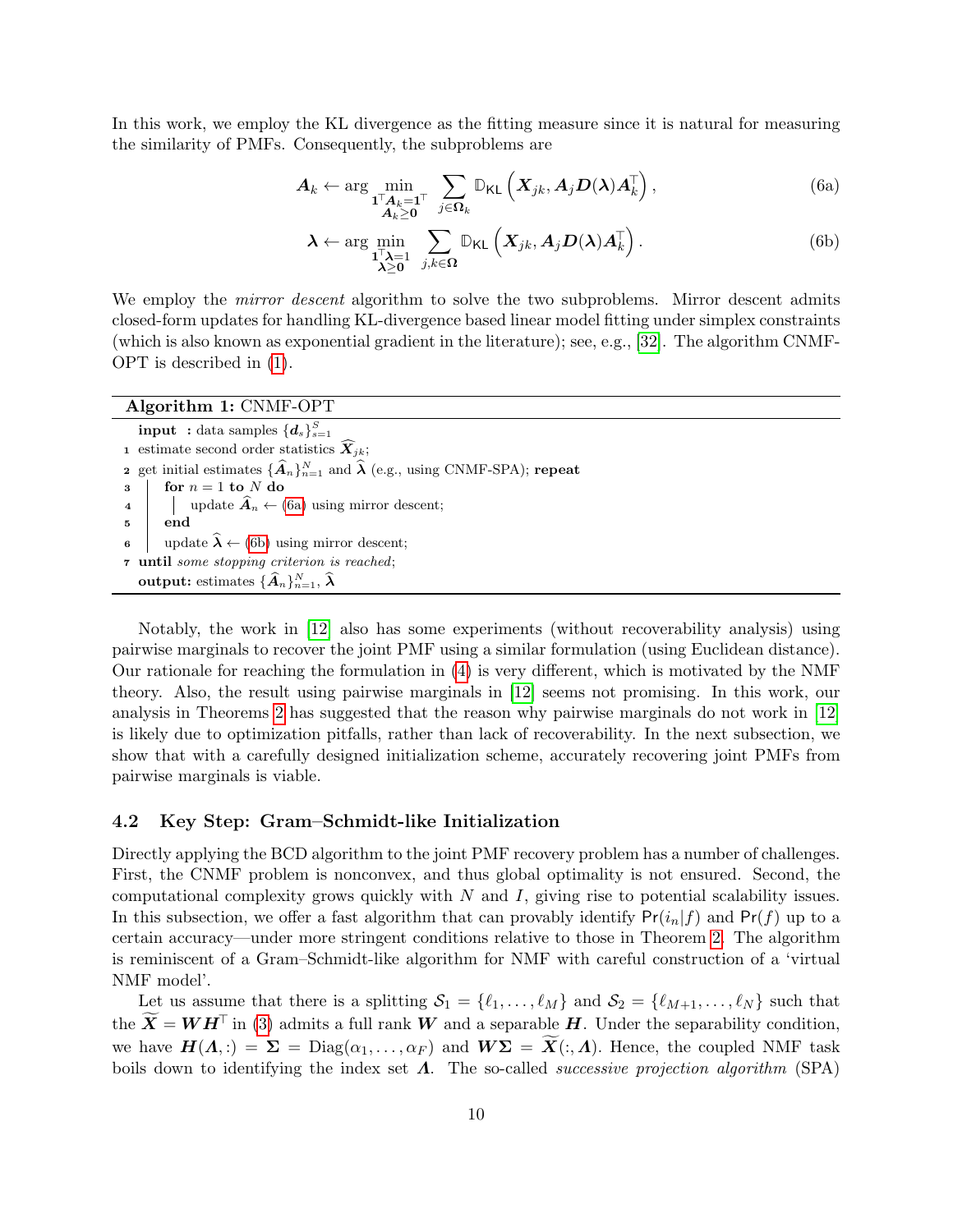from the NMF literature [\[30–](#page-21-14)[32,](#page-22-6) [34\]](#page-22-0) can be employed for this purpose. A remark is that SPA is a Gram–Schmidt-like algorithm, which only consists of norm comparison and orthogonal projection.

Once W is identified, one can recover  $A_{\ell_n} \in \mathbb{R}^{I_{\ell_n} \times F}$  for  $\ell_n \in \mathcal{S}_1$  up to identical column permutations, by extracting the corresponding rows of  $W$  (cf. line 6 in Algorithm [2\)](#page-10-0). Unlike general NMF models, since every column of  $A_n$  is a conditional PMF, there is no scaling ambiguity. The H matrix can be estimated using (constrained) least squares, and  $A_{\ell_n}$  for  $\ell_n \in S_2$  can then be extracted in a similar way. Denote [\(3\)](#page-7-3) as  $\widetilde{\bm{X}} = \bm{W}\bm{D}(\bm{\lambda})\widetilde{\bm{H}}^{\top}$ , where  $\widetilde{\bm{H}} = \left[\bm{A}_{\ell_{M+1}}^{\top} \cdots \bm{A}_{\ell_{N}}^{\top}\right]^{\top}$ . Then, the PMF of the latent variable can be estimated via  $\boldsymbol{\lambda} = (\tilde{\boldsymbol{H}} \odot \boldsymbol{W})^{\dagger} \text{vec}(\tilde{\boldsymbol{X}})$ , where we have used the fact that the Khatri-Rao product  $H \odot W$  has full column rank since both W and H have full column rank.

A remark is that the SPA-estimated  $A_{\ell_n}$  is at best the column-permuted version of  $A_{\ell_n}$  [\[30\]](#page-21-14). However, since the permutation ambiguity across all the  $A_n$ 's and the  $\lambda$  are identical per the above procedure, the existence of column permutations does not affect the "assembling" of  $Pr(i_n|f)$  and  $Pr(f)$  to recover  $Pr(i_1, \ldots, i_N)$ . We refer to this procedure as *coupled NMF via SPA* (CNMF-SPA); see Algorithm [2.](#page-10-0)

From Algorithm [2,](#page-10-0) one can see that the procedure is rather simple since SPA is a Gram–Schmidtlike procedure and the other steps are either convex quadratic programming or least squares. Hence, CNMF-SPA can be employed for initializing computationally more intensive algorithms, e.g., CNMF-OPT.

Algorithm 2: CNMF-SPA

<span id="page-10-0"></span> $\mathbf{input} \; : \text{data samples} \; \{\boldsymbol{d}_{s}\}_{s=1}^{S} \; \text{and} \; M$ 1 estimate second order statistics  $\widehat{X}_{ik}$ ; 2 split  $\{1, ..., N\}$  into  $S_1 = \{1, ..., M\}$  and  $S_2 = \{M + 1, ..., N\};$ 3 Construct  $\overline{X}$ ; 4 Estimate  $\widehat{W}$  using the **SPA** algorithm [\[30\]](#page-21-14) to select  $\Lambda$ ;  $b \leftarrow 0$ ; 6 for  $n = 1$  to  $M$  do  $\tau \mid \hat{A}_n \leftarrow \hat{W}(b + [1, \ldots, I_n], :);$ **8** normalize columns of  $\widehat{A}_n$  with respect to  $\ell_1$  norm;<br>**9**  $b \leftarrow b + I_n$ :  $b \leftarrow b + I_n;$ <sup>10</sup> end  $\begin{aligned} \textbf{11} \ \ \ \widetilde{\boldsymbol{H}} \leftarrow \argmin_{\boldsymbol{H} \geq 0} \ \|\widetilde{\boldsymbol{X}}-\widehat{\boldsymbol{W}}\boldsymbol{H}^{\top}\|_{\text{F}}^2; \end{aligned}$ 12  $b \leftarrow 0$ ; 13 for  $n = M + 1$  to N do 14  $\hat{A}_n \leftarrow \widehat{H}(b + [1, \ldots, I_n], :);$ <br>15 normalize columns of  $\widehat{A}_n$  w 15 normalize columns of  $\hat{A}_n$  with respect to  $\ell_1$  norm;<br>16  $b \leftarrow b + I_n$ ;  $b \leftarrow b + I_n;$ <sup>17</sup> end 18  $\widetilde W^\top\!\leftarrow\! \left[\widehat A_1^\top\!,\ldots,\widehat A_M^\top\right]$  ; 19  $\widetilde{\boldsymbol{H}}^\top {\leftarrow} \left[ \widehat{\boldsymbol{A}}_{M+1}^\top \ldots \widehat{\boldsymbol{A}}_N^\top \right]^\top;$  $\begin{aligned} \mathbf{20} \ \ \widehat{\boldsymbol{\lambda}} \leftarrow (\widetilde{\boldsymbol{H}} \odot \widetilde{\boldsymbol{W}})^\dagger {\rm vec}(\widetilde{\boldsymbol{X}}); \end{aligned}$ output: estimates  $\{\widehat{\boldsymbol{A}}_n\}_{n=1}^N, \widehat{\boldsymbol{\lambda}}.$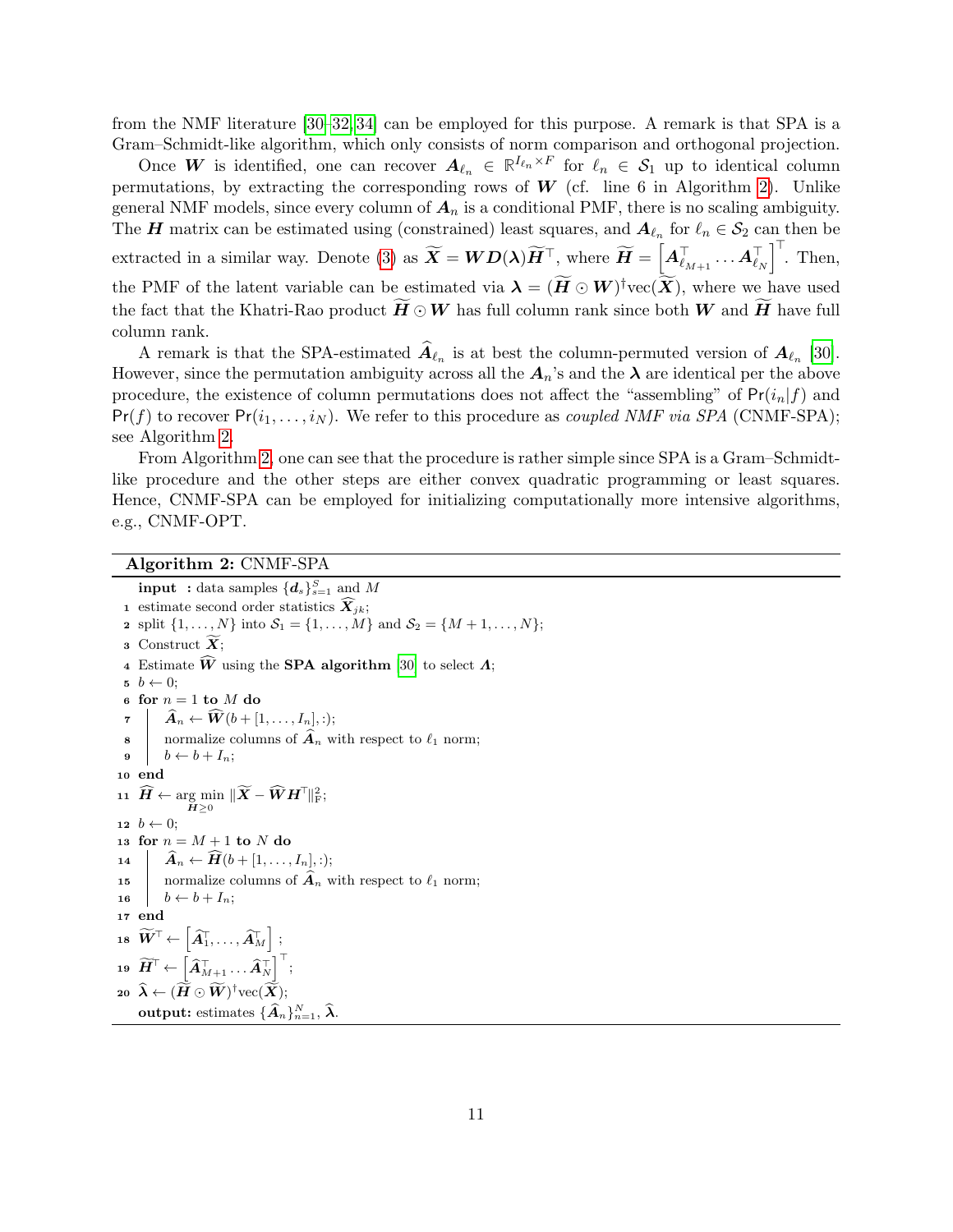#### <span id="page-11-3"></span>4.3 Performance Analysis of CNMF-SPA

In principle, to make CNMF-SPA work, one needs to identify a splitting scheme  $S_1$  and  $S_2$  such that  $H$  in [\(3\)](#page-7-3) satisfies the separability condition. It is impossible to know such a splitting a priori. Testing all combinations of  $S_1$  and  $S_2$  gives rise to a hard combinatorial problem. In addition, the pairwise marginals  $X_{jk}$  are not perfectly estimated in practice. In this subsection, we offer performance analysis of CNMF-SPA by taking the above aspects into consideration.

From our extensive experiments, we observed that using the 'naive' construction  $S_1 = \{1, \ldots, M\}$ and  $S_2 = \{M+1,\ldots,N\}$  seems to work reasonably well for various tasks. To establish theoretical understanding to such effectiveness, recall that we use  $S$  and  $p$  to denote the number of available realizations of  $Pr(Z_1, ..., Z_N)$  and the probability of observing each entry of data sample  $d_s$ , respectively. For simplicity, we assume that  $I_n = I$  for all n. We impose the following generative model for  $A_n$ :

<span id="page-11-1"></span>**Assumption 1** Assume that every row of  $A_n \in \mathbb{R}^{I_m \times F}$  for all n is generated from the  $(F-1)$ probability simplex uniformly at random and then positively scaled by a scalar, so that  $\mathbf{1}^\top \mathbf{A}_n = \mathbf{1}^\top$ is respected<sup>[1](#page-11-0)</sup>.

Under the above settings, we show that the following holds:

**Theorem 3** Assume that  $\|\widehat{\boldsymbol{X}}_{jk}(:, q)\|_1 \geq \eta > 0$  for any  $q, j, k$ . Also, assume that  $M \geq F/I$ ,  $p \geq \left(\frac{8}{5}\right)$  $\frac{8}{S} \log(4/\delta) \right)^{1/2},$ 

<span id="page-11-5"></span><span id="page-11-2"></span>
$$
S = \Omega \left( \frac{M^2 I \log(1/\delta)}{\sigma_{\max}^2(W) \eta^2 \varepsilon^2 p^2} \right),
$$
  

$$
N = M + \Omega \left( \frac{\varepsilon^{-2(F-1)}}{IF} \log \left( \frac{F}{\delta} \right) \right),
$$

where  $0 < \varepsilon \leq$  $M\min\left(\frac{1}{2\sqrt{F-1}},\frac{1}{4}\right)$  $\frac{(2\sqrt{F}-1)^24}{2\kappa(W)(1+80\kappa^2(W))}$ . Then, under the defined S, p and Assumption [1,](#page-11-1) CNMF-SPA outputs  $\mathbf{A}_m$ 's such that

$$
\min_{\Pi:\,\, permutation} \|\widehat{\mathbf{A}}_m \Pi - \mathbf{A}_m\|_2 = O\left(\kappa^2(\mathbf{W})\sqrt{F}\zeta\right) \tag{7}
$$

for  $m\in\mathcal{S}_1$  with a probability greater than or equal to  $1-\delta,$  where  $\zeta=\max(\sigma_{\max}(\bm{W})\varepsilon, M)$  $\sqrt{I\log(1/\delta)}/\eta p\sqrt{S}$ .

The proof is relegated to Appendix [B.](#page-24-0) Theorem [3](#page-11-2) asserts that using CNMF-SPA on the constructed X in [\(3\)](#page-7-3) approximately recovers the joint PMF—if the N, I, S are large enough. Note that if  $A_m$ for all  $m \in \mathcal{S}_1$  can be accurately estimated, the estimation accuracy of  $A_n$  for all  $n \in \mathcal{S}_2$  and  $\lambda$  can also be guaranteed and quantified, following the standard sensitivity analyses of least squares; see, e.g., [\[42\]](#page-22-7).

<span id="page-11-4"></span>Remark 2 Theorem [3](#page-11-2) is not entirely surprising. The insight behind the proof is to recast the constructed  $\boldsymbol{X}$  as an equivalent noisy NMF model with the separability condition holding exactly on the right latent factor. This way, the noise robustness analysis for SPA [\[30\]](#page-21-14) can be applied.

<span id="page-11-0"></span><sup>&</sup>lt;sup>1</sup>Such scaling exists under mild conditions; see [\[41,](#page-22-8) Proposition 1].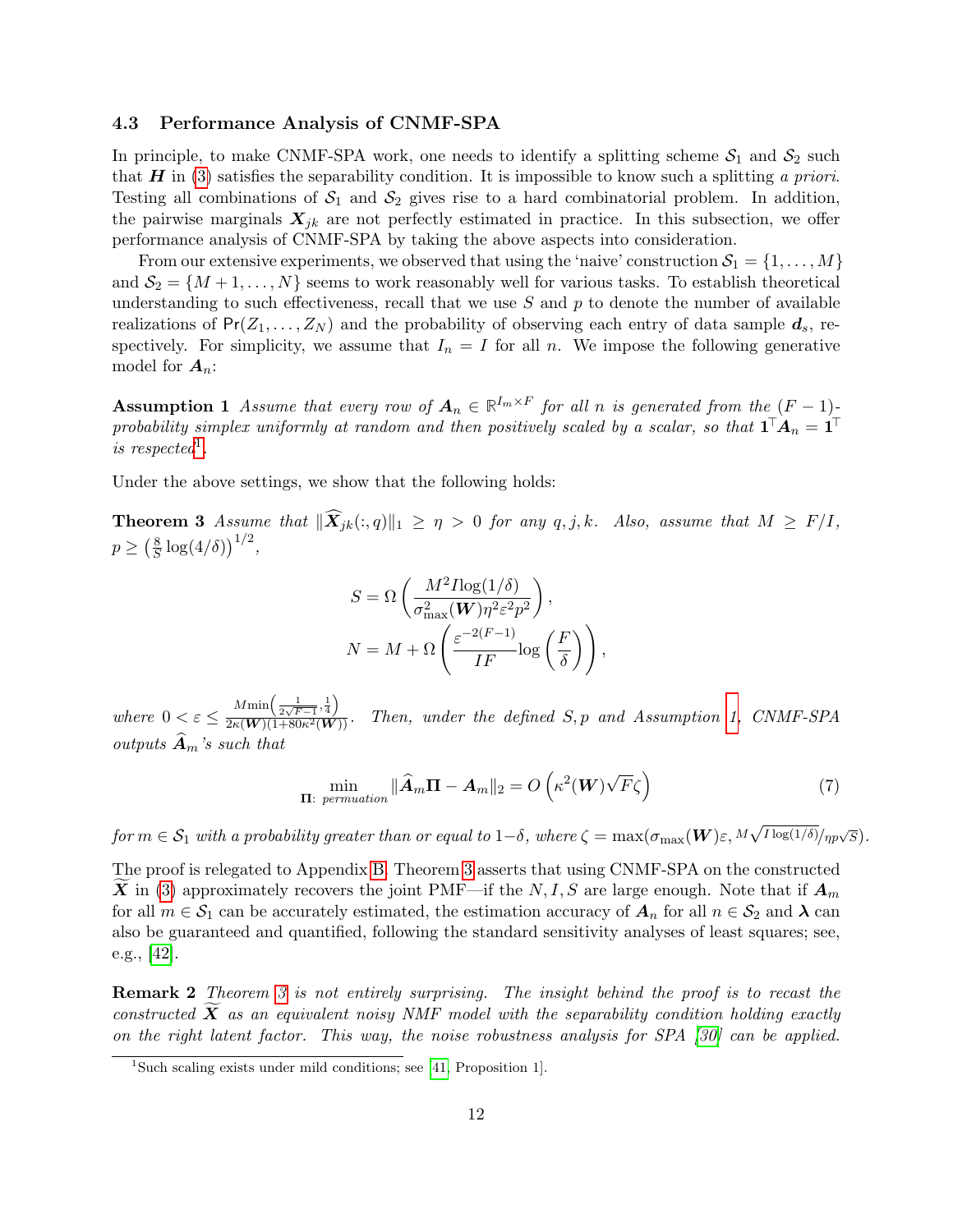The key is to quantify the noise bound in this equivalent model. Such 'virtual noise' is contributed by the finite sample-induced error for estimating the pairwise marginals and the violation to the separability condition. In particular, classical concentration theorems are leveraged to quantify the former, and Assumption [1](#page-11-1) for the latter. Note that Assumption [1](#page-11-1) is more of a working assumption, rather than an exact model for capturing reality—it helps formalize the fact that  $H$  in [\(3\)](#page-7-3) more likely attains the  $\varepsilon$ -separability condition when  $|S_2|$  grows [\[39\]](#page-22-4). In principle, if  $A_m$  is drawn from any joint absolutely continuous distribution, a similar conclusion can be reached—but using the uniform distribution simplifies the analysis.

#### 4.4 More Discussions: EM Meets CNMF

As mentioned, a recent work in [\[11\]](#page-20-8) proposed an EM algorithm for solving the maximum likelihood estimation problem under [\(2\)](#page-3-1). To see the idea, let  $f_s \in \{1, \ldots, F\}$  be the realization of the 'latent variable' H in the sth realization of  $Pr(Z_1, ..., Z_N)$ . The joint log-likelihood of the observed data  ${d_s}_{s=1}^S$  and the corresponding latent variable  ${f_s}_{s=1}^S$  as a function of the latent factor  $\boldsymbol{\theta} = \left[ \text{vec}(\boldsymbol{A}_1)^\top, \ldots, \text{vec}(\boldsymbol{A}_N)^\top, \boldsymbol{\lambda}^\top \right]^\top$  can be expressed as

<span id="page-12-2"></span>
$$
\mathcal{L}(\lbrace \mathbf{d}_s, f_s \rbrace_{s=1}^S; \boldsymbol{\theta})
$$
\n
$$
= \log \left( \prod_{s=1}^S \lambda(f_s) \prod_{n=1}^N \prod_{i=1}^{I_n} \boldsymbol{A}_n(i, f_s)^{\mathbb{I}(\mathbf{d}_s(n) = z_n^{(i)})} \right).
$$
\n(8)

The EM algorithm estimates  $\theta$  via attempting to maximize the log-likelihood. The resulting updates are simple and economical. However, the optimality of the algorithm is unclear. It was also observed in [\[11\]](#page-20-8) that the algorithm sometimes converges to some undesired solutions if not carefully initialized.

Naturally, our idea is using CNMF-SPA to initialize the EM algorithm in [\[11\]](#page-20-8). As one will see, this combination oftentimes offers competitive performance.This combination also features an appealing runtime performance, since both algorithms consist of lightweight updates. We refer to this procedure as CNMF-SPA-initialized EM (CNMF-SPA-EM).

In this work, we also present performance characterizations for the EM algorithm. To proceed, we make the following assumption:

<span id="page-12-0"></span>**Assumption 2** Define  $\overline{D}_1 = \min_{f \neq f'} \frac{1}{N}$  $\frac{1}{N}\sum_{n=1}^Np\mathbb{D}_{\mathrm{KL}}(\boldsymbol{A}_n(:,f),\boldsymbol{A}_n(:,f')), \overline{D}_2=\frac{2}{N}\min_{f\neq f'}\log(\boldsymbol{\lambda}(f)/\boldsymbol{\lambda}(f'))$ and  $\overline{D} = (\overline{D}_1 + \overline{D}_2)/2$ . Assume that  $A_n(i, f) \ge \rho_1$  and  $\lambda(f) \ge \rho_2$  for all  $n, i, f$ , and that  $A_n, \lambda$  and the initial estimates  $\widehat{A}_n^0, \widehat{\lambda}^0$  satisfy

<span id="page-12-1"></span>
$$
|\widehat{A}_n^0(i, f) - A_n(i, f)| \le \delta_1 := \frac{4}{\rho_1(4 + \overline{D})}
$$

$$
|\widehat{\lambda^0}(f) - \lambda(f)| \le \delta_2 := \frac{4}{\rho_2(4 + N\overline{D})}.
$$

Here,  $\overline{D}_1$  can be understood as a measure for the 'conditioning' of  $A_n$  under the KL divergence—a larger  $\overline{D}_1$  implies more diverse columns of  $A_n$ , and thus a better 'condition number'. In addition,  $|\overline{D}_2|$  measures how far  $\lambda$  is away from the uniform distribution. Using Assumption [2,](#page-12-0) we show that the EM algorithm can provably improve upon reasonable initial guesses (e.g., those given by CNMF-SPA), under some conditions. To be specific, we have the following theorem: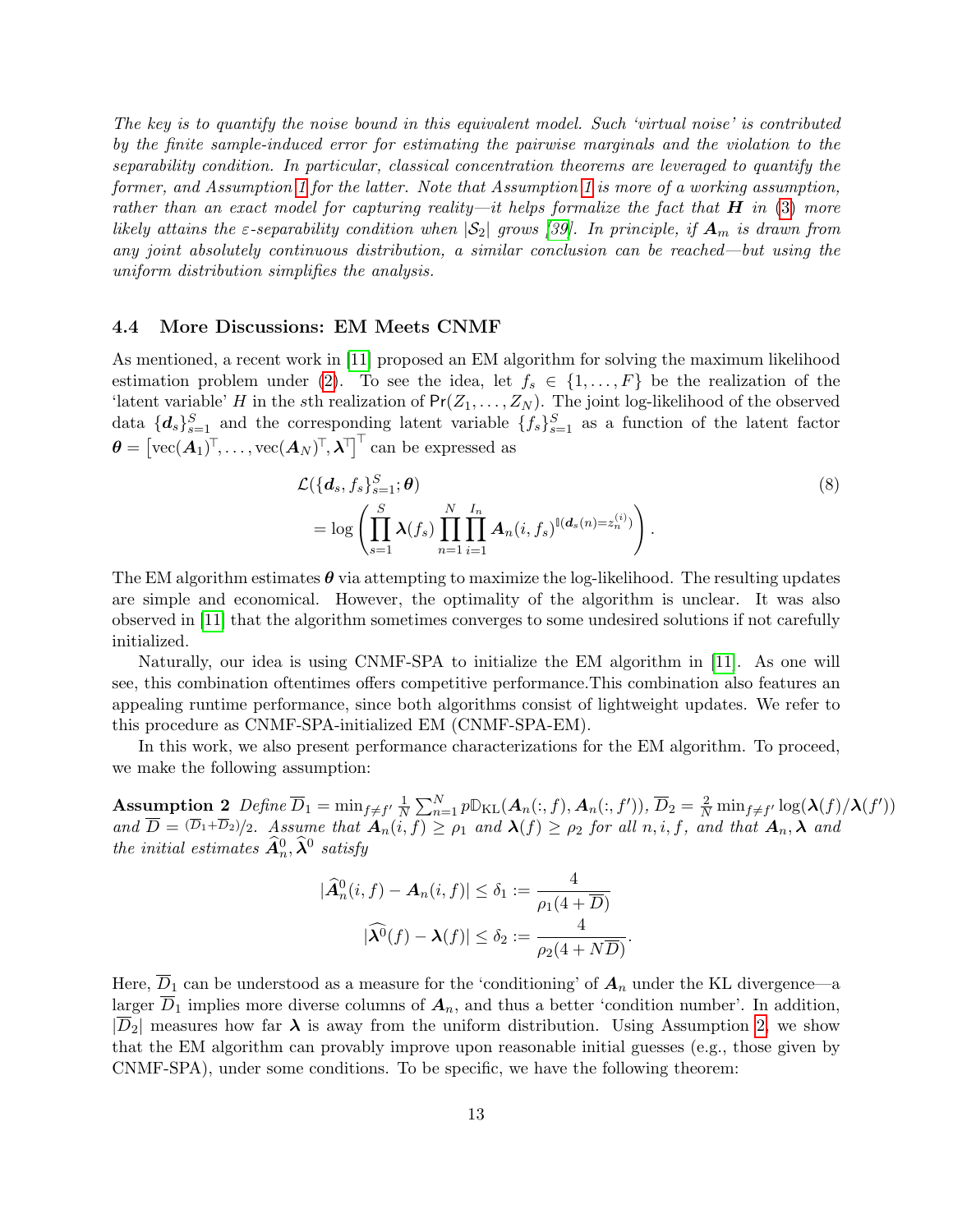**Theorem 4** Let  $\delta_{\min} = \min(\delta_1, \delta_2)$ . Assume that the following hold:

$$
N \ge \max\left(\frac{33\log(3SF/\mu)}{\rho_1 \overline{D}_1}, \frac{4\log(4SF^2/(3p\rho_2\mu))}{\overline{D}}\right),
$$
  

$$
S \ge \frac{192F^2\log(12NFI/\mu)}{p^2\rho_2^2\delta_{\min}^2}, \overline{D} \ge \max\left\{\frac{8-4\rho_1^2}{\rho_1^2}, \frac{8-4\rho_2^2}{N\rho_2^2}\right\}
$$

.

Then, under Assumption [2,](#page-12-0) the EM algorithm in [\[11\]](#page-20-8) outputs  $\widehat{A}_n(i, f), \widehat{\lambda}(f)$  that satisfy the following with a probability greater than or equal to  $1 - \mu$ :

$$
|\widehat{A}_n(i, f) - A_n(i, f)|^2 \le \frac{48 \log(12NFI/\mu)}{Sp\lambda(f)} \le \delta_1^2,
$$
  

$$
|\widehat{\lambda}(f) - \lambda(f)|^2 \le \frac{192F^2\lambda(f) \log(12NFI/\mu)}{S} \le \delta_2^2.
$$

The proof is relegated to Appendix [C.](#page-28-0) Our proof extends the analysis of a different EM algorithm proposed in [\[43\]](#page-22-9) that is designed for learning the Dawid-Skene model in crowdsourcing. The EM algorithm there effectively learns a naive Bayes model when the latent variable admits a uniform distribution, i.e.,  $\lambda(f) = 1/F$  for all f. The algorithm in [\[43\]](#page-22-9) and the EM algorithm in [\[11\]](#page-20-8) are closely related, but the analysis in [\[43\]](#page-22-9) does not cover the latter—since the EM in [\[11\]](#page-20-8) does not restrict  $\lambda$  to be a uniform PMF. Extending the analysis in [\[43\]](#page-22-9) turns out to be nontrivial, which requires careful characterization for the 'difficulty' introduced by  $\lambda$ 's deviation from the uniform distribution. Our definition of  $D_2$  and Theorem [4](#page-12-1) fill the gap.

### 5 Experiments

In this section, we use synthetic and real data experiments to showcase the effectiveness of the proposed algorithms.

#### <span id="page-13-0"></span>5.1 Baselines

We use the CTD based method in [\[12\]](#page-20-9) and the MLE-based method in [\[11\]](#page-20-8) as the major benchmarks, since they are general joint PMF estimation approaches as the proposed methods. Since the MLEbased EM algorithm in [\[11\]](#page-20-8) may be sensitive to initialization, an iterative optimization algorithm designed for the same MLE formulation (cf. the alternating directions (AD) algorithm in [\[11\]](#page-20-8)) is used to initialize the EM in [\[11\]](#page-20-8). This baseline is denoted as the MLE-AD-EM method in our experiments.

For the real data experiments, we test the proposed approaches on two core tasks in machine learning, namely, classification and recommender systems. For the classification task, we use 4 different classifiers from the MATLAB Statistics and Machine Learning Toolbox, i.e., linear SVM, kernel SVM with radial basis function (RBF)), multinomial logistic regression and naive Bayes classifier. For the user-item recommender systems, we use the celebrated biased matrix factorization (BMF) method [\[44\]](#page-22-10) as a baseline. We also compare with results obtained by global average of the ratings, the user average, and the *item average* for predicting the missing entries in the user-item matrix.

All the algorithms are implemented in MATLAB 2018b and run on a desktop machine equipped with i7 3.40 GHZ CPU. The iterative algorithms used in the experiments are stopped when the relative change in the objective function value is less than  $10^{-6}$ .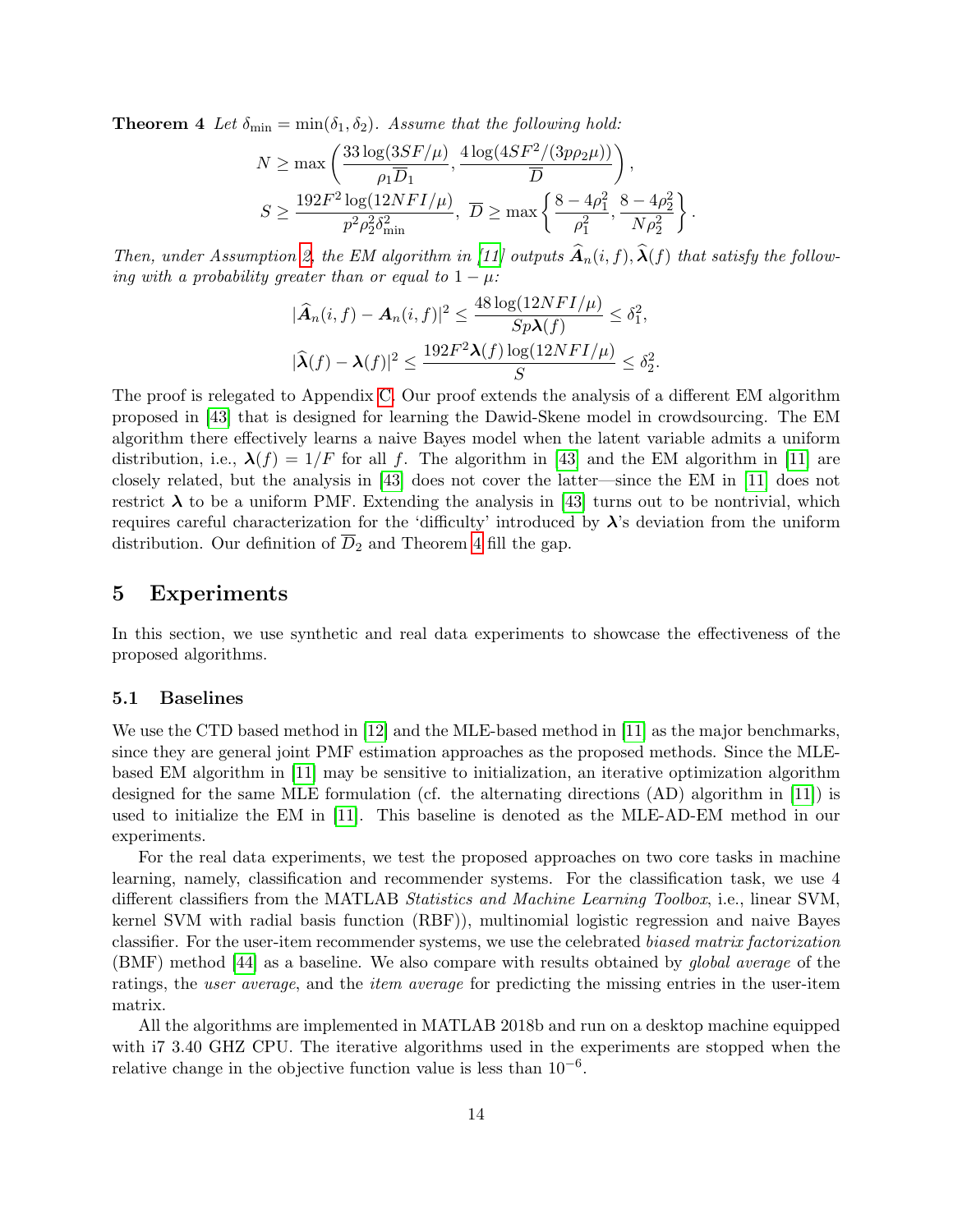<span id="page-14-0"></span>

| Algorithms               |            |                                                              |        |                                              |        |                                                                                                                                                                                                                |
|--------------------------|------------|--------------------------------------------------------------|--------|----------------------------------------------|--------|----------------------------------------------------------------------------------------------------------------------------------------------------------------------------------------------------------------|
| CNMF-SPA [Proposed]      | MSE        | 0.0669                                                       | 0.0270 | 0.0210                                       | 0.0204 |                                                                                                                                                                                                                |
| CNMF-OPT [Proposed]      | MSE        |                                                              |        | 0.0210                                       | 0.0204 |                                                                                                                                                                                                                |
| CNMF-SPA-EM [Proposed]   | MSE        | 0.0553                                                       | 0.0247 |                                              | 0.0204 |                                                                                                                                                                                                                |
| RAND-EM                  | MSE        | 0.0734                                                       | 0.0317 | 0.0289                                       | 0.0336 |                                                                                                                                                                                                                |
| CTD[Kargas et al.]       | MSE        | 0.1523                                                       | 0.0256 | 0.0212                                       | 0.0205 |                                                                                                                                                                                                                |
|                          | <b>MSE</b> | 0.0909                                                       | 0.0368 | 0.0266                                       | 0.0296 |                                                                                                                                                                                                                |
| CNMF-SPA [Proposed]      | <b>MRE</b> | 0.7965                                                       | 0.3321 | 0.1052                                       | 0.0346 |                                                                                                                                                                                                                |
| CNMF-OPT [Proposed]      | MRE        |                                                              |        | 0.0721                                       | 0.0239 |                                                                                                                                                                                                                |
| CNMF-SPA-EM [Proposed]   | MRE        | 0.6788                                                       | 0.2341 |                                              | 0.0219 |                                                                                                                                                                                                                |
| RAND-EM                  | MRE        | 0.8078                                                       | 0.2820 | 0.1845                                       | 0.2610 |                                                                                                                                                                                                                |
| CTD [Kargas $et \ al.$ ] | MRE        | 0.9076                                                       | 0.2920 | 0.0952                                       | 0.0329 |                                                                                                                                                                                                                |
|                          | MRE        | 0.8363                                                       | 0.3552 | 0.1384                                       | 0.1593 |                                                                                                                                                                                                                |
|                          |            | MLE-AD-EM [Yeredor & Haardt]<br>MLE-AD-EM [Yeredor & Haardt] |        | $0.0519 \mid 0.0242$<br>$0.6746 \mid 0.2327$ |        | Table 1: MSE & MRE Performance on Synthetic Data with $N = 5, F = 5, I = 10, p = 0.5, \varepsilon = 0.1$ .<br>$\text{Metric}\left S=10^3\right S=\overline{10^4\left S=10^5\right S=10^6}$<br>0.0208<br>0.0664 |

Table 2: MSE & MRE Performance on Synthetic Data with  $N = 5, F = 5, I = 10, p = 0.5, \varepsilon = 0.3$ .<br>Algorithms Metric  $S = 10^3 |S = 10^4 |S = 10^5 |S = 10^6$ 

<span id="page-14-1"></span>

| Algorithms                               | Metric     | $S = 10^3$ | $S = 10^4$ | $S = 10^{5}$ | $S = 10^{6}$ |
|------------------------------------------|------------|------------|------------|--------------|--------------|
| CNMF-SPA [Proposed]                      | <b>MSE</b> | 0.0880     | 0.0288     | 0.0238       | 0.0237       |
| CNMF-OPT [Proposed]                      | <b>MSE</b> | 0.0810     | 0.0247     | 0.0204       | 0.0210       |
| CNMF-SPA-EM [Proposed]                   | MSE        | 0.0813     | 0.0249     | 0.0206       | 0.0217       |
| RAND-EM                                  | MSE        | 0.0883     | 0.0292     | 0.0216       | 0.0276       |
| $\overline{CTD}$ [Kargas <i>et al.</i> ] | MSE        | 0.1534     | 0.0266     | 0.0204       | 0.0206       |
| MLE-AD-EM [Yeredor & Haardt]             | <b>MSE</b> | 0.0911     | 0.0312     | 0.0313       | 0.0233       |
| CNMF-SPA [Proposed]                      | <b>MRE</b> | 0.8933     | 0.4395     | 0.3201       | 0.3128       |
| $CNM\overline{F-OPT}$ [Proposed]         | MRE        | 0.8010     | 0.2675     | 0.1021       | 0.0784       |
| CNMF-SPA-EM [Proposed]                   | <b>MRE</b> | 0.8133     | 0.2658     | 0.1132       | 0.1151       |
| RAND-EM                                  | MRE        | 0.8214     | 0.3080     | 0.1390       | 0.2239       |
| [Kargas <i>et al.</i> ]<br>CTD.          | MRE        | 0.9101     | 0.3298     | 0.1017       | 0.0346       |
| MLE-AD-EM [Yeredor & Haardt]             | MRE        | 0.8752     | 0.3593     | 0.2666       | 0.1413       |

#### 5.2 Synthetic-data Experiments

We consider  $N = 5$  RVs where each variable takes  $I = 10$  discrete values. The entries of the conditional PMF matrices (factor matrices)  $A_n \in \mathbb{R}^{I_n \times F}$  and the prior probability vector  $\boldsymbol{\lambda} \in \mathbb{R}^F$ are randomly generated from a uniform distribution between 0 and 1 and the columns are rescaled to have unit  $\ell_1$  norm with rank  $F = 5$ . We generate S realizations of the joint PMF by randomly hiding each variable realization with observation probability  $p = 0.5$ . In particular, to test the performance of CNMF-SPA under various  $\varepsilon$ -separability conditions, we fix  $M = 3$  and manually ensure the  $\varepsilon$ -separability condition on H in [\(3\)](#page-7-3) by fixing  $\varepsilon \in \{0.1, 0.3\}$ . To run the proposed algorithms, the low-order marginals are then estimated from the realizations via sample averaging. The mean square error (MSE) of the factors (see [\[35\]](#page-22-1) for definition) and the mean relative error (MRE) of the recovered joint PMFs (see [\[12\]](#page-20-9)) are evaluated. We should mention that, ideally, MRE is more preferred for evaluation, but it is hard to compute (due to memory issues) for large N. MSE is an intermediate metric since it does not directly measure the recovery performance. Low MSEs imply good joint PMF recovery performance, but the converse is not necessarily true. The results are averaged from 20 random trials.

Table [1](#page-14-0)[-2](#page-14-1) present the MSE and MRE results for various values of  $\varepsilon$  and S, where we manually control  $\varepsilon$  when generating the  $A_n$ 's. One can see that the proposed CNMF-SPA method works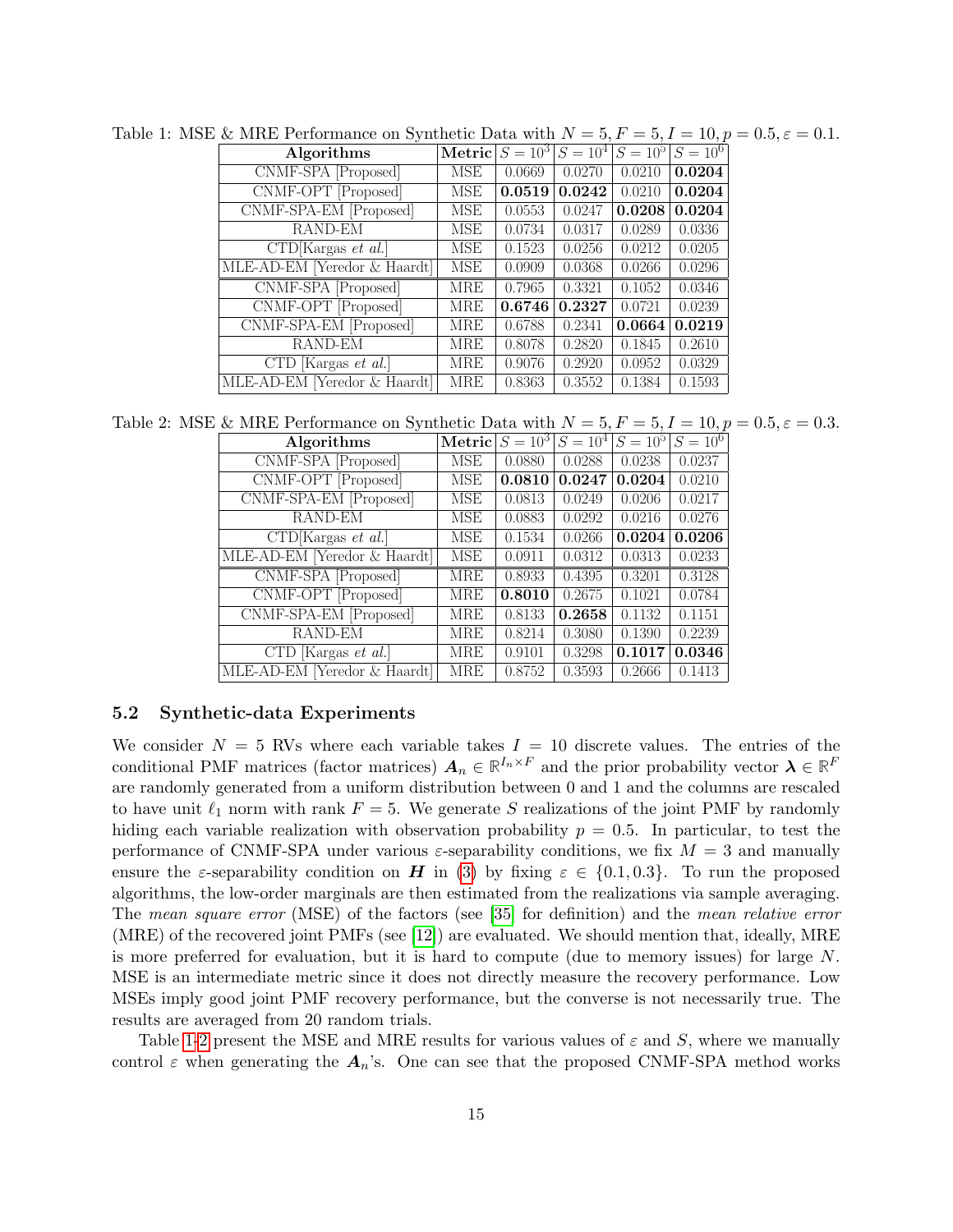| Table 3: MSE Performance on Synthetic Data with $N = 5, F = 5, I = 10, S = 100000, \varepsilon = 0.1$ . |     |        |                                                |                               |                                                           |  |
|---------------------------------------------------------------------------------------------------------|-----|--------|------------------------------------------------|-------------------------------|-----------------------------------------------------------|--|
| Algorithms                                                                                              |     |        |                                                |                               | <b>Metric</b> $p = 0.1$ $p = 0.05$ $p = 0.01$ $p = 0.005$ |  |
| CNMF-SPA [Proposed]                                                                                     | MSE |        | $\vert 0.0370 \vert 0.1132 \vert 0.4674$       |                               | 0.4948                                                    |  |
| CNMF-OPT [Proposed]                                                                                     | MSE |        | $\vert 0.0257 \vert 0.0564 \vert 0.3992 \vert$ |                               | 0.7481                                                    |  |
| CNMF-SPA-EM [Proposed]                                                                                  | MSE | 0.0311 | 0.0816                                         | 0.2908                        | 0.2046                                                    |  |
| RAND-EM                                                                                                 | MSE | 0.0703 | 0.0923                                         | 0.0978                        | 0.1014                                                    |  |
| CTD [Kargas $et \ al.$ ]                                                                                | MSE | 0.0606 | 0.2759                                         | 0.4459                        | 0.6922                                                    |  |
| MLE-AD-EM [Yeredor & Haardt]]                                                                           | MSE | 0.0697 |                                                | $\mid$ 0.1094   <b>0.0824</b> | 0.0862                                                    |  |
|                                                                                                         |     |        |                                                |                               |                                                           |  |

<span id="page-15-0"></span>

reasonably well for both  $\varepsilon$ 's under test. It performs better when  $\varepsilon$  is small, corroborating our analysis in Sec [4.3.](#page-11-3) In addition, CNMF-SPA is quite effective for initializing the EM algorithm whereas randomly initialized EM (RAND-EM) and the MLE-AD-EM method from [\[11\]](#page-20-8) sometimes struggle to attain good performance. Notably, the proposed pairwise marginals based methods consistently outperform the three-dimensional marginals based method, i.e., CTD from [\[12\]](#page-20-9), especially when S is small. This highlights the sample complexity benefits of the proposed methods. Another point is that when CNMF-SPA does not result in good accuracy, then the follow-up EM stage (i.e., CNMF-SPA-EM) does not perform well (e.g., when  $S = 10<sup>3</sup>$ ). However, the proposed coupled factorization based approach, i.e., CNMF-OPT, still works well in this 'sample-starved regime', showing the power of recoverability guaranteed problem formulation.

It should be noted that marginal distribution based methods' performance relies on the estimation accuracy of the marginal PMFs. Table [3](#page-15-0) presents the MSEs of the algorithms under various very small p's, with  $N = 5, F = 5, I = 10, S = 100,000$  and  $\varepsilon = 0.1$ . One can see that when  $p \leq 0.05$ , the triple marginal based method (i.e., the CTD method) does not produce promising results. This is because triples are rarely observed when  $p = 0.05$  and thus  $\hat{\mathbf{X}}_{jk\ell}$ 's are fairly noisy. The proposed method works well even when  $p = 0.05$ , again showing the sample complexity advantages of using pairwise marginals. When  $p \leq 0.01$ , both CTD and the proposed approach cannot accurately estimate the marginal distributions. In such cases, the EM algorithm that does not use higher-order co-occurrences shows its advantages.

Table [4-](#page-16-0)[5](#page-16-1) show the MSE results of the algorithms tested on cases where  $N = 15, I = 10$  and  $F = 10$  for various values of p and S—recall that a small p means the data has many missing observations. The MRE is not presented since instantiating 15th-order tensors is prohibitive in terms of memory. The results for MLE-AD-EM is not presented since the AD stage consumes a large amount of time under this high-dimensional PMF setting. We do not manually impose  $\varepsilon$ -separability here, with the hope that the **H** matrix is likely  $\varepsilon$ -separable under large N and I, as argued in Theorem [3](#page-11-2) and Remark [2.](#page-11-4) One can see that the proposed CNMF-based methods exhibit better MSE performance compared to other baselines. Also, the advantage of CNMF-OPT is more articulated under challenging settings (e.g., small  $p$  and small  $S$ ), where one can see that CNMF-OPT almost always outperforms the other algorithms.

Table [6](#page-16-2) shows the average runtime of the algorithms under different problem sizes. One can see that for the smaller case (cf. the left column), all the methods exhibit good runtime performance except for MLE-AD-EM. The elongated runtime of MLE-AD-EM is due to the computationally expensive AD iterations used for initialization. For the high-dimensional case where  $N = 15, F =$  $I = 10$ , CNMF-SPA and EM are much faster due to their computationally economical updates. Considering the MSE and MRE results in Tables [1-](#page-14-0)[5,](#page-16-1) CNMF-SPA and CNMF-SPA-EM seem to provide a preferred good balance between speed and accuracy. Furthermore, the proposed CNMF-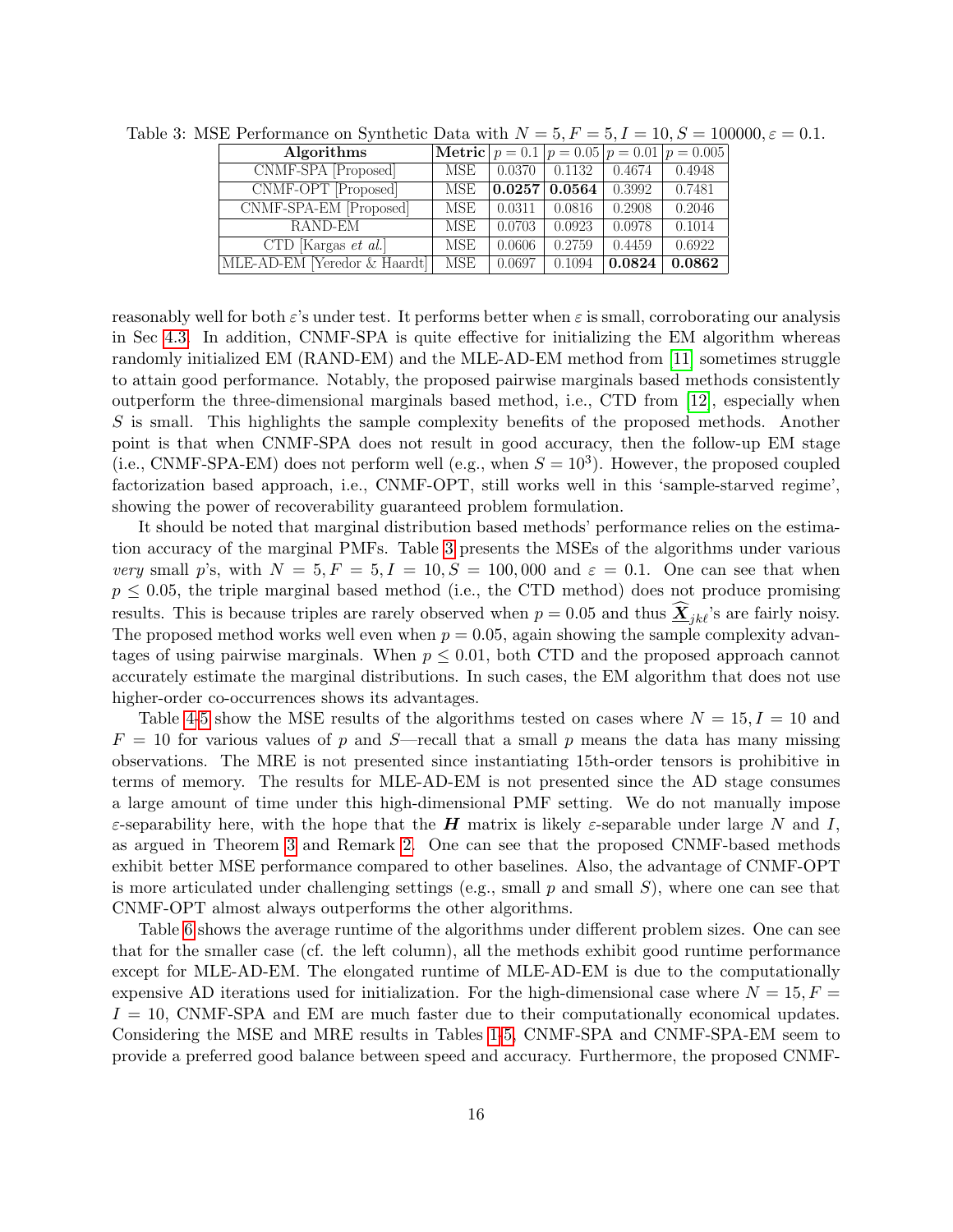<span id="page-16-0"></span>

| Table 4: MSE Performance on Synthetic Data with $N = 15, F = 10, I = 10, p = 0.5$ . |                                                             |        |                                                       |        |        |  |
|-------------------------------------------------------------------------------------|-------------------------------------------------------------|--------|-------------------------------------------------------|--------|--------|--|
| Algorithms                                                                          | $\text{[Metric]} S = 10^3   S = 10^4   S = 10^5   S = 10^6$ |        |                                                       |        |        |  |
| CNMF-SPA [Proposed]                                                                 |                                                             |        | MSE   $0.1183$   $0.1030$   $0.1063$   $0.1041$       |        |        |  |
| $\overline{\text{CNMF-OPT [Proposed]}}$                                             | MSE                                                         |        | $\vert 0.0218 \vert 0.0042 \vert 0.0022 \vert 0.0020$ |        |        |  |
| CNMF-SPA-EM [Proposed]                                                              | MSE                                                         |        | $0.0894 \mid 0.0110 \mid 0.0056 \mid 0.0018$          |        |        |  |
| RAND-EM                                                                             | MSE                                                         | 0.0376 | $0.0112$                                              | 0.0149 | 0.0069 |  |
| CTD[Kargas et al.]                                                                  | MSE                                                         | 0.0329 | 0.0359                                                | 0.0404 | 0.0355 |  |

Table 5: MSE Performance on Synthetic Data for  $N = 15, F = 10, I = 10, p = 0.2$ .

<span id="page-16-1"></span>

| Algorithms             | Metric     | $S = 10^3$ | $S = 10^4$ | $S = 10^5$ | $S = 10^6$ |
|------------------------|------------|------------|------------|------------|------------|
| CNMF-SPA [Proposed]    | <b>MSE</b> | 0.2884     | 0.1181     | 0.0987     | 0.0996     |
| CNMF-OPT [Proposed]    | MSE        | 0.2277     | 0.0423     | 0.0062     | 0.0021     |
| CNMF-SPA-EM [Proposed] | <b>MSE</b> | 0.2274     | 0.0672     | 0.0165     | 0.0070     |
| RAND-EM                | MSE        | 0.2333     | 0.0782     | 0.0349     | 0.0313     |
| CTD[Kargas et al.]     | MSE        | 0.4015     | 0.0862     | 0.0081     | 0.0260     |

<span id="page-16-2"></span>Table 6: Average Runtime (Sec.) of the Algorithms on Synthetic Data  $S = 10^5$  under Various  $[N, F, I]$ 's.

| Algorithms                   | [5, 5, 10] | [15, 10, 10]           |
|------------------------------|------------|------------------------|
| CNMF-SPA [Proposed]          | 0.139      | 0.865                  |
| CNMF-OPT [Proposed]          | 1.633      | 94.931                 |
| CNMF-SPA-EM [Proposed]       | 0.490      | 4.091                  |
| RAND-EM                      | 0.353      | 3.217                  |
| CTD [Kargas et al.]          | 0.741      | 50.559                 |
| MLE-AD-EM [Yeredor & Haardt] | 124.449    | $12.949 \times 10^{3}$ |

† This number is reported from a single trial due to the elongated runtime of the algorithm under this high-dimensional setting.

OPT offers the best accuracy for sample-starved cases—at the expense of higher computational costs.

#### 5.3 Real-data Experiments: Classification Tasks

We conduct classification tasks on a number of UCI datasets (see <https://archive.ics.uci.edu>) using the joint PMF recovery algorithms and dedicated data classifiers as we detailed in Sec. [5.1.](#page-13-0) The details of the datasets are given in Table [7.](#page-17-0) Note that in the datasets, some of the features are continuous-valued. To make the joint PMF recovery methods applicable, we follow the setup in [\[12\]](#page-20-9) to discretize those continuous features. We use  $I_{ave} = (1/N) \sum_{n=1}^{N} I_n$  to denote the averaged alphabet size of the discretized features for each dataset in Table  $7<sup>2</sup>$  $7<sup>2</sup>$  $7<sup>2</sup>$ . We split each dataset into training, validation, and testing sets with a ratio of 50 : 20 : 30. For our approach, we estimate the joint PMF of the features and the label using the training set, and then predict the labels on the testing data by constructing an MAP predictor following  $[12]$ . The rank F for the joint PMF recovery methods and the number of iterations needed for the methods involving EM are chosen using the validation set. We set  $M = 5$  for all datasets. We perform 20 trials for each dataset with

<span id="page-16-3"></span><sup>2</sup>The detailed setup and source code are available at [https://github.com/shahanaibrahimosu/](https://github.com/shahanaibrahimosu/joint-probability-estimation) [joint-probability-estimation](https://github.com/shahanaibrahimosu/joint-probability-estimation).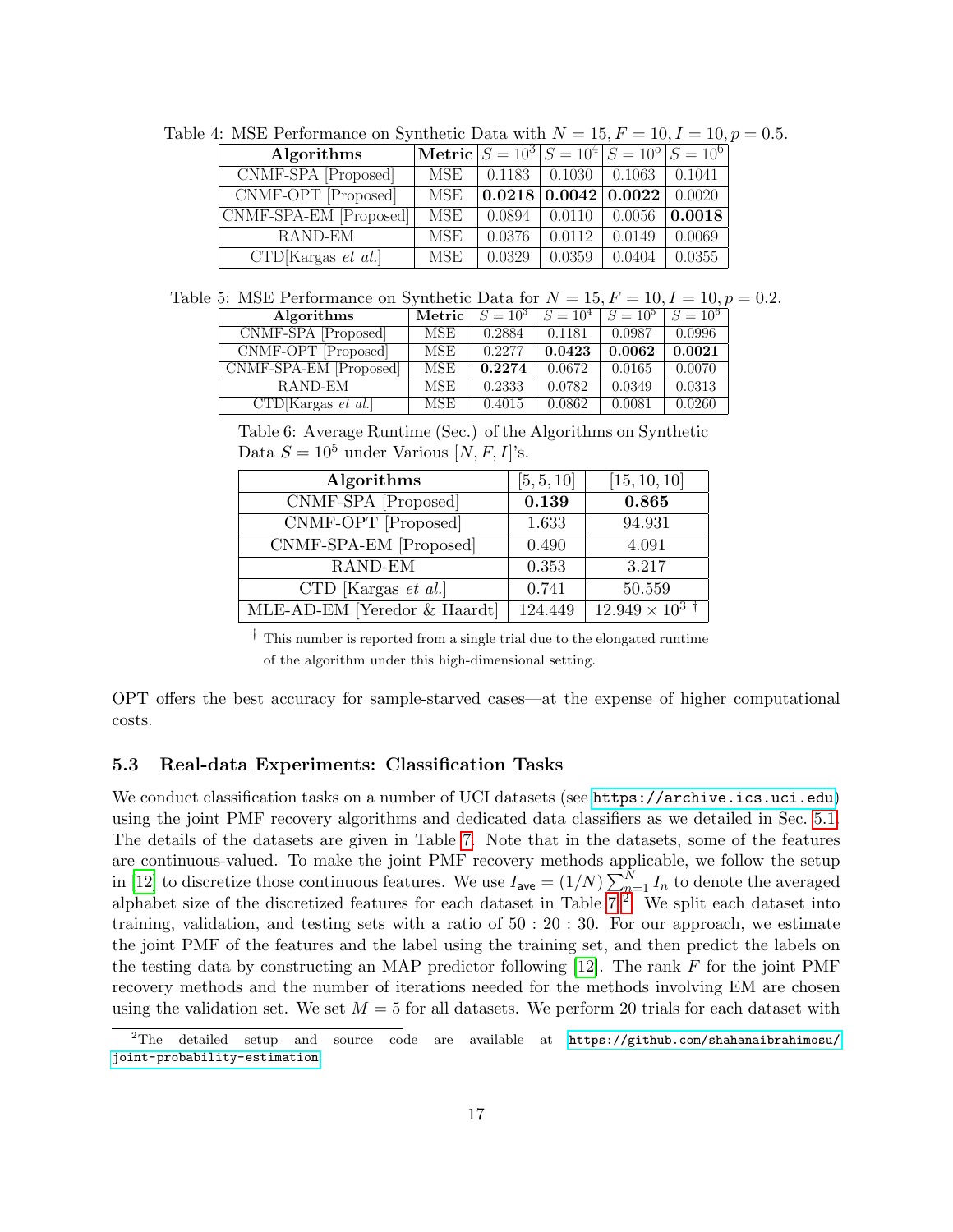| $ \mathrm{Dataset} $ |       | $ \#\text{ Samples} $ Features $ I_{avg} $ $\#$ Classes |  |
|----------------------|-------|---------------------------------------------------------|--|
| Votes                |       |                                                         |  |
| 'ar                  | 1728  |                                                         |  |
| Nursery              | -2960 |                                                         |  |
| Mushroom             |       |                                                         |  |

<span id="page-17-0"></span>Table 7: Details of UCI datasets.

<span id="page-17-1"></span>

| Table 8: Classification Results on UCI Dataset 'Votes'. |                             |        |  |  |  |
|---------------------------------------------------------|-----------------------------|--------|--|--|--|
| Algorithm                                               | Accuracy $(\%)$ Time (sec.) |        |  |  |  |
| CNMF-SPA [Proposed]                                     | $90.07 \pm 1.30$            | 0.005  |  |  |  |
| CNMF-OPT [Proposed]                                     | $94.94 \pm 2.13$            | 9.720  |  |  |  |
| CNMF-SPA-EM [Proposed]                                  | $92.82 \pm 2.17$            | 0.018  |  |  |  |
| CTD [Kargas $et \ al.$ ]                                | 92.37±2.88                  | 6.413  |  |  |  |
| MLE-AD-EM [Yeredor & Haardt]                            | $90.99 \pm 4.18$            | 10.556 |  |  |  |
| <b>SVM</b>                                              | $94.34 \pm 1.68$            | 0.057  |  |  |  |
| Logistic Regression                                     | $94.05 \pm 1.24$            | 0.301  |  |  |  |
| SVM-RBF                                                 | $92.21 \pm 2.66$            | 0.012  |  |  |  |
| Naive Bayes                                             | $90.46 \pm 1.98$            | 0.032  |  |  |  |

| Table 9: Classification Results on UCI Dataset 'Car'. |                             |       |  |  |  |
|-------------------------------------------------------|-----------------------------|-------|--|--|--|
| Algorithm                                             | Accuracy $(\%)$ Time (sec.) |       |  |  |  |
| CNMF-SPA [Proposed]                                   | $70.31 \pm 2.17$            | 0.007 |  |  |  |
| CNMF-OPT [Proposed]                                   | $85.00 \pm 1.80$            | 5.550 |  |  |  |
| CNMF-SPA-EM [Proposed]                                | $87.42 {\pm} 1.12$          | 0.017 |  |  |  |
| $\overline{\text{CTD}}$ [Kargas <i>et al.</i> ]       | $84.21 \pm 1.27$            | 3.601 |  |  |  |
| MLE-AD-EM [Yeredor & Haardt]                          | $87.25 \pm 1.41$            | 6.321 |  |  |  |
| <b>SVM</b>                                            | 84.59±3.21                  | 0.149 |  |  |  |
| Logistic Regression                                   | 83.09±2.42                  | 1.528 |  |  |  |
| SVM-RBF                                               | 77.13±4.29                  | 0.876 |  |  |  |
| Naive Bayes                                           | $83.32 \pm 2.23$            | 0.023 |  |  |  |

randomly partitioned training/testing/validation sets, and report the mean and standard deviation of the classification accuracy.

Tables [8-](#page-17-1)[11](#page-18-0) show the results for the UCI datasets 'Votes', 'Car', 'Nursery' and 'Mushroom', respectively. In all cases, one can see that the proposed approaches CNMF-SPA, CNMF-OPT and CNMF-SPA-EM are promising in terms of offering competitive performance for data classification. We should remark that our method is not designed for data classification, but estimating the joint PMF of the features and the label. The good performance on classification clearly support our theoretical analysis and the usefulness of the proposed algorithms.

A key observation is that the CPD method in [\[12\]](#page-20-9) does not perform as well compared to the proposed pairwise marginals based methods, especially when the number of data samples is small (e.g., the 'Votes' dataset in Table [8\)](#page-17-1). This echos our motivation for this work—using pairwise marginals is advantageous over using third-order ones when fewer samples are available. In terms of runtime, the proposed CNMF-SPA and CNMF-SPA-EM methods are faster than other methods by several orders of magnitude.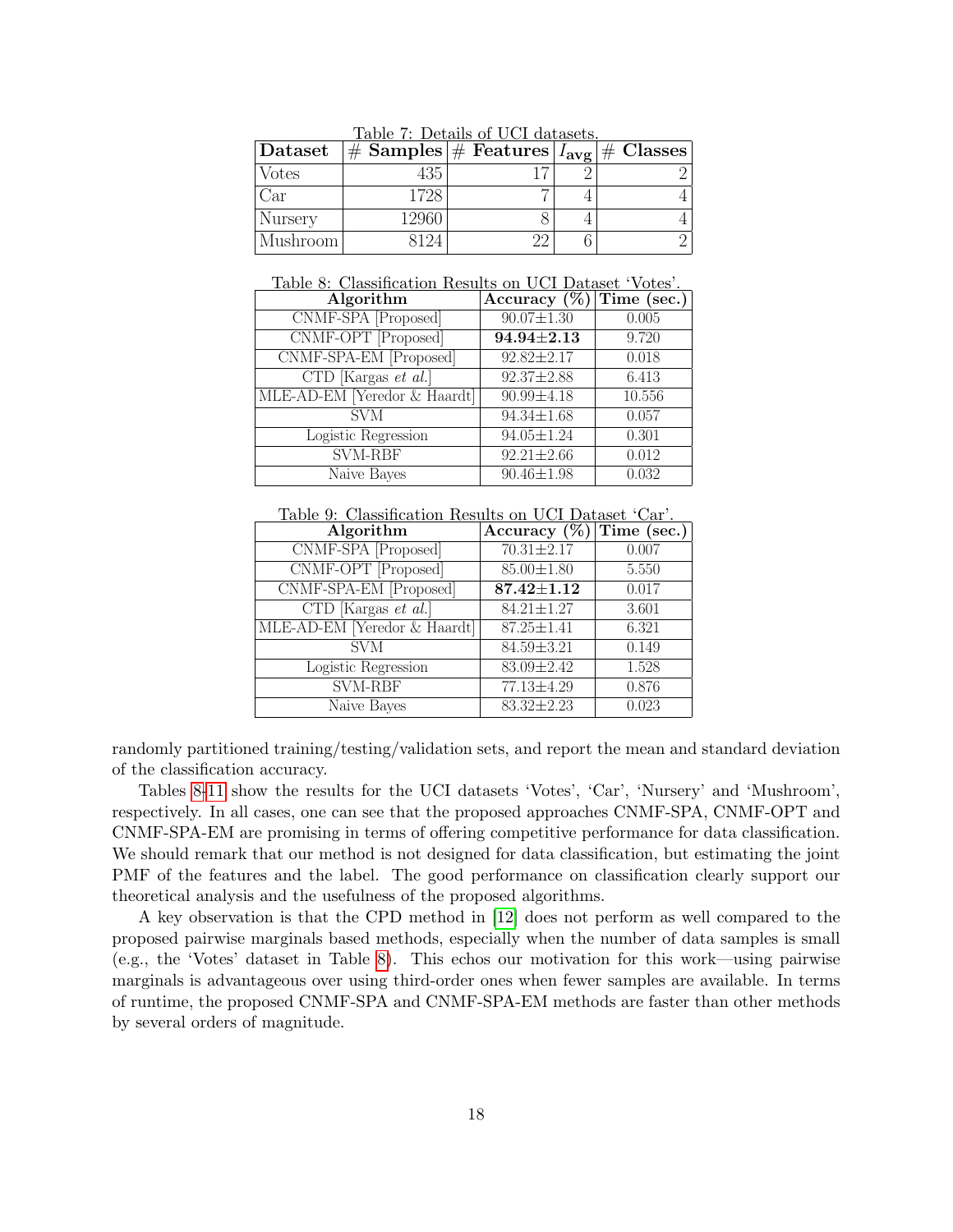| Table 10: Classification Results on UCI Dataset 'Nursery'. |                             |       |  |  |  |
|------------------------------------------------------------|-----------------------------|-------|--|--|--|
| Algorithm                                                  | Accuracy $(\%)$ Time (sec.) |       |  |  |  |
| CNMF-SPA [Proposed]                                        | 97.48±0.20                  | 0.008 |  |  |  |
| CNMF-OPT [Proposed]                                        | $98.16 \pm 0.22$            | 6.719 |  |  |  |
| CNMF-SPA-EM [Proposed]                                     | $98.04 \pm 0.35$            | 0.041 |  |  |  |
| $\overline{\text{CTD}}$ [Kargas <i>et al.</i> ]            | 97.70±0.22                  | 4.318 |  |  |  |
| MLE-AD-EM [Yeredor & Haardt]                               | 98.04±0.33                  | 8.920 |  |  |  |
| <b>SVM</b>                                                 | 97.42±0.79                  | 0.706 |  |  |  |
| Logistic Regression                                        | $98.02 \pm 0.15$            | 5.019 |  |  |  |
| <b>SVM-RBF</b>                                             | 70.92±4.70                  | 0.738 |  |  |  |
| Naive Bayes                                                | $98.03 \pm 0.20$            | 0.046 |  |  |  |

<span id="page-18-0"></span>

| Table 11: Classification Results on UCI Dataset 'Mushroom'. |                             |        |
|-------------------------------------------------------------|-----------------------------|--------|
| Algorithm                                                   | Accuracy $(\%)$ Time (sec.) |        |
| CNMF-SPA [Proposed]                                         | $91.86 \pm 6.33$            | 0.025  |
| CNMF-OPT [Proposed]                                         | $96.70 \pm 0.82$            | 39.349 |
| CNMF-SPA-EM [Proposed]                                      | $99.47 \pm 0.68$            | 0.210  |
| $CTD$ [Kargas <i>et al.</i> ]                               | $96.09 \pm 0.46$            | 24.116 |
| <b>SVM</b>                                                  | $97.60 \pm 0.28$            | 34.443 |
| Logistic Regression                                         | $96.75 \pm 0.62$            | 2.875  |
| <b>SVM-RBF</b>                                              | $97.16 \pm 0.41$            | 1.523  |
| Naive Bayes                                                 | $94.60 \pm 0.56$            | 0.063  |

#### 5.4 Real-data Experiments: Recommender Systems

We test the approaches using the MovieLens 20M dataset [\[45\]](#page-23-1). Again, following the evaluation strategy in [\[12\]](#page-20-9), we first round the ratings to the closest integers so that every movie's rating resides in  $\{1, 2, \ldots, 5\}$ . We choose different movie genres, namely, action, animation and romance, and select a subset of movies from each genre. Each subset contains 30 movies. Hence, for every subset,  $N = 30$ ,  $Z_i$  represents the rating of movie i, and  $Z_i$ 's alphabet is  $\{1, 2, \ldots, 5\}$ . We predict the rating for a movie, say, movie N, by user k via computing  $\mathbb{E}[i_N | r_k(1), \ldots, r_k(N-1)]$ , where  $r_k(i)$  denotes the rating of movie i by user k (i.e., using the MMSE estimator). This can be done via estimating  $Pr(i_1, \ldots, i_N)$ . Note that we leave out the MLE-AD-EM algorithm for the MovieLens datasets due to its scalability challenges.

We create the validation and testing sets by randomly hiding 20% and 30% of the dataset for each trial. The remaining 50% is used for training (i.e., learning the joint PMF in our approach). The results are taken from 20 random trials as before. In addition to the root MSE (RMSE) performance, we also report the mean absolute error (MAE) of the predicted ratings, which is more meaningful in the presence of outlying trials; see the definitions of RMSE and MAE in [\[12\]](#page-20-9).

Table [12](#page-19-0)[-14](#page-19-1) present the results for three different subsets, respectively. One can see that the proposed methods are promising—their predictions are either comparable or better than the BMF approach. Note that BMF is specialized for recommender systems, while the proposed approaches are for generic joint PMF recovery. The fact that our methods perform better suggests that the underlying joint PMF is well captured by the proposed CNMF approach.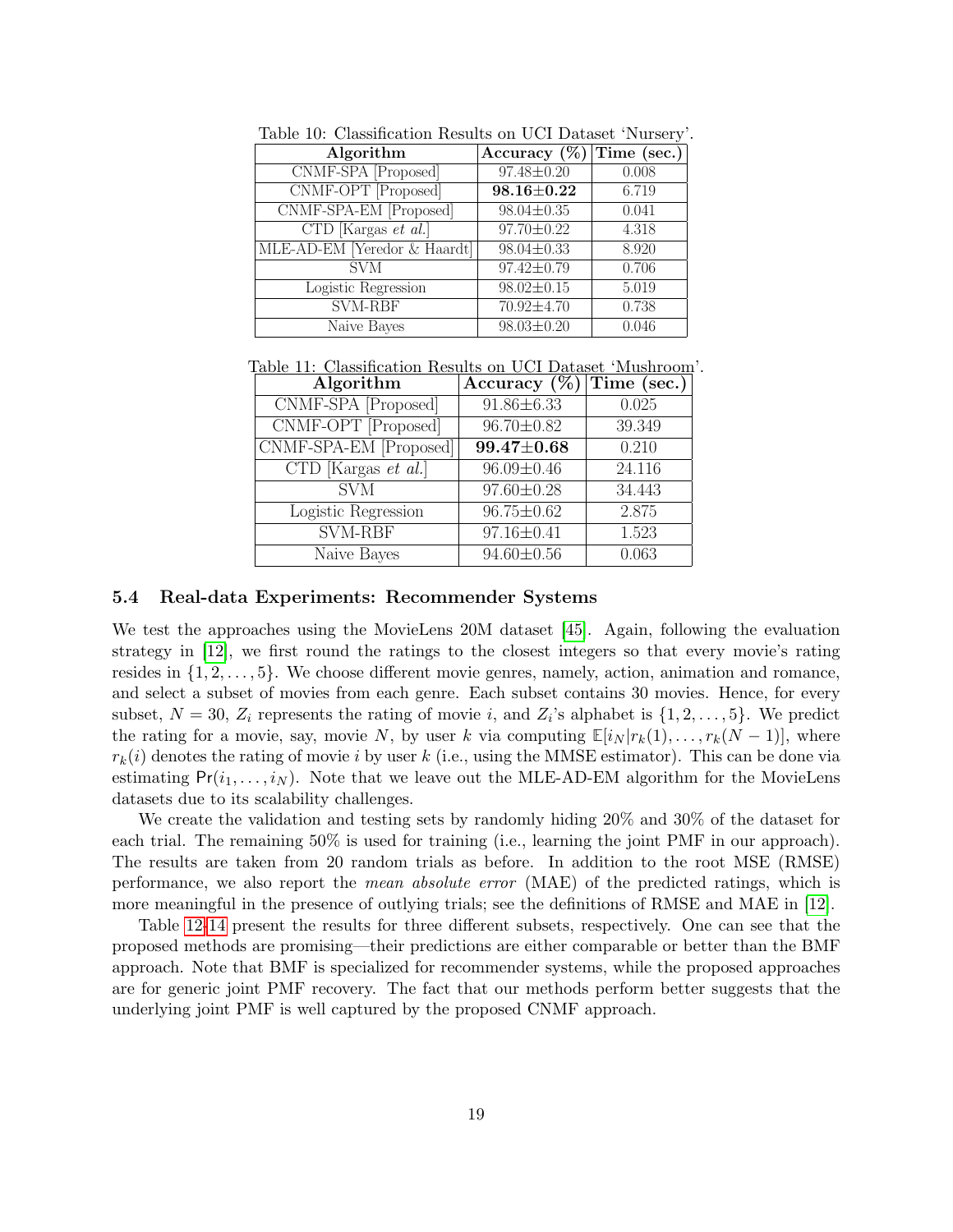<span id="page-19-0"></span>

| Table 12: Movie Recommendation Results on the Action set. |                     |                     |          |  |
|-----------------------------------------------------------|---------------------|---------------------|----------|--|
| Algorithm                                                 | RMSE                | MAE                 | Time (s) |  |
| CNMF-SPA [Proposed]                                       | $0.8497 \pm 0.0114$ | $0.6663 \pm 0.0059$ | 0.031    |  |
| CNMF-OPT [Proposed]                                       | $0.8167 \pm 0.0035$ | $0.6321 \pm 0.0040$ | 70.018   |  |
| CNMF-SPA-EM [Proposed]                                    | $0.7840\pm0.0025$   | $0.5991 \pm 0.0031$ | 2.424    |  |
| CTD [Kargas $et \ al.$ ]                                  | $0.8770 \pm 0.0088$ | $0.6649 \pm 0.0076$ | 52.253   |  |
| <b>BMF</b>                                                | $0.8011 \pm 0.0012$ | $0.6260 \pm 0.0013$ | 46.637   |  |
| Global Average                                            | $0.9468 \pm 0.0018$ | $0.6956 \pm 0.0017$ |          |  |
| User Average                                              | $0.8950 \pm 0.0010$ | $0.6825 \pm 0.0010$ |          |  |
| Movie Average                                             | $0.8847 \pm 0.0018$ | $0.6982 \pm 0.0012$ |          |  |

| Table 13: Movie Recommendation Results on the Animation set. |                          |                     |                     |          |  |  |  |
|--------------------------------------------------------------|--------------------------|---------------------|---------------------|----------|--|--|--|
|                                                              | Algorithm                | <b>RMSE</b>         | MAE                 | Time (s) |  |  |  |
|                                                              | CNMF-SPA [Proposed]      | $0.8705 \pm 0.0095$ | $0.6798 \pm 0.0060$ | 0.028    |  |  |  |
|                                                              | CNMF-OPT [Proposed]      | $0.8124 \pm 0.0031$ | $0.6241 \pm 0.0041$ | 61.018   |  |  |  |
|                                                              | CNMF-SPA-EM [Proposed]   | $0.8170 \pm 0.0075$ | $0.6317 \pm 0.0086$ | 2.424    |  |  |  |
|                                                              | CTD [Kargas $et \ al.$ ] | $0.8300 \pm 0.0053$ | $0.6335 \pm 0.0029$ | 48.253   |  |  |  |
|                                                              | <b>BMF</b>               | $0.8408 \pm 0.0023$ | $0.6553 \pm 0.0015$ | 46.637   |  |  |  |
|                                                              | Global Average           | $0.9371 \pm 0.0021$ | $0.7042 \pm 0.0014$ |          |  |  |  |
|                                                              | User Average             | $0.8850 \pm 0.0009$ | $0.6632 \pm 0.0011$ |          |  |  |  |
|                                                              | Movie Average            | $0.9027 \pm 0.0019$ | $0.6900 \pm 0.0013$ |          |  |  |  |

<span id="page-19-1"></span>

| Table 14: Movie Recommendation Results on the Romance set.     |                     |                     |          |
|----------------------------------------------------------------|---------------------|---------------------|----------|
| Algorithm                                                      | <b>RMSE</b>         | MAE                 | Time (s) |
| CNMF-SPA [Proposed]                                            | $0.9280 \pm 0.0066$ | $0.7376 \pm 0.0076$ | 0.032    |
| CNMF-OPT [Proposed]                                            | $0.9076 \pm 0.0014$ | $0.7123 \pm 0.0029$ | 60.762   |
| CNMF-SPA-EM [Proposed] $0.9057 \pm 0.0052$ 0.7106 $\pm 0.0049$ |                     |                     | 1.881    |
| CTD [Kargas $et \ al.$ ]                                       | $0.9498 \pm 0.0085$ | $0.7416 \pm 0.0054$ | 47.010   |
| <b>BMF</b>                                                     | $0.9337 \pm 0.0007$ | $0.7463 \pm 0.0009$ | 31.823   |
| Global Average                                                 | $1.0019 \pm 0.0007$ | $0.8078 \pm 0.0008$ |          |
| User Average                                                   | $1.0195 \pm 0.0007$ | $0.7862 \pm 0.0008$ |          |
| Movie Average                                                  | $0.9482 \pm 0.0007$ | $0.7599 \pm 0.0007$ |          |

# 6 Conclusion

We proposed a new framework for recovering joint PMF of a finite number of discrete RVs from marginal distributions. Unlike a recent approach that relies on three-dimensional marginals, our approach only uses two-dimensional marginals, which naturally has reduced sample complexity and a lighter computational burden. We showed that under certain conditions, the recoverability of the joint PMF can be guaranteed—with only noisy pairwise marginals accessible. We proposed a coupled NMF formulation as the optimization surrogate for this task, and proposed to employ a Gram–Schmidt-like scalable algorithm as its initialization. We showed that the initialization method is effective even under the finite-sample case (whereas the existing tensor-based method does not offer sample complexity characterization). We also showed that the Gram–Schmidt-like algorithm can provably enhance the performance of an EM algorithm that is proposed from an ML estimation perspective for the joint PMF recovery problem. We tested the proposed approach on classification tasks and recommender systems, and the results corroborate our analyses.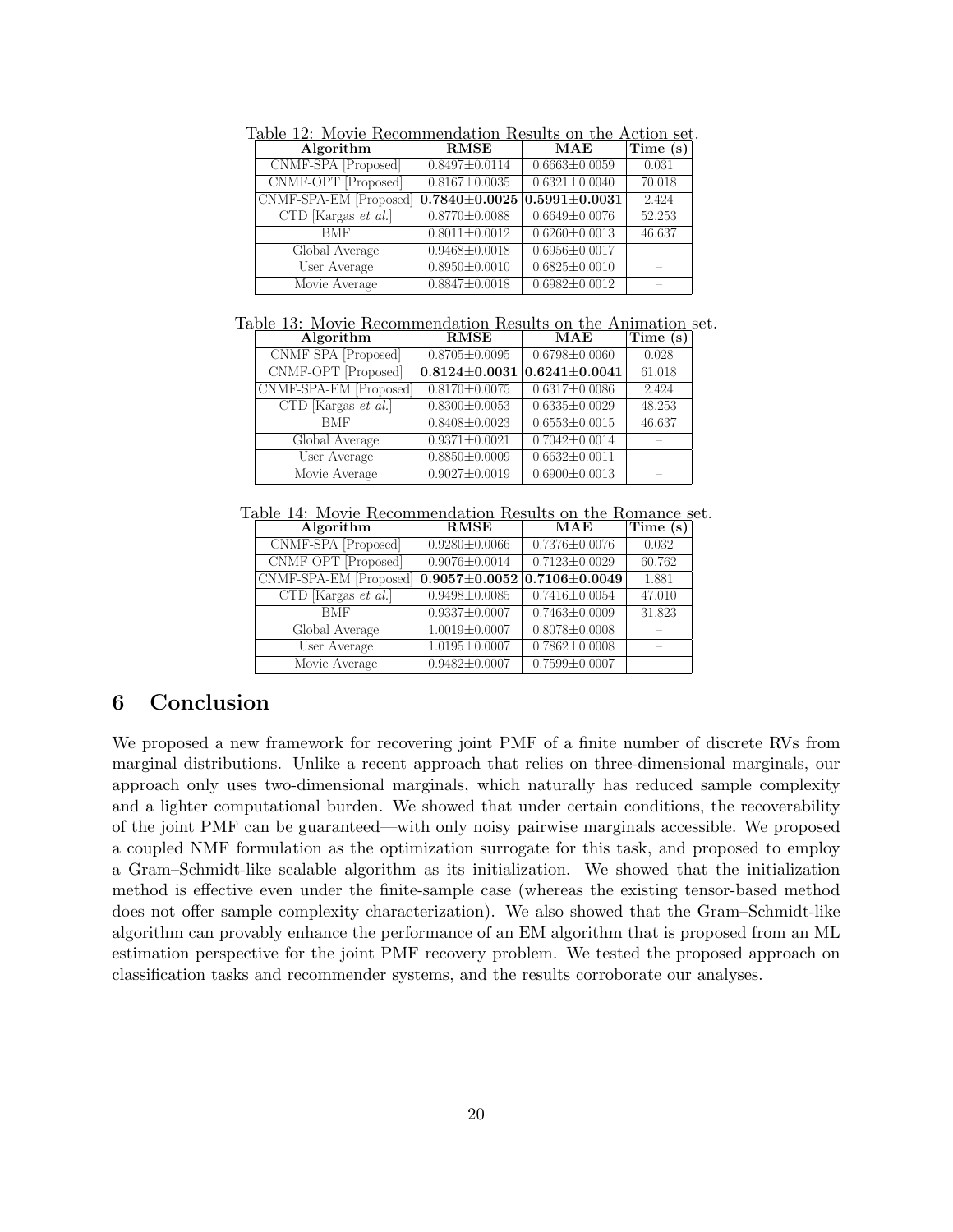# References

- <span id="page-20-0"></span>[1] H. L. Van Trees, K. L. Bell, and Z. Tian, Detection Estimation and Modulation Theory, Part I: Detection, Estimation, and Filtering Theory, 2nd Edition. John Wiley and Sons, New York, NY, 2013.
- <span id="page-20-1"></span>[2] Y. Ephraim, "A Bayesian estimation approach for speech enhancement using hidden markov models," IEEE Trans. Signal Process., vol. 40, no. 4, pp. 725–735, 1992.
- [3] G. Colavolpe and A. Barbieri, "On MAP symbol detection for ISI channels using the Ungerboeck observation model," IEEE Commun. Lett., vol. 9, no. 8, pp. 720–722, 2005.
- [4] S. Rangan, A. K. Fletcher, and V. K. Goyal, "Asymptotic analysis of MAP estimation via the replica method and applications to compressed sensing," IEEE Trans. Inf. Theory, vol. 58, no. 3, pp. 1902–1923, 2012.
- <span id="page-20-2"></span>[5] A. A. Farag, R. M. Mohamed, and A. El-Baz, "A unified framework for MAP estimation in remote sensing image segmentation," IEEE Trans. Geosci. Remote Sens., vol. 43, no. 7, pp. 1617–1634, 2005.
- <span id="page-20-3"></span>[6] T. M. Cover, Elements of information theory. Hoboken, NJ, USA: John Wiley & Sons, 1999.
- <span id="page-20-4"></span>[7] A. Taleb and C. Jutten, "Source separation in post-nonlinear mixtures," IEEE Trans. Signal Process., vol. 47, no. 10, pp. 2807–2820, 1999.
- <span id="page-20-5"></span>[8] P. Thevenaz and M. Unser, "Optimization of mutual information for multiresolution image registration," IEEE Trans. Image Process., vol. 9, no. 12, pp. 2083–2099, 2000.
- <span id="page-20-6"></span>[9] Y. Yang and R. S. Blum, "Mimo radar waveform design based on mutual information and minimum mean-square error estimation," IEEE Trans. Aerosp. Electron. Syst. (, vol. 43, no. 1, pp. 330–343, 2007.
- <span id="page-20-7"></span>[10] K. P. Murphy, Machine learning: a probabilistic perspective. Cambridge, MA, USA: MIT press, 2012.
- <span id="page-20-8"></span>[11] A. Yeredor and M. Haardt, "Maximum likelihood estimation of a low-rank probability mass tensor from partial observations," IEEE Signal Process. Lett., vol. 26, no. 10, pp. 1551–1555, Oct 2019.
- <span id="page-20-9"></span>[12] N. Kargas, N. D. Sidiropoulos, and X. Fu, "Tensors, learning, and 'Kolmogorov extension'for finite-alphabet random vectors," IEEE Trans. Signal Process., vol. 66, no. 18, pp. 4854–4868, 2018.
- [13] O. Dabeer, "Joint probability mass function estimation from asynchronous samples," IEEE Trans. Signal Process., vol. 61, no. 2, pp. 355–364, 2013.
- [14] Hunsop Hong and D. Schonfeld, "A new approach to constrained expectation-maximization for density estimation," in IEEE International Conference on Acoustics, Speech and Signal Processing, 2008, pp. 3689–3692.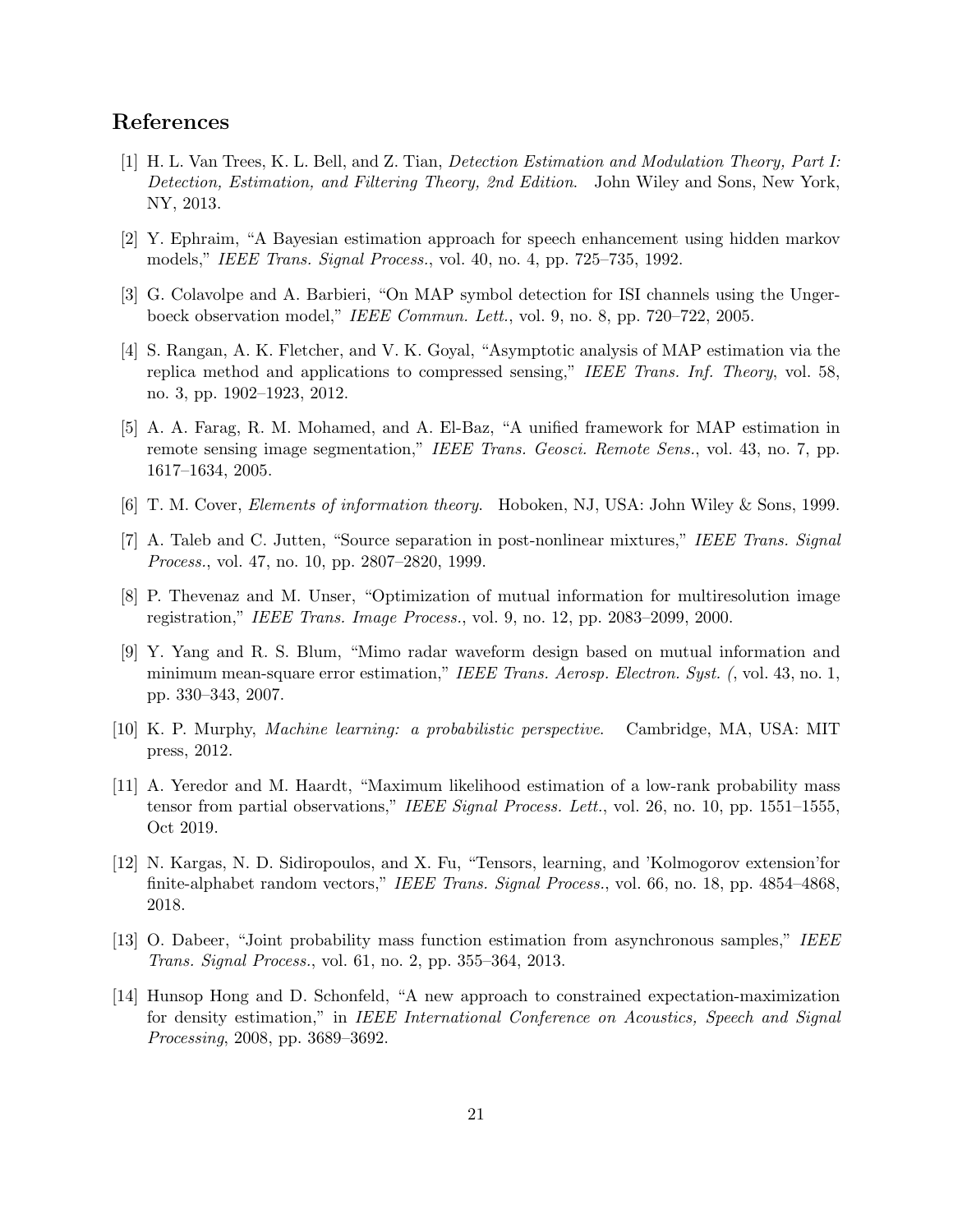- <span id="page-21-0"></span>[15] Jenq-Neng Hwang, Shyh-Rong Lay, and A. Lippman, "Nonparametric multivariate density estimation: a comparative study," IEEE Trans. Signal Process., vol. 42, no. 10, pp. 2795– 2810, 1994.
- <span id="page-21-1"></span>[16] M. J. Wainwright, High-dimensional statistics: A non-asymptotic viewpoint. Cambridge, UK: Cambridge University Press, 2019, vol. 48.
- <span id="page-21-2"></span>[17] S. M. Kay, Fundamentals of statistical signal processing. Upper Saddle River, NJ, USA: Prentice Hall PTR, 1993.
- <span id="page-21-3"></span>[18] C. M. Bishop, Pattern Recognition and Machine Learning (Information Science and Statistics). Berlin, Heidelberg: Springer-Verlag, 2006.
- <span id="page-21-4"></span>[19] M. I. Jordan, Learning in graphical models. Cambridge, MA, USA: MIT Press, 1998, vol. 89.
- [20] M. E. Tipping, "Sparse Bayesian learning and the relevance vector machine," J. Mach. Learn. Res., vol. 1, pp. 211–244, Sep. 2001.
- <span id="page-21-5"></span>[21] D. M. Blei, A. Y. Ng, and M. I. Jordan, "Latent dirichlet allocation," J. Mach. Learn. Res., vol. 3, pp. 993–1022, Mar. 2003.
- <span id="page-21-6"></span>[22] C. J. Hillar and L.-H. Lim, "Most tensor problems are NP-hard," Journal of the ACM (JACM), vol. 60, no. 6, p. 45, 2013.
- <span id="page-21-7"></span>[23] S. Ibrahim and X. Fu, "Recovering joint PMF from pairwise marginals," in 54th Asilomar Conference on Signals, Systems and Computers, Oct. 2020, pp. 356–360.
- <span id="page-21-8"></span>[24] R. Harshman, "Foundations of the parafac procedure: Models and conditions for an "explanatory" multi-modal factor analysis," UCLA Working Papers in Phonetics, vol. 16, 1970.
- <span id="page-21-9"></span>[25] N. D. Sidiropoulos, L. De Lathauwer, X. Fu, K. Huang, E. E. Papalexakis, and C. Faloutsos, "Tensor decomposition for signal processing and machine learning," IEEE Trans. Signal Process., vol. 65, no. 13, pp. 3551–3582, 2017.
- <span id="page-21-10"></span>[26] Y. Han, J. Jiao, and T. Weissman, "Minimax estimation of discrete distributions under l1 loss," IEEE Trans. Info. Theory, vol. 61, no. 11, pp. 6343–6354, 2015.
- <span id="page-21-11"></span>[27] X. Fu, K. Huang, N. D. Sidiropoulos, and W.-K. Ma, "Nonnegative matrix factorization for signal and data analytics: Identifiability, algorithms, and applications," IEEE Signal Process. Mag., vol. 36, no. 2, pp. 59–80, March 2019.
- <span id="page-21-12"></span>[28] N. Gillis, "The why and how of nonnegative matrix factorization," Regularization, Optimization, Kernels, and Support Vector Machines, vol. 12, pp. 257–291, 2014.
- <span id="page-21-13"></span>[29] D. Donoho and V. Stodden, "When does non-negative matrix factorization give a correct decomposition into parts?" in Advances in Neural Information Processing Systems, 2003, pp. 1141–1148.
- <span id="page-21-14"></span>[30] N. Gillis and S. Vavasis, "Fast and robust recursive algorithms for separable nonnegative matrix factorization," IEEE Trans. Pattern Anal. Mach. Intell., vol. 36, no. 4, pp. 698–714, April 2014.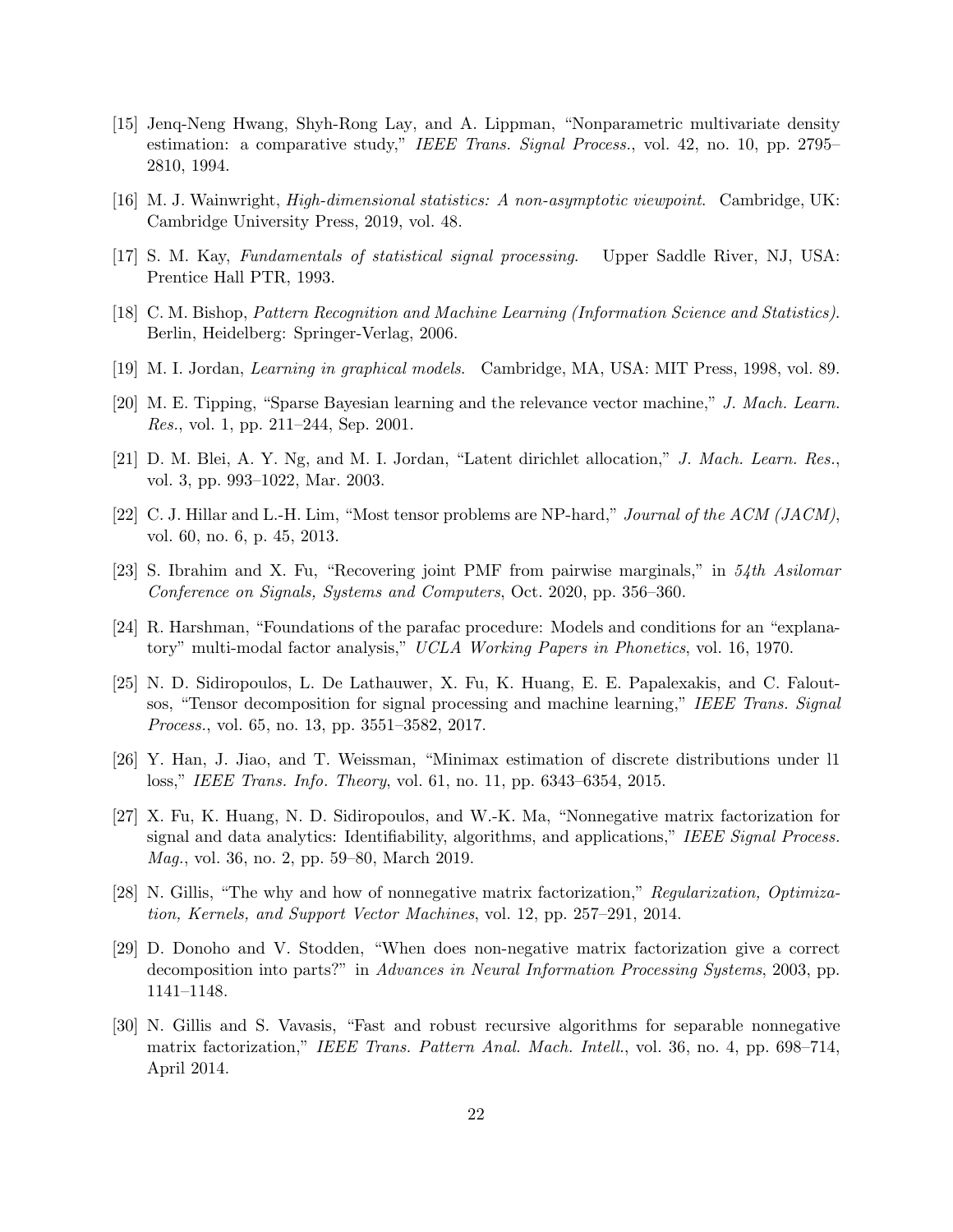- [31] X. Fu, W.-K. Ma, T.-H. Chan, and J. M. Bioucas-Dias, "Self-dictionary sparse regression for hyperspectral unmixing: Greedy pursuit and pure pixel search are related," IEEE J. Sel. Topics Signal Process., vol. 9, no. 6, pp. 1128–1141, 2015.
- <span id="page-22-6"></span>[32] S. Arora, R. Ge, Y. Halpern, D. Mimno, A. Moitra, D. Sontag, Y. Wu, and M. Zhu, "A practical algorithm for topic modeling with provable guarantees," in Proceedings of International Conference on Machine Learning, 2013.
- [33] T.-H. Chan, W.-K. Ma, A. Ambikapathi, and C.-Y. Chi, "A simplex volume maximization framework for hyperspectral endmember extraction," IEEE Trans. Geosci. Remote Sens., vol. 49, no. 11, pp. 4177–4193, Nov. 2011.
- <span id="page-22-0"></span>[34] U. Araújo, B. Saldanha, R. Galvão, T. Yoneyama, H. Chame, and V. Visani, "The successive projections algorithm for variable selection in spectroscopic multicomponent analysis," Chemometrics and Intelligent Laboratory Systems, vol. 57, no. 2, pp. 65–73, 2001.
- <span id="page-22-1"></span>[35] K. Huang, N. Sidiropoulos, and A. Swami, "Non-negative matrix factorization revisited: Uniqueness and algorithm for symmetric decomposition," IEEE Trans. Signal Process., vol. 62, no. 1, pp. 211–224, 2014.
- [36] X. Fu, W.-K. Ma, K. Huang, and N. D. Sidiropoulos, "Blind separation of quasi-stationary sources: Exploiting convex geometry in covariance domain," IEEE Trans. Signal Process., vol. 63, no. 9, pp. 2306–2320, May 2015.
- <span id="page-22-2"></span>[37] X. Fu, K. Huang, B. Yang, W. Ma, and N. D. Sidiropoulos, "Robust volume minimizationbased matrix factorization for remote sensing and document clustering," IEEE Trans. Signal Process., vol. 64, no. 23, pp. 6254–6268, Dec 2016.
- <span id="page-22-3"></span>[38] X. Fu, K. Huang, and N. D. Sidiropoulos, "On identifiability of nonnegative matrix factorization," IEEE Signal Process. Lett., vol. 25, no. 3, pp. 328–332, 2018.
- <span id="page-22-4"></span>[39] S. Ibrahim, X. Fu, N. Kargas, and K. Huang, "Crowdsourcing via pairwise co-occurrences: Identifiability and algorithms," in Advances in Neural Information Processing Systems, 2019, pp. 7845–7855.
- <span id="page-22-5"></span>[40] N. Kargas and N. D. Sidiropoulos, "Learning mixtures of smooth product distributions: Identifiability and algorithm," in The 22nd International Conference on Artificial Intelligence and Statistics, 2019, pp. 388–396.
- <span id="page-22-8"></span>[41] B. Yang, X. Fu, N. D. Sidiropoulos, and K. Huang, "Learning nonlinear mixtures: Identifiability and algorithm," IEEE Trans. Signal Process., vol. 68, pp. 2857–2869, 2020.
- <span id="page-22-7"></span>[42] P.-Å. Wedin, "Perturbation theory for pseudo-inverses," *BIT Numerical Mathematics*, vol. 13, no. 2, pp. 217–232, Jun 1973.
- <span id="page-22-9"></span>[43] Y. Zhang, X. Chen, D. Zhou, and M. I. Jordan, "Spectral methods meet EM: A provably optimal algorithm for crowdsourcing," J. Mach. Learn. Res., vol. 17, no. 102, pp. 1–44, 2016.
- <span id="page-22-10"></span>[44] Y. Koren, R. Bell, and C. Volinsky, "Matrix factorization techniques for recommender systems," Computer, vol. 42, no. 8, pp. 30–37, Aug. 2009.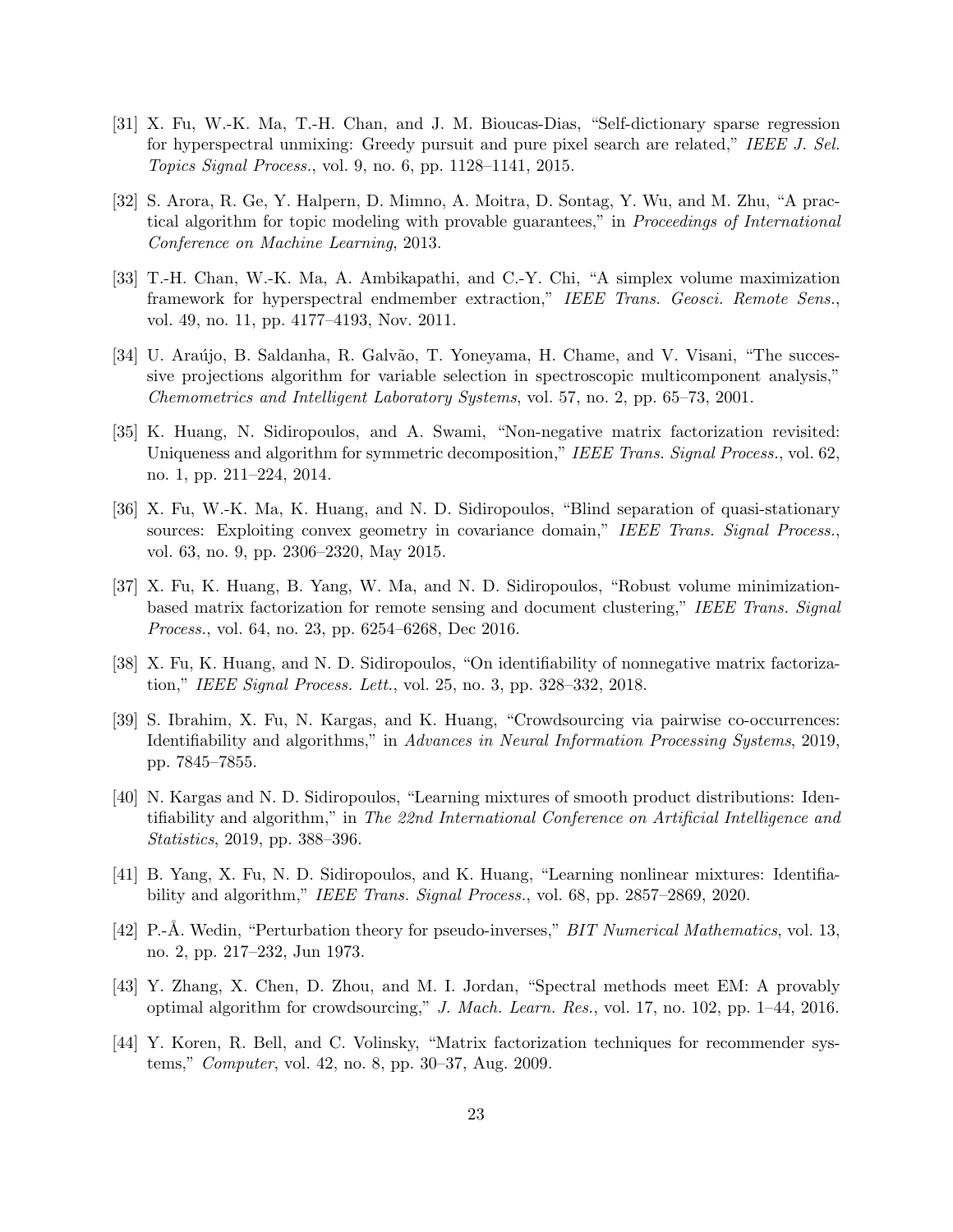<span id="page-23-1"></span>[45] F. M. Harper and J. A. Konstan, "The movielens datasets: History and context," ACM Trans. Interact. Intell. Syst., vol. 5, no. 4, pp. 19:1–19:19, Dec. 2015.

## <span id="page-23-0"></span>A Proof of Theorem [2](#page-7-2)

The first part of the proof is reminiscent of the identifiability proof of a similar problem in [\[39\]](#page-22-4). The difference lies in how to handle "fat"  $A_n$ 's. In [\[39\]](#page-22-4), the  $A_n$ 's are all square nonsingular matrices. In our case,  $A_n$ 's can be 'fat' matrices. This creates some more challenges.

Step 1): Under our assumption, there exists a splitting denoted by  $S_1 = \{\ell_1, \ldots, \ell_M\}, S_2 =$  $\{\ell_{M+1}, \ldots, \ell_Q\}$   $S_1 \cup S_1 \subseteq [N], S_1 \cap S_2 = \emptyset$  such that

<span id="page-23-3"></span>
$$
\widetilde{\boldsymbol{X}} = \begin{bmatrix} \boldsymbol{X}_{\ell_1,\ell_{M+1}} & \cdots & \boldsymbol{X}_{\ell_1,\ell_Q} \\ \vdots & \vdots & \vdots \\ \boldsymbol{X}_{\ell_M,\ell_{M+1}} & \cdots & \boldsymbol{X}_{\ell_M,\ell_Q} \end{bmatrix} = \boldsymbol{W}\boldsymbol{H}^\top,
$$
\n(9)

where  $\boldsymbol{W} = [\boldsymbol{A}_{\ell_1}^{\top}, \dots, \boldsymbol{A}_{\ell_M}^{\top}]^{\top}$  and  $\boldsymbol{H} = [\boldsymbol{A}_{\ell_{M+1}}^{\top}, \dots, \boldsymbol{A}_{\ell_Q}^{\top}]^{\top} \boldsymbol{D}(\boldsymbol{\lambda})$ . Note that  $Q < N$  is allowed. Since we have assumed that W and H are sufficiently scattered (since  $\|\lambda\|_0 = F$  by the assumption that  $Pr(f) \neq 0$  for all f). By Theorem 4 in [\[35\]](#page-22-1), one can see that by solving [\(4\)](#page-7-1), we always have  $\widehat{\bm{W}} = \bm{W}\bm{D}\bm{\Pi} \text{ and } \widehat{\bm{H}} = \bm{H}\bm{\Pi}\bm{D}^{-1}, \text{ where } \widehat{\bm{W}} = [\widehat{\bm{A}}_{\ell_1}^{\mathsf{T}}, \ldots, \widehat{\bm{A}}_{\ell_M}^{\mathsf{T}}]^{\mathsf{T}} \text{ and } \widehat{\bm{H}} = [\widehat{\bm{A}}_{\ell_{M+1}}^{\mathsf{T}}, \ldots, \widehat{\bm{A}}_{\ell_Q}^{\mathsf{T}}]^{\mathsf{T}}. \text{ Since }$ the column norms of  $A_n$ 's are known, by column normalization of each  $\hat{A}_n$  with respect to  $\ell_1$ -norm, we have

<span id="page-23-2"></span>
$$
\widehat{A}_n = A_n \Pi, \ \forall n \in \mathcal{S}_1 \cup \mathcal{S}_2. \tag{10}
$$

Step 2): Now we show that  $A_j$  for  $j \notin S_1 \cup S_2$  can also be identified up to the same permutation ambiguity; i.e., we hope to show that any  $\hat{A}_j$  that is a solution of [\(4\)](#page-7-1) satisfies  $\hat{A}_j = A_j \Pi$ , with the same  $\Pi$  as in [\(10\)](#page-23-2).

Let us denote  $A_n$  and  $\lambda$  as any optimal solution of Problem [\(4\)](#page-7-1). Since there exists a construction [\(9\)](#page-23-3), and  $\mathbf{A}_{\ell_q} = \mathbf{A}_{\ell_q} \mathbf{\Pi}, q \in \{1, \ldots, Q\}$  can be identified by our construction, it is easy to see that  $\mathbf{\hat{\lambda}} = \mathbf{\Pi}^{\top} \mathbf{\lambda}$ . Indeed, from [\(9\)](#page-23-3), one can see that any optimal solution of Problem [\(4\)](#page-7-1) satisfies

$$
\widetilde{\boldsymbol{X}} = \underbrace{\begin{bmatrix} \widehat{\boldsymbol{A}}_{\ell_1} \\ \vdots \\ \widehat{\boldsymbol{A}}_{\ell_M} \end{bmatrix}}_{\boldsymbol{Z}_1} \boldsymbol{D}(\widehat{\boldsymbol{\lambda}}) \underbrace{\begin{bmatrix} \widehat{\boldsymbol{A}}_{\ell_{M+1}}^{\top}, \dots, \widehat{\boldsymbol{A}}_{\ell_Q}^{\top} \end{bmatrix}}_{\boldsymbol{Z}_2^{\top}}.
$$
\n(11)

Again, since  $\mathbb{Z}_1$  and  $\mathbb{Z}_2$  are sufficient scattered, we have rank $(\mathbb{Z}_1)$  = rank $(\mathbb{Z}_2)$  = F. Consequently, we have  $\widehat{\lambda} = (Z_2 \odot Z_1)^{\dagger}$  vec $(\widetilde{X}) = \Pi^{\dagger} \lambda$ , due to [\(9\)](#page-23-3) and the fact that  $\text{rank}(Z_2 \odot Z_1) = F$ , which is a result of rank $(\mathbb{Z}_1)$  = rank $(\mathbb{Z}_2) = F$  [\[25\]](#page-21-9). In the above, ' $\odot$ ' denotes the Khatri-Rao product.

Note that by condition iii), we have  $r_1, \ldots, r_T \in S_1 \cup S_2$  such that  $\mathbf{X}_{r_tj} = \hat{\mathbf{A}}_{r_t} \mathbf{D}(\hat{\lambda}) \hat{\mathbf{A}}_j^{\mathsf{T}}$ , for  $t = 1, \ldots, T$ . These equalities can be re-expressed as follows

$$
\begin{bmatrix} X_{r_1j} \\ \vdots \\ X_{r_Tj} \end{bmatrix} = \begin{bmatrix} A_{r_1} \\ \vdots \\ A_{r_T} \end{bmatrix} D(\lambda) A_j^{\mathsf{T}} = \begin{bmatrix} \widehat{A}_{r_1} \\ \vdots \\ \widehat{A}_{r_T} \end{bmatrix} D(\widehat{\lambda}) \widehat{A}_j^{\mathsf{T}}.
$$
 (12)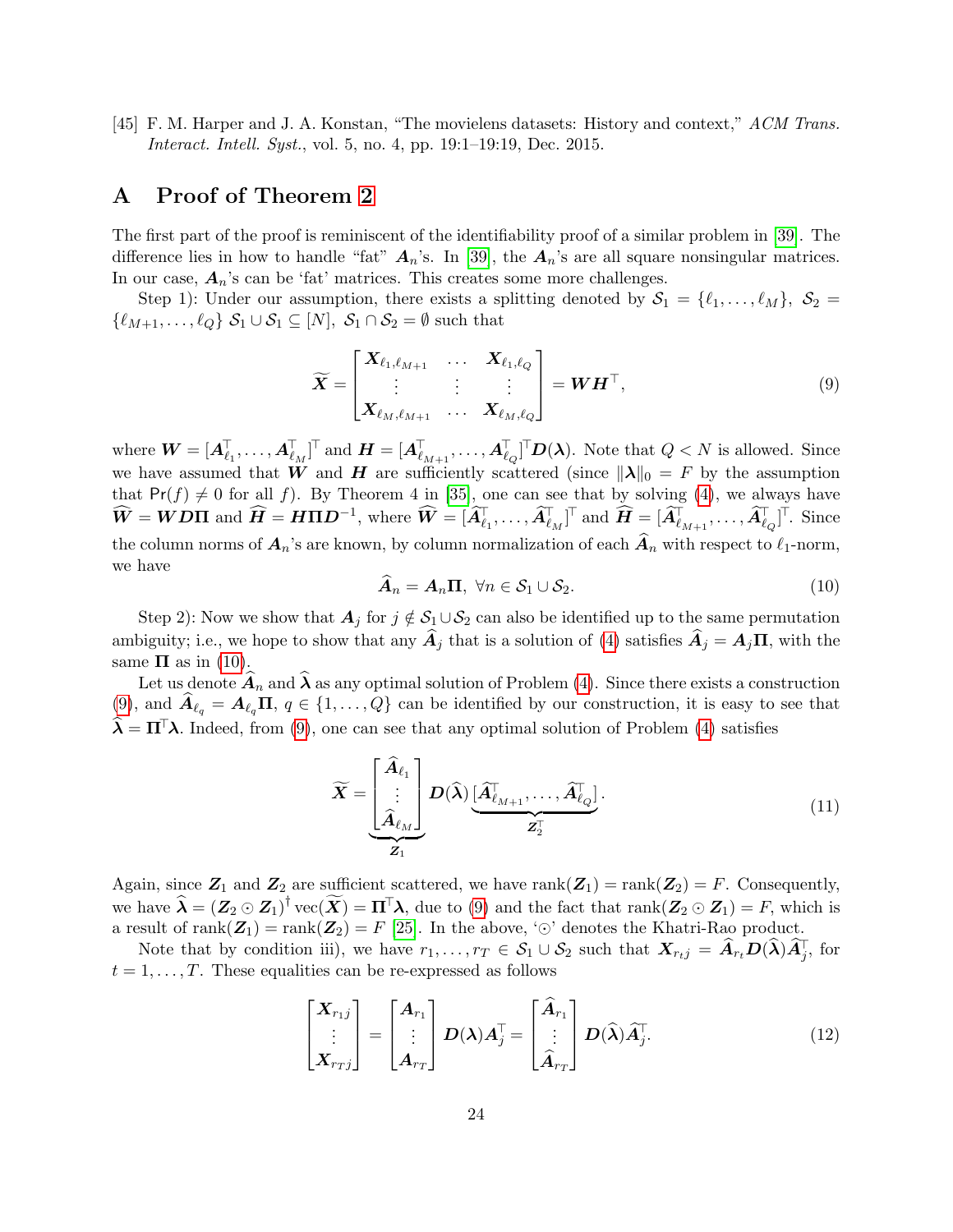Note that  $\mathbf{D}(\widehat{\boldsymbol{\lambda}}) = \Pi^{\top} \mathbf{D}(\boldsymbol{\lambda}) \Pi^{\top}$ , since  $\widehat{\boldsymbol{\lambda}} = \Pi^{\top} \boldsymbol{\lambda}$ . By the assumption that any T-concatenation of  $A_n$ 's have full column rank and  $\widehat{A}_{r_t} = A_{r_t} \Pi$ , one can see that  $\widehat{A}_j = A_j \Pi$ ,  $j \notin S_1 \cup S_2$ . Since we have assumed that for every  $j \notin S_1 \cup S_2$ , there exists a set of  $r_1, \ldots, r_T$  such that condition iii) is satisfied.

Once  $\mathbf{A}_n$ 's and  $\boldsymbol{\lambda}$  are estimated, the joint probability  $Pr(i_1, i_2, \ldots, i_N), i_n \in \{1, \ldots, I_n\}$  can be estimated by

$$
\widehat{\Pr}(i_1, i_2, \dots, i_N) = \sum_{f=1}^F \widehat{\lambda}(f) \prod_{n=1}^N \widehat{A}_n(i_n, f)
$$
\n
$$
= \sum_{f=1}^F \lambda(f) \prod_{n=1}^N A_n(i_n, f).
$$
\n(13)

The last equality holds because the unified permutation ambiguity across  $A_n$ 's and  $\lambda$  does not affect the reconstruction of  $Pr(i_1, i_2, \ldots, i_N)$ .

## <span id="page-24-0"></span>B Proof of Theorem [3](#page-11-2)

Consider a matrix factorization model as below:

<span id="page-24-1"></span>
$$
\widetilde{\boldsymbol{X}} = \boldsymbol{W}\boldsymbol{H}^{\top},\tag{14}
$$

where  $\boldsymbol{W} \in \mathbb{R}^{L \times F}$ ,  $\boldsymbol{H} \in \mathbb{R}^{K \times F}$ ,  $\boldsymbol{W} \geq \boldsymbol{0}$  and  $\boldsymbol{H} \geq \boldsymbol{0}$ .

The SPA algorithm for factoring  $\widetilde{X}$  into W and H consists of two key steps:

1. Normalize the columns of  $\widetilde{\mathbf{X}}$  w.r.t. their  $\ell_1$  norms.

2. Apply an F step Gram-Schmidt-like procedure to pick up  $\Lambda = \{l_1, \ldots, l_F\}.$ 

Note that  $\widetilde{\mathbf{X}}(:, \Lambda) = \mathbf{W\Sigma}$ ; i.e., W can be identified up to a column scaling ambiguity through this simple procedure. Gillis and Vavasis [\[30\]](#page-21-14) have shown that under the model in [\(14\)](#page-24-1), SPA is provably robust to noise in estimating the factor matrix  $W$  (see Lemma [4](#page-37-2) in Appendix [E](#page-37-1) from [\[30\]](#page-21-14)). To proceed, first characterize the "noise" in our virtual NMF model.

Consider the pairwise marginals  $X_{jk}$ 's which are used to construct the matrix X in [\(3\)](#page-7-3).  $X_{jk}$ 's are estimated by sample averaging of a finite number of realizations and thus the estimated  $X_{jk}$ (denoted as  $\widehat{X}_{ik}$ ) is always noisy; i.e., we have

$$
\widetilde{\boldsymbol{X}}_{jk} = \boldsymbol{X}_{jk} + \boldsymbol{N}_{jk},\tag{15}
$$

<span id="page-24-2"></span>where the noise matrix  $\mathbf{N}_{jk} \in \mathbb{R}^{I \times I}$ , assuming  $I_n = I$  for all  $n \in \{1, ..., N\}$ . We have the following proposition:

**Proposition 1** Let  $p \in (0,1]$  be the probability that an RV is observed. Let S be the number of available realizations of N RVs. Assume that  $p \geq (\frac{8}{5})$  $\frac{8}{\mathcal{S}}\log(2/\delta))^{1/2}$ . Then, with probability at least  $1 - \delta$ ,  $||\mathbf{X}_{jk} - \mathbf{X}_{jk}||_{\text{F}} = ||\mathbf{N}_{jk}||_{\text{F}} \leq \phi$ , holds for any distinct j, k where  $\phi =$  $\sqrt{2}(1+\sqrt{\log(2/\delta)})$  $\frac{\Gamma \sqrt{\log(2/\theta)}}{(p\sqrt{S})}$ .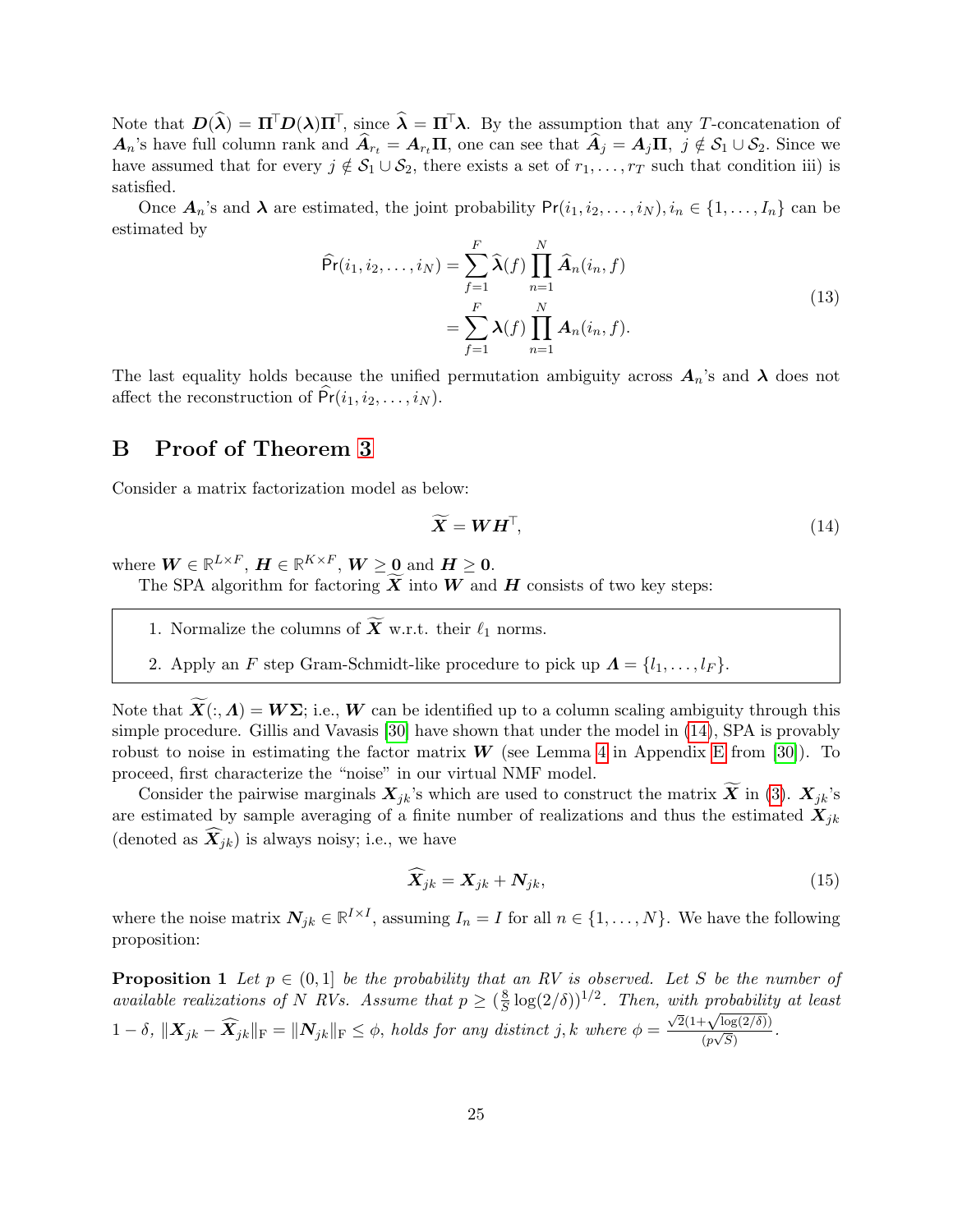The proof of Proposition [1](#page-24-2) is given in Sec. [B.1.](#page-27-0)

By the definition of the Frobenius norm, we have  $\sum_{c=1}^{I} ||N_{ij}(:,c)||_2^2 = ||N_{ij}||_F^2 \leq \phi^2$ . Applying norm equivalence  $\frac{\|N_{ij}(:,c)\|_1}{\sqrt{t}}$  $\frac{[C_i, C] \| 1}{\overline{I}} \leq \| N_{ij}(:, c) \|_2$ , we get

$$
\|\mathbf{N}_{ij}(:,c)\|_{1}^{2} \leq I\phi^{2} \implies \|\mathbf{N}_{ij}(:,c)\|_{1} \leq \sqrt{I}\phi.
$$
 (16)

By using the estimates  $\widehat{X}_{jk}$ , the model given by [\(3\)](#page-7-3) can be represented as

<span id="page-25-1"></span><span id="page-25-0"></span>
$$
\widehat{\boldsymbol{X}} = \widetilde{\boldsymbol{X}} + \widetilde{\boldsymbol{N}},\tag{17}
$$

where the  $(i, j)$ th block of  $\widetilde{N}$  is  $N_{ij}$ . Note that  $\widehat{X}, \widetilde{X}$  and  $\widetilde{N}$  all have the same size of  $L \times K$ . Assuming  $I_n = I$  for all  $n \in \{1, ..., N\}$ , we have  $L = MI$  and  $K = (N - M)I$ . Also note that W has a size of  $L \times F$  and **H** has a size of  $K \times F$ .

Since any column of  $\widetilde{N}$  is formed from the columns of M number of  $N_{ij}$ 's, we have

$$
\|\widetilde{\mathbf{N}}(:,q)\|_{1} \leq M\sqrt{I}\phi,\tag{18}
$$

by the triangle inequality and [\(16\)](#page-25-0).

As mentioned, before performing SPA, the columns of  $\widehat{X}$  are normalized with respect to the  $\ell_1$ -norm. In the noiseless case, let us denote  $\overline{\mathbf{X}}(:,q) = \frac{\mathbf{X}(:,q)}{\|\widetilde{\mathbf{X}}(:,q)\|_1}$ . Then, we have

$$
\overline{\bm{X}}(:,q) = \sum_{f=1}^{F} \frac{\bm{W}(:,f)}{\|\bm{W}(:,f)\|_1} \frac{\|\bm{W}(:,f)\|_1 \bm{H}(q,f)}{\|\sum_{f=1}^{F} \bm{W}(:,f) \bm{H}(q,f)\|_1},
$$

or equivalently  $\overline{\bm{X}} = \overline{\bm{W}} \overline{\bm{H}}^{\top}$ , where  $\overline{\bm{W}}(:,f) = \frac{\bm{W}(:,f)}{\|\bm{W}(:,f)\|_1}$  and  $\overline{\bm{H}}(q,r) = \frac{\|\bm{W}(:,f)\|_1 \bm{H}(q,f)}{\|\sum_{f=1}^F \bm{W}(:,f) \bm{H}(q,f)\|_1}$ . One can verify that  $\overline{H}1 = 1^{\top}$ , which is critical for applying SPA. When the data is noisy, i.e.,  $\widehat{X} = \widetilde{X}$  $X + N$ , we hope to show that the normalized data can be represented as follows:

<span id="page-25-2"></span>
$$
\overline{X} = \overline{WH}^\top + \overline{N},\tag{19}
$$

where  $\overline{X}$  is the column normalized version (with respect to the  $\ell_1$  norm) of  $\widehat{X}$ , and  $\overline{W}$  and  $\overline{H}$  are defined as above.

From the assumption  $\|\widehat{\mathbf{X}}_{ij}(:, c)\|_1 \geq \eta$  for any  $i \neq j$  and  $c \in \{1, \ldots, I\}$ , we get  $\|\widehat{\mathbf{X}}(:, q)\|_1 \geq M\eta$ for any  $q$ . Combining Lemma [5](#page-37-3) (see Appendix [E\)](#page-37-1) and Eq.  $(18)$ , we get

$$
\|\overline{\mathbf{N}}(:,q)\|_{1} \le \frac{2\sqrt{I}\phi}{\eta}.\tag{20}
$$

<span id="page-25-4"></span>Applying norm equivalence, we further have  $\|\overline{\mathbf{N}}(:, q)\|_2 \leq \|\overline{\mathbf{N}}(:, q)\|_1$  and hence we get

<span id="page-25-3"></span>
$$
\|\overline{\mathbf{N}}(:,q)\|_2 \le \frac{2\sqrt{I}\phi}{\eta}.\tag{21}
$$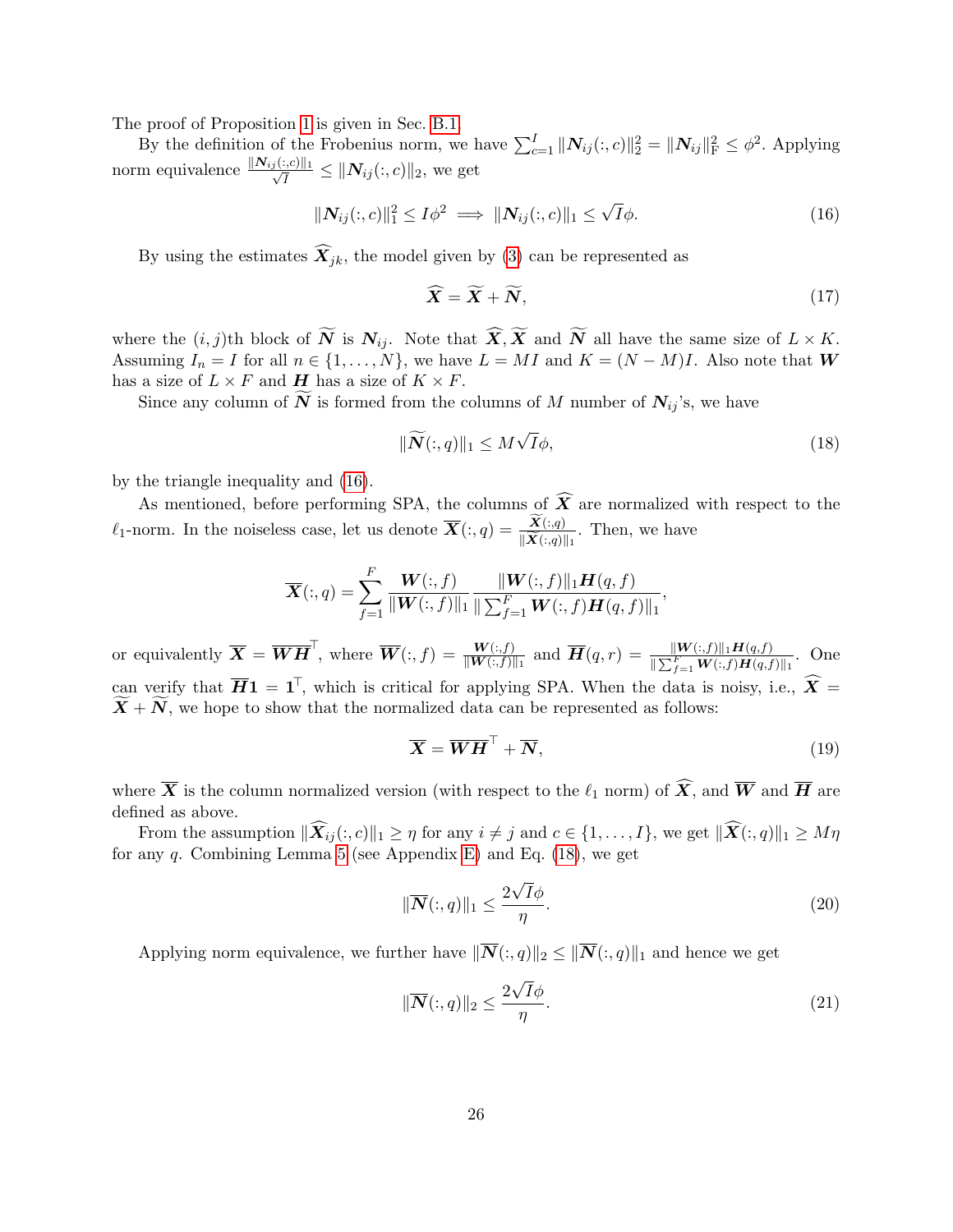**Fact 1** Assume that  $\|\overline{\mathbf{N}}(:, q)\|_2 \leq \varphi$  for any q and that  $\overline{\mathbf{H}}$  satisfies  $\varepsilon$ -separability assumption in the model [\(19\)](#page-25-2). Suppose

$$
(\sigma_{\max}(\overline{\boldsymbol{W}})\varepsilon+\varphi)\leq \sigma_{\min}(\overline{\boldsymbol{W}})\varrho \widetilde{\kappa}^{-1},
$$

where  $\widetilde{\kappa} = (1 + 80\kappa^2(\overline{\mathbf{W}}))$  and  $\varrho = \min\left(\frac{1}{2\sqrt{F}}\right)$  $\frac{1}{2\sqrt{F-1}}, \frac{1}{4}$  $\frac{1}{4}$ ). Then, SPA identifies an index set  $\widehat{A} =$  $\{\widehat{l}_1, \ldots \widehat{l}_F\}$  such that

<span id="page-26-1"></span>
$$
\max_{1 \leq f \leq F} \min_{\hat{l}_f \in \hat{\Lambda}} \left\| \overline{\boldsymbol{W}}(:,f) - \overline{\boldsymbol{X}}(:,\hat{l}_f) \right\|_2 \leq \left( \sigma_{\max}(\overline{\boldsymbol{W}})\varepsilon + \varphi \right) \tilde{\kappa},\tag{22}
$$

Proof: From the assumption that H satisfies  $\varepsilon$ -separability, there exists a set of indices  $\Lambda$  =  $\{l_1,\ldots,l_F\}$  such that  $\overline{H}(\Lambda,.) = I_F + E, E \in \mathbb{R}^{F \times F}$  is the error matrix with  $||E(l,.)||_2 \leq \varepsilon$ . and  $I_F$ is the identity matrix of size  $F \times F$ . Without loss of generality, we assume  $\mathbf{\Lambda} = \{1, \ldots, F\}$ . Hence, one can write the normalized model given in [\(19\)](#page-25-2) as

$$
\begin{aligned} \overline{\bm{X}} &= \overline{\bm{W}} \overline{\bm{H}}^\top + \overline{\bm{N}} = \overline{\bm{W}} [\bm{I}_F + \bm{E}^\top, (\bm{H}^*)^\top] + \overline{\bm{N}} \\ &= \overline{\bm{W}} [\bm{I}_F, {(\bm{H}^*)}^\top] + [\overline{\bm{W}} \bm{E}^\top, \bm{0}] + \overline{\bm{N}}, \end{aligned}
$$

where the zero matrix 0 has the same dimension as that of  $H^*$ . By defining the noise matrix  $\mathbf{N} \in \mathbb{R}^{L \times K}$  such that  $\mathbf{N} := [\overline{\mathbf{W}} \mathbf{E}^\top, \mathbf{0}] + \overline{\mathbf{N}},$  we have  $\overline{\mathbf{X}} = \overline{\mathbf{W}} [\mathbf{I}_F \quad (\mathbf{H}^*)^\top] + \mathbf{N}$ . Then, for any  $q \in \{1, \ldots, K\}$ , the following inequality holds:

<span id="page-26-0"></span>
$$
\|\mathbf{N}(:,q)\|_2 \le \|\overline{\mathbf{W}}\|_2 \|\mathbf{E}(q,:)\|_2 + \|\overline{\mathbf{N}}(:,q)\|_2
$$
  
\n
$$
\le \sigma_{\max}(\overline{\mathbf{W}})\varepsilon + \varphi.
$$
\n(23)

Combining [\(23\)](#page-26-0) and Lemma [4](#page-37-2) (see Appendix [E\)](#page-37-1), we obtain [\(22\)](#page-26-1) if  $(\sigma_{\max}(\overline{\boldsymbol{W}})\varepsilon + \varphi) \leq \sigma_{\min}(\overline{\boldsymbol{W}})\varrho \tilde{\kappa}^{-1}$ .  $\Box$ 

The square of the left hand side of [\(22\)](#page-26-1) can be written as

$$
\frac{1}{M^2} \sum_{m=1}^{M} \max_{1 \le f \le F} \min_{\hat{l}_f \in \hat{\mathbf{\Lambda}}} \left\| \mathbf{A}_{\ell_m}(:,f) - \hat{\mathbf{A}}_{\ell_m}(:,f) \right\|_2^2
$$
\n
$$
\ge \frac{1}{M^2} \max_{1 \le f \le F} \min_{\hat{l}_f \in \hat{\mathbf{\Lambda}}} \left\| \mathbf{A}_{\ell_m}(:,f) - \hat{\mathbf{A}}_{\ell_m}(:,f) \right\|_2^2, \tag{24}
$$

for any  $m \in \{1, \ldots, M\}$ , where the first equality is due to  $\overline{\boldsymbol{W}} = [\boldsymbol{A}_{\ell_1}^{\top}, \ldots, \boldsymbol{A}_{\ell_M}^{\top}]^{\top}/M$ , in which  $\widehat{\boldsymbol{A}}_{\ell_m}$ denotes the corresponding estimate of  $A_{\ell_m}$ .

Since  $\|\mathbf{W}(:, f)\|_1 = M$  for any f, we have  $\overline{\mathbf{W}} = \mathbf{W}/M$ . Therefore, we have  $\sigma_{\max}(\overline{\mathbf{W}}) =$  $\sigma_{\max}(\boldsymbol{W})/M$ ,  $\sigma_{\min}(\boldsymbol{\overline{W}}) = \sigma_{\min}(\boldsymbol{W})/M$ ,

<span id="page-26-4"></span><span id="page-26-3"></span><span id="page-26-2"></span>
$$
\kappa(\overline{\boldsymbol{W}}) = \frac{\sigma_{\max}(\overline{\boldsymbol{W}})}{\sigma_{\min}(\overline{\boldsymbol{W}})} = \kappa(\boldsymbol{W}).
$$
\n(25)

Therefore, by combining [\(21\)](#page-25-3), [\(24\)](#page-26-2), [\(25\)](#page-26-3) and Fact [1,](#page-25-4) SPA estimates  $\mathbf{A}_{\ell_m}$  for any  $m \in \{1, \ldots, M\}$ such that

$$
\max_{1 \le f \le F} \min_{\hat{l}_f \in \hat{\Lambda}} \left\| A_{\ell_m}(:, f) - \hat{A}_{\ell_m}(:, f) \right\|_2
$$
\n
$$
\le \left( \sigma_{\max}(\boldsymbol{W}) \varepsilon + \frac{2M\sqrt{I}\phi}{\eta} \right) \tilde{\kappa}, \tag{26}
$$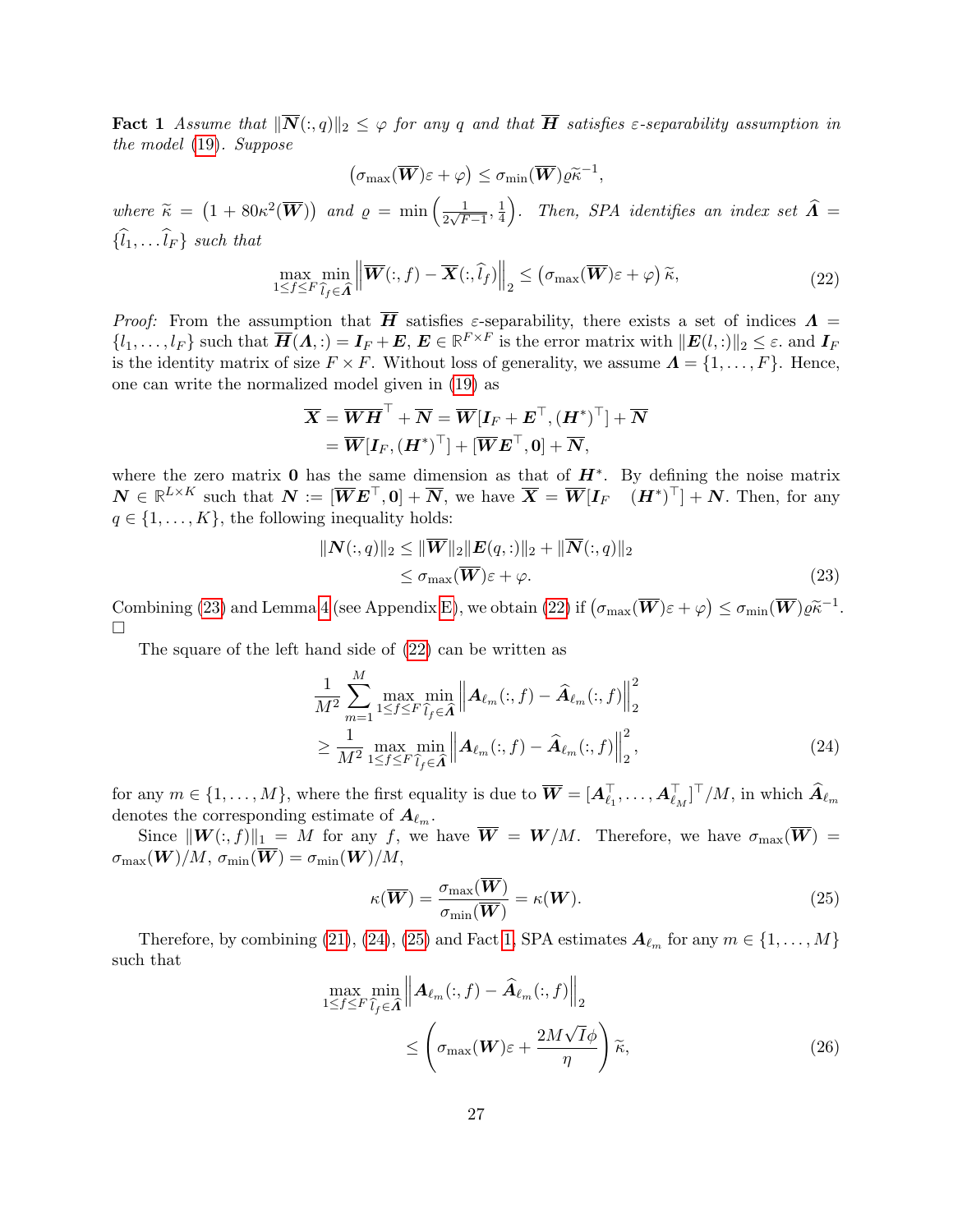if the below condition holds:

$$
\frac{\sigma_{\max}(\boldsymbol{W})}{M}\varepsilon + \frac{2\sqrt{I}\phi}{\eta} \le \sigma_{\min}(\boldsymbol{W})\varrho \tilde{\kappa}^{-1}.
$$
\n(27)

Letting  $\varepsilon = \frac{M\varrho}{2\varepsilon \sqrt{W}}$  $\frac{M\varrho}{2\kappa(\mathbf{W})\widetilde{\kappa}}$ , from [\(27\)](#page-27-1), we get the condition on  $\phi$  as follows:

<span id="page-27-2"></span><span id="page-27-1"></span>
$$
\phi \le \frac{\eta \sigma_{\text{max}}(\boldsymbol{W}) \varepsilon}{4M\sqrt{I}}.\tag{28}
$$

From Proposition [1,](#page-24-2) we have  $\phi \leq$  $\sqrt{2}(1+\sqrt{\log(2/\delta)})$  $\frac{\sqrt{\log(2/\theta)}}{p\sqrt{S}}$  with probability greater than or equal to  $1 - \delta$ . Combining with [\(28\)](#page-27-2), we get the number of realizations S required to get the estimation error bound [\(26\)](#page-26-4) as below:

<span id="page-27-3"></span>
$$
S \ge \frac{32M^2I(1+\sqrt{\log(2/\delta)})^2}{\sigma_{\max}^2(\mathbf{W})\eta^2\varepsilon^2p^2}.
$$

Note that Fact [1](#page-11-1) holds if  $\overline{H}$  satisfies  $\varepsilon$ -separability condition. By combining Assumption 1 and Lemma [6](#page-37-0) (see Appendix [E\)](#page-37-1), we get that  $\overline{H}$  satisfies  $\varepsilon$ -separability assumption with probability greater than  $1 - \rho$ , if

$$
(N-M)I = \Omega\left(\frac{\varepsilon^{-2(F-1)}}{F}\log\left(\frac{F}{\rho}\right)\right). \tag{29}
$$

By substituting  $\phi$  in [\(26\)](#page-26-4) and using the fact that for any matrix  $\mathbf{A} \in \mathbb{R}^{I \times F}$ , the matrix 2-norm  $\|\bm{A}\|_2 \leq$ √  $\overline{F} \max_{1 \leq f \leq F} ||\mathbf{A}(:, f)||_2$ , we get the result [\(7\)](#page-11-5) in the theorem. Letting  $\rho = \frac{\delta}{2}$  $\frac{0}{2}$  in [\(29\)](#page-27-3), the proof is completed.

#### <span id="page-27-0"></span>B.1 Proof Proposition [1](#page-24-2)

Recall  $d_s \in \mathbb{R}^N$  denotes the sth realization of the joint PMF  $Pr(Z_1, ..., Z_N)$ . For simplicity, we assume that 0 does not belong to the alphabets of  $Z_1, \ldots, Z_N$ , and we use the notation  $d_s(j) = 0$ to represent that ' $Z_j$  is not observed in the sth realization'.

For S realizations of the joint PMF, i.e.,  $\{d_s\}_{s=1}^S$ , the sample averaging expressions for estimating  $X_{jk}$  is defined as follows:

$$
\widehat{\boldsymbol{X}}_{jk}(i_j,i_k) = \frac{1}{|\mathcal{S}_{jk}|} \sum_{s \in \mathcal{S}_{jk}} \mathbb{I}\left[\boldsymbol{d}_s(j) = z_j^{(i_j)}, \boldsymbol{d}_s(k) = z_k^{(i_k)}\right],
$$

where  $S_{jk} = \{s \mid \mathbb{I}[\mathbf{d}_s(j) \neq 0, \mathbf{d}_s(k) \neq 0]\}.$ 

Let us construct a random variable  $V_{j,s}$ , where  $V_{j,s} = 1$  if  $Z_j$  is observed in  $d_s$ ; otherwise  $V_{j,s} = 0$ . With this definition, we can construct a derived RV  $S_{jk}$  that is sum of S i.i.d. Bernoulli random variables such that  $S_{jk} = \sum_{s=1}^{S} \mathbb{I}[V_{j,s} = 1 \text{ and } V_{k,s} = 1]$ , where we have  $\mathbb{E}[S_{jk}] = Sp^2$ .

In order to characterize the random variable  $S_{jk}$ , we can use Chernoff lower tail bound such that for  $0 < t < 1$ ,

<span id="page-27-4"></span>
$$
\Pr\left[S_{jk} \ge (1-t)Sp^2\right] \ge 1 - e^{-Sp^2t^2/2}.\tag{30}
$$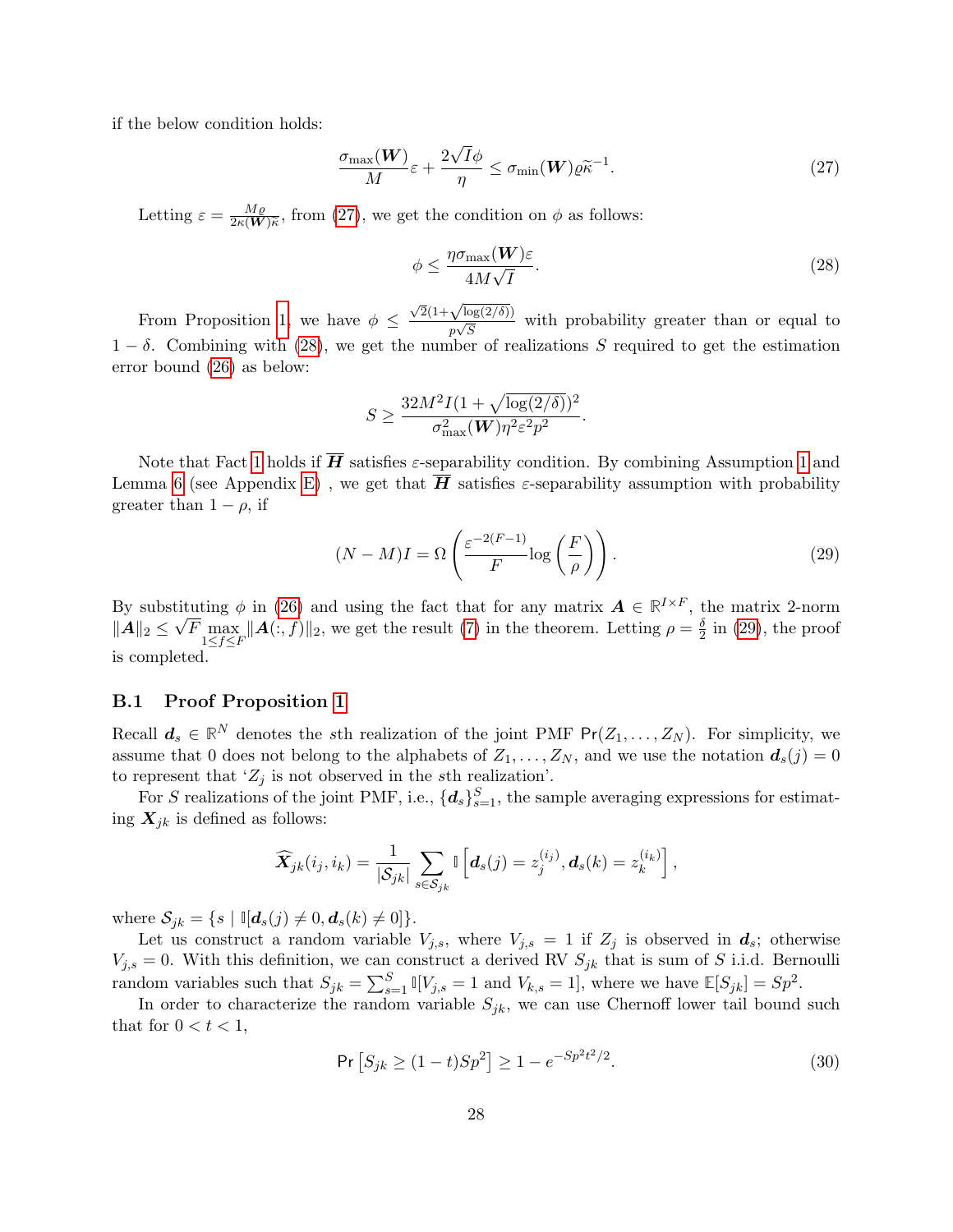Combining Lemma 19 in [\[43\]](#page-22-9) and [\(30\)](#page-27-4), we have

$$
\Pr\left[\|\widehat{\mathbf{X}}_{jk} - \mathbf{X}_{jk}\|_{\mathrm{F}} \le \frac{(1 + \sqrt{\log(1/\delta)})}{\sqrt{(1 - t)Sp^2}}\right]
$$
\n
$$
= \Pr\left[\|\widehat{\mathbf{X}}_{jk} - \mathbf{X}_{jk}\|_{\mathrm{F}} \le \frac{(1 + \sqrt{\log(1/\delta)})}{\sqrt{S_{jk}}}, S_{jk} \ge (1 - t)Sp^2\right]
$$
\n
$$
\ge 1 - \delta - e^{-Sp^2t^2/2},
$$
\n(31)

where we have applied the De Morgan's law and the union bound to obtain the last inequality.

Since [\(31\)](#page-28-1) holds for any  $t \in (0, 1)$ , we set  $t = 1/2$  for expression simplicity. Then, we have

<span id="page-28-2"></span><span id="page-28-1"></span>
$$
\Pr\left[\|\widehat{\mathbf{X}}_{jk} - \mathbf{X}_{jk}\|_{\mathrm{F}} \le \frac{\sqrt{2}(1 + \sqrt{\log(1/\delta)})}{p\sqrt{S}}\right] \ge 1 - \delta - e^{-Sp^2/8}.\tag{32}
$$

It follows that if  $p^2 \geq \frac{8}{5}$  $\frac{8}{5}$  log(1/ $\delta$ ), the right hand side of [\(32\)](#page-28-2) is greater than 1 – 2 $\delta$ .

# <span id="page-28-0"></span>C Proof of Theorem [4](#page-12-1)

We first introduce the EM algorithm in [\[11\]](#page-20-8). Then, we will show that the EM algorithm improves upon good initializations (e.g., those given by the CNMF-SPA).

#### C.1 An EM Algorithm for Joint PMF Learning [\[11\]](#page-20-8)

The EM algorithm proposed in [\[11\]](#page-20-8) for handling maximizing the log-likelihood in [\(8\)](#page-12-2) has the following E-step and M-step:

**E-step:** The posterior of the latent variable  $q_{s,f} = Pr(f_s = f | d_1, \ldots, d_S, \theta)$  is estimated via  $\widehat{q}_{s,f} = \frac{\exp(\log(\widehat{\bm{\lambda}}(f)) + \sum_{n=1}^N\sum_{i=1}^{I_n}\mathbb{I}(\bm{d}_s(n)=z_n^{(i)})\log(\widehat{\bm{A}}_n(i,f)))}{\sum_{f'=1}^F\exp(\log(\widehat{\bm{\lambda}}(f')) + \sum_{n=1}^N\sum_{i=1}^{I_n}\mathbb{I}(\bm{d}_s(n)=z_n^{(i)})\log(\widehat{\bm{A}}_n(i,$ .

$$
q_{s,f} = \frac{\sum_{f'=1}^{F} \exp(\log(\widehat{\lambda}(f')) + \sum_{n=1}^{N} \sum_{i=1}^{I_n} \mathbb{I}(d_s(n) = z_n^{(i)}) \log(\widehat{A}_n(i,f')))}{\sum_{f'=1}^{N} \sum_{i=1}^{I_n} \sum_{i=1}^{I_n} \mathbb{I}(d_s(n) = z_n^{(i)}) \log(\widehat{A}_n(i,f')))}
$$

**M-step:** Using the estimated  $\hat{q}_{s,f}$ ,  $A_n$  and  $\lambda$  that maximize the likelihood function are computed using the following:

<span id="page-28-3"></span>
$$
\widehat{A}_n(i, f) \leftarrow \frac{\sum_{s=1}^S \widehat{q}_{s,f} \mathbb{I}(d_s(n) = z_n^{(i)})}{\sum_{i'=1}^{I_n} \sum_{s=1}^S \widehat{q}_{s,f} \mathbb{I}(d_s(n) = z_n^{(i')})},\tag{33a}
$$

$$
\widehat{\boldsymbol{\lambda}}(f) \leftarrow \frac{\sum_{s=1}^{S} \widehat{q}_{s,f}}{\sum_{f'=1}^{F} \sum_{s=1}^{S} \widehat{q}_{s,f'}}.
$$
\n(33b)

#### C.2 Performance Analysis for EM

We employ the paradigm in [\[43\]](#page-22-9) for proving the optimality of an EM algorithm. There, the EM algorithm learns a naive Bayes model as in [\(2\)](#page-3-1) but assuming a uniform latent distribution, i.e.,  $\lambda(f) = 1/F$ . In our case, we do not assume uniform prior for  $\lambda$  and thus our proof covers more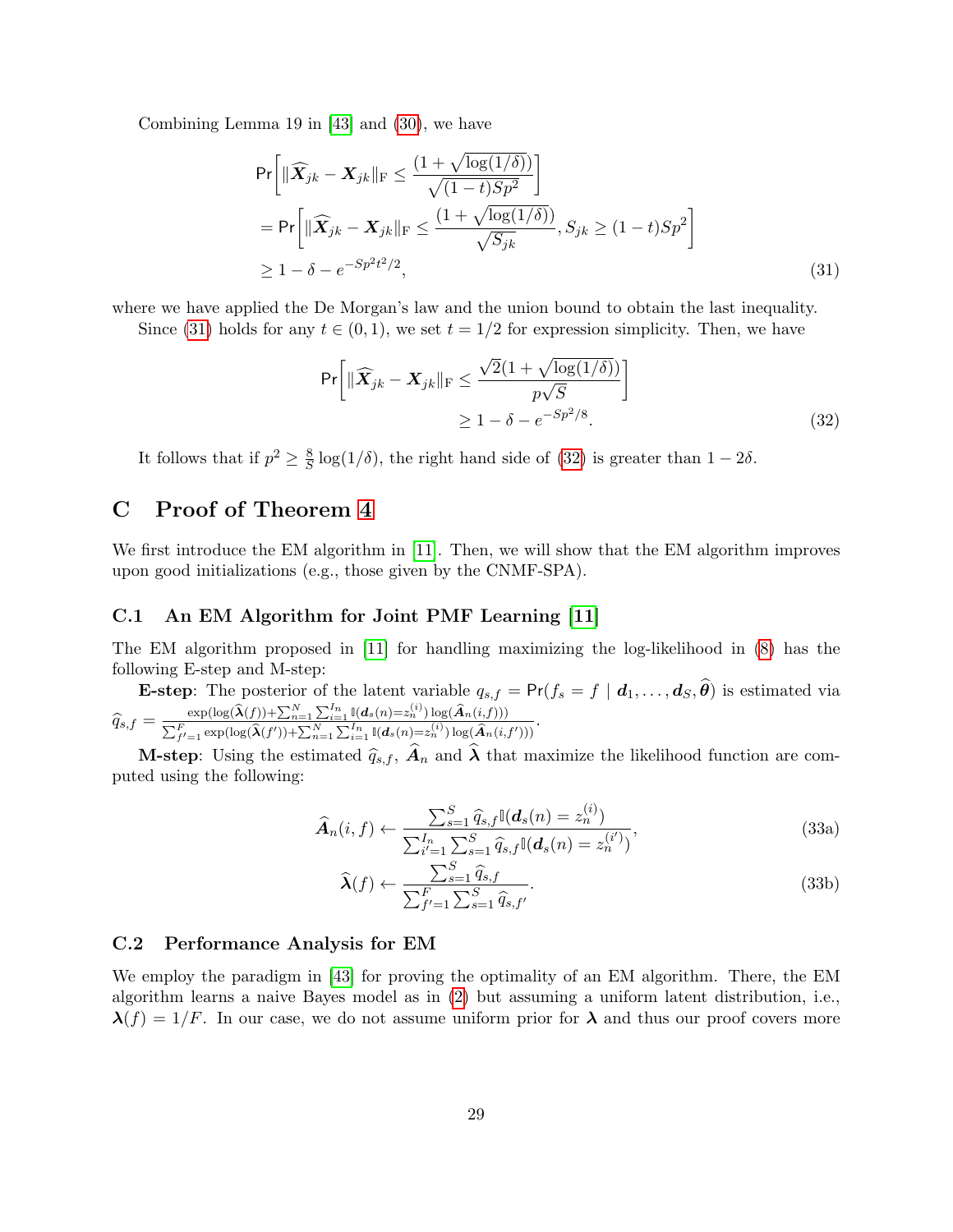general cases. To begin with, we follow the idea in [\[43\]](#page-22-9) to define a number of events as below:

$$
\mathcal{E}_1: \sum_{n=1}^N \sum_{i=1}^{I_n} \mathbb{I}(\boldsymbol{d}_s(n) = z_n^{(i)}) \log \left( \frac{\boldsymbol{A}_n(i, f_s)}{\boldsymbol{A}_n(i, f)} \right) \ge N \overline{D}_1/2,
$$
\n
$$
\mathcal{E}_2: \left| \sum_{s=1}^S \mathbb{I}(f_s = f) \mathbb{I}(\boldsymbol{d}_s(n) = z_n^{(i)}) - S\boldsymbol{\lambda}(f) p \boldsymbol{A}_n(i, f) \right| \le St_{nif},
$$
\n
$$
\mathcal{E}_3: \left| \sum_{s=1}^S \mathbb{I}(f_s = f) \mathbb{I}(\boldsymbol{d}_s(n) \neq 0) - S\boldsymbol{\lambda}(f) p \right| \le St_{nif},
$$
\n
$$
\mathcal{E}_4: \left| \sum_{s=1}^S \mathbb{I}(f_s = f) - S\boldsymbol{\lambda}(f) \right| \le Sc_f,
$$

where the events are defined for all  $f, n, i, f_s, d_s(n) \neq 0$  represents that n-th RV is observed with any value from its alphabet set in the s-th sample, and  $t_{nif} > 0, c_f > 0$  are scalars. Note that  $\mathcal{E}_1, \mathcal{E}_2$ and  $\mathcal{E}_3$  are the same as those defined in [\[43\]](#page-22-9), while  $\mathcal{E}_4$  is introduced in our proof to accommodate the general  $\lambda$ .

First, we consider the E-step. The parameter  $\hat{q}_{s,f}$  can be bounded using the following lemma:

<span id="page-29-0"></span>**Lemma 1** Assume that the event  $\mathcal{E}_1$  happens and also assume that  $A_n, \lambda$  and the initial estimates satisfy  $|\widehat{A}_n(i, f) - A_n(i, f)| \leq \delta_1$ ,  $A_n(i, f) \geq \rho_1$ ,  $|\widehat{\lambda}(f) - \lambda(f)| \leq \delta_2$  and  $\lambda(f) \geq \rho_2$  for all  $n, i, f$ . Also assume that  $\delta_1 < \rho_1$  and  $\delta_2 < \rho_2$ . Then,  $\hat{q}_{s,f}$  satisfies the following:

<span id="page-29-5"></span>
$$
|\widehat{q}_{s,f} - \mathbb{I}(f_s = f)| \le v, \ \forall f, s. \tag{34}
$$

where  $v = \exp(-(N\overline{D} + 1 - \frac{1}{\rho_2(\rho_2 - \delta_2)} + N(1 - \frac{1}{\rho_1(\rho_1$  $\frac{1}{\rho_1(\rho_1-\delta_1)})) + \log(F)).$ 

The proof of Lemma [1](#page-29-0) is given in Appendix [D.1.](#page-32-0) The next lemma shows that the subsequent M-step estimates the  $A_n$ 's and  $\lambda$  up to bounded errors:

**Lemma 2** Assume that  $\mathcal{E}_2 \cap \mathcal{E}_3 \cap \mathcal{E}_4$  holds. Suppose  $\widehat{q}_{s,f}$  satisfies the following:

<span id="page-29-4"></span><span id="page-29-1"></span>
$$
|\hat{q}_{s,f} - \mathbb{I}(f_s = f)| \le \beta, \ \forall f, s,
$$
\n(35)

where  $\beta > 0$  is a scalar. Then  $\widehat{A}_n$  and  $\widehat{\lambda}$  updated by [\(33\)](#page-28-3) are bounded by:

$$
|\widehat{A}_n(i,f) - A_n(i,f)| \le \frac{2t_{nif} + 2S\beta}{\lambda(f)p - t_{nif} - \beta},
$$
\n(36a)

$$
|\widehat{\lambda}(f) - \lambda(f)| \le \frac{c_f + \beta + F\beta}{1 - F\beta}.
$$
 (36b)

The proof of Lemma [2](#page-29-1) is given in Appendix [D.2.](#page-33-0) To proceed, we have the following lemma:

<span id="page-29-2"></span>**Lemma 3** Assume that  $\mathcal{E}_1 \cap \mathcal{E}_2 \cap \mathcal{E}_3 \cap \mathcal{E}_4$  happens. Also assume that  $|\widehat{A}_n^0(i, f) - A_n(i, f)| \leq \delta_1 :=$ <br>  $\frac{4}{\epsilon_1} \left( \begin{array}{cc} i, f \end{array} \right) \geq \alpha_1 \left| \widehat{\lambda}_1^0(i, f) - A_n(i, f) \right| \leq \delta_1 \leq \frac{4}{\epsilon_1} \left| \widehat{\lambda}_1^0(i, f) - A_n$  $\frac{4}{\rho_1(4+\overline{D})},$   $\bm{A}_n(i,f)\,\geq\,\rho_1,\;|\widehat{\bm{\lambda}}^0(f)-\bm{\lambda}(f)|\,\leq\,\delta_2\,:=\,\frac{4}{\rho_2(4+N\overline{D})}$  ,  $\bm{\lambda}(f)\,\geq\,\rho_2$  for all  $n,i,f$  and  $\overline{D}\,\geq\,$ max  $\left\{\frac{8-4\rho_1^2}{\rho_1^2}, \frac{8-4\rho_2^2}{N\rho_2^2}\right\}$ }. Suppose that the following holds  $\forall g \in \{\{t_{nif}\}_{n,i,f},\{c_f\}_f\}$ :

<span id="page-29-3"></span>
$$
2\exp(-\frac{N\overline{D}}{2} + \log(F)) \le g \le \frac{p\rho_2}{8F}\xi,\tag{37}
$$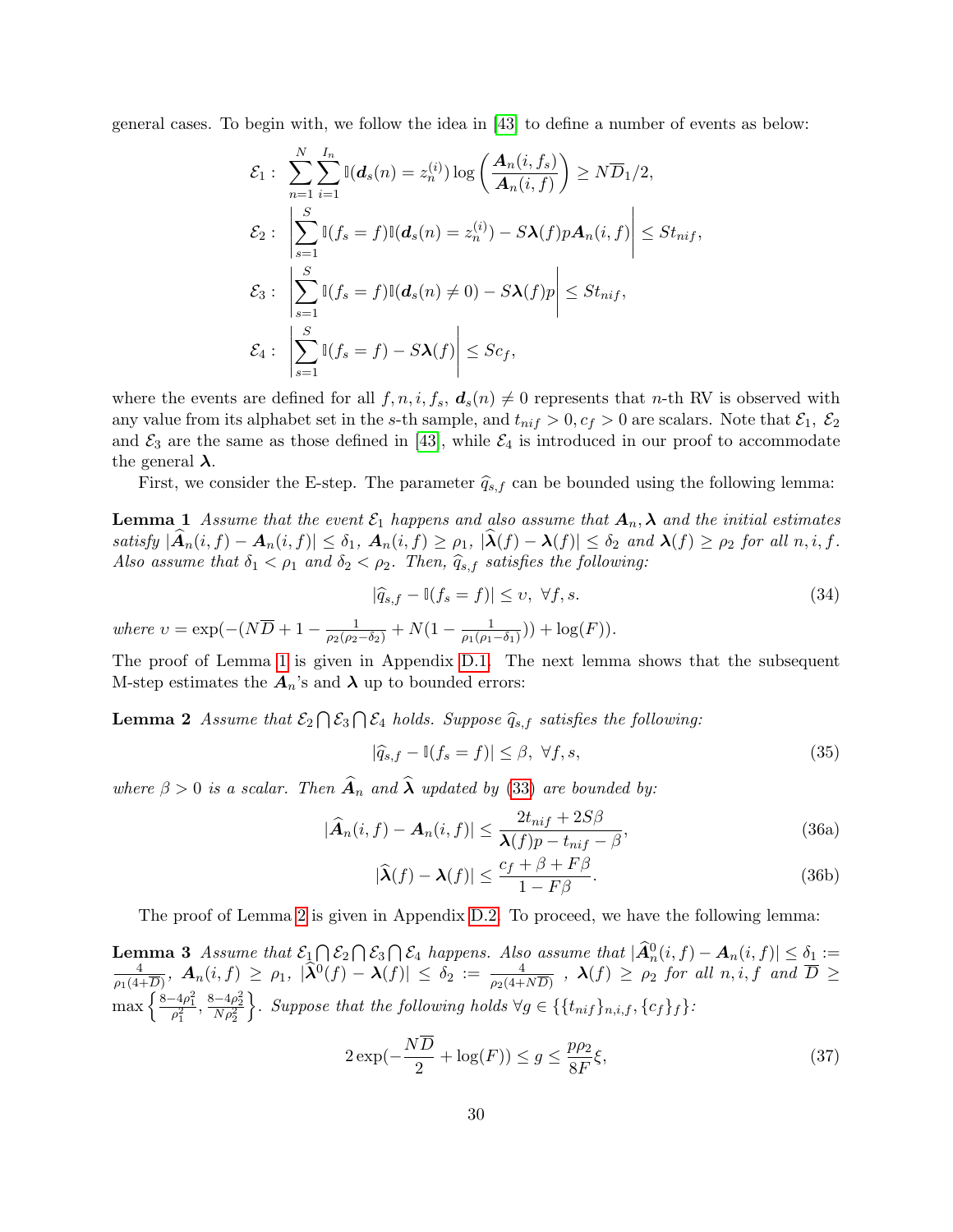where  $\xi = \min \left( \frac{4}{\epsilon_0} \right)$  $\frac{4}{\rho_1(4+\overline{D})}, \frac{4}{\rho_2(4+\overline{D})}$  $\rho_2(4+ND)$ ). Then, by updating the parameters using EM at least once (i.e., after runing the EM algorithm for at least one iteration), we have the following:

$$
\left|\widehat{A}_n(i,f) - A_n(i,f)\right| \le \frac{4t_{nif}}{\lambda(f)p} \le \delta_1,\tag{38a}
$$

<span id="page-30-5"></span><span id="page-30-4"></span><span id="page-30-0"></span>
$$
\left|\widehat{\lambda}(f) - \lambda(f)\right| \le 8Fc_f \le \delta_2.
$$
\n(38b)

The proof of Lemma [3](#page-29-2) is given in Appendix [D.3.](#page-35-0)

Let us characterize the probability of the intersection  $\mathcal{E}_1 \cap \mathcal{E}_2 \cap \mathcal{E}_3 \cap \mathcal{E}_4$  happening. Theorem 4 in [\[43\]](#page-22-9) characterizes the probabilities of  $\mathcal{E}_1$ ,  $\mathcal{E}_2$  and  $\mathcal{E}_3$  happening. Specifically, we get the following results from [\[43\]](#page-22-9):

$$
\Pr(\mathcal{E}_1) \ge 1 - SF \exp\left(-\frac{N\overline{D}_1}{33\log(1/\rho_1)}\right),\tag{39a}
$$

$$
\Pr(\mathcal{E}_2) \ge 1 - \sum_{n=1}^N \sum_{f=1}^F \sum_{i=1}^{I_n} 2 \exp\left(-\frac{St_{nif}^2}{3p\lambda(f)}\right),\tag{39b}
$$

$$
\Pr(\mathcal{E}_3) \ge 1 - \sum_{n=1}^N \sum_{f=1}^F \sum_{i=1}^{I_n} 2 \exp\left(-\frac{St_{nif}^2}{3p\lambda(f)}\right). \tag{39c}
$$

In order to characterize  $Pr(\mathcal{E}_4)$ , we observe that  $\sum_{s=1}^{S} \mathbb{I}(f_s = f)$  is the sum of i.i.d. Bernoulli random variables. Using the Chernoff bound, for a particular  $f$ , we have

$$
\Pr\left[\left|\sum_{s=1}^{S} \mathbb{I}(f_s = f) - S\boldsymbol{\lambda}(f)\right| \ge Sc_f\right] \le 2e^{-\frac{Sc_f^2}{3\boldsymbol{\lambda}(f)}}.\tag{40}
$$

By taking the union bound over all  $f \in \{1, \ldots, F\}$ , we obtain

$$
\Pr(\mathcal{E}_4) \ge 1 - \sum_{f=1}^F 2 \exp(-Sc_f^2/(3\lambda(f))). \tag{41}
$$

Applying the union bound and the De Morgan's law, one can see that  $\mathcal{E}_1 \cap \mathcal{E}_2 \cap \mathcal{E}_3 \cap \mathcal{E}_4$  happens with a probability greater than equal to  $1 - SFe^{-\frac{N\overline{D}_1}{33\log(1/\rho_1)}} - \sum_{n=1}^N \sum_{f=1}^F \sum_{i=1}^{I_n} 4e^{-\frac{St_{nif}^2}{3p\lambda(f)}}$  $\sum_{f=1}^{F} 2e^{-\frac{Sc_f^2}{3\bm{\lambda}(f)}}.$ 

To ensure that the estimation error bounds for  $A_n$  and  $\lambda$  given by [\(38\)](#page-30-0) hold with probability greater than  $1 - \epsilon$ , a sufficient condition is that the following being satisfied simultaneously:

$$
N \ge \frac{33\log(1/\rho_1)\log(3SF/\epsilon)}{\overline{D}_1} \tag{42}
$$

<span id="page-30-3"></span>
$$
S \ge \frac{3p\lambda(f)\log(12NFI/\epsilon)}{t_{nif}^2} \tag{43}
$$

<span id="page-30-2"></span><span id="page-30-1"></span>
$$
S \ge \frac{3\lambda(f)\log(6F/\epsilon)}{c_f^2}.\tag{44}
$$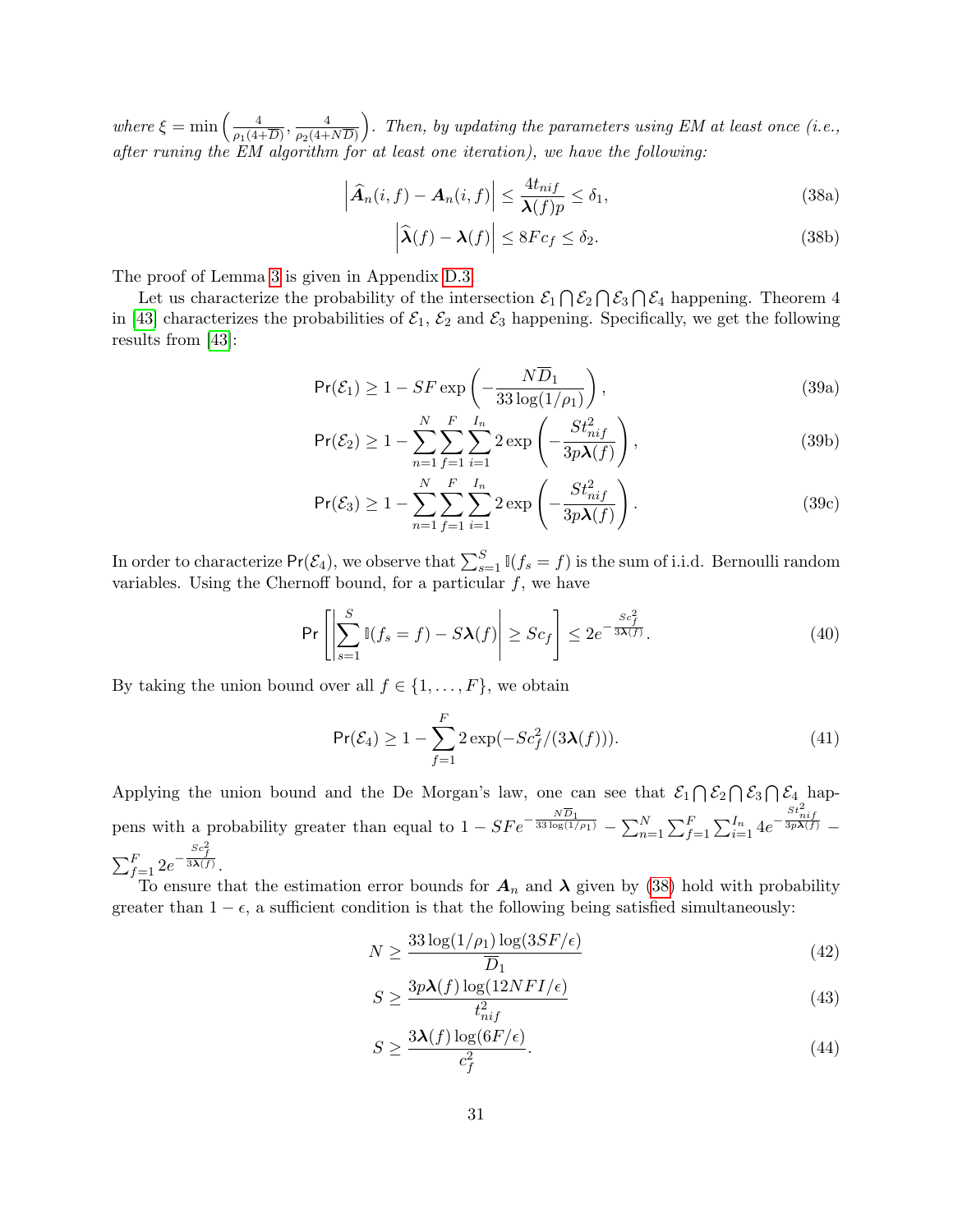We can assign specific values to  $t_{nif}$  and  $c_f$  such that the above conditions are satisfied. Let

$$
t_{nif} := \sqrt{\frac{3p\lambda(f)\log(12NFI/\epsilon)}{S}},\tag{45a}
$$

<span id="page-31-4"></span>
$$
c_f := \sqrt{\frac{3\lambda(f)\log(12NFI/\epsilon)}{S}}.\tag{45b}
$$

By this selection of  $t_{nif}$  and  $c_f$ , the conditions in [\(43\)](#page-30-1) and [\(44\)](#page-30-2) hold. To enforce the condition [\(37\)](#page-29-3), the following equalities have to hold:

$$
\sqrt{\frac{3p\lambda(f)\log(12NFI/\epsilon)}{S}} \ge 2\exp\left(-\frac{N\overline{D}}{2} + \log(F)\right)
$$

$$
\sqrt{\frac{3\lambda(f)\log(12NFI/\epsilon)}{S}} \le \frac{p\rho_2}{8F}\xi = \frac{p\rho_2\delta_{\min}}{8F},
$$

where  $\delta_{\min} = \min(\delta_1, \delta_2)$ . The above can be implied by the following:

$$
N \ge \frac{4\log(2SF^2/(3p\rho_2\log(12NFI/\epsilon)))}{\overline{D}}\tag{46}
$$

<span id="page-31-2"></span><span id="page-31-0"></span>
$$
S \ge \frac{192F^2 \log(12NFI/\epsilon)}{p^2 \rho_2^2 \delta_{\min}^2},\tag{47}
$$

where we have used  $1 \geq \lambda(f) \geq \rho_2$ .

Using the inequality  $\log x > 1 - \frac{1}{x}$  $\frac{1}{x}$ ,  $x > 0$ , we can express the condition [\(46\)](#page-31-0) as

$$
N \ge \frac{4 \log(2SF^2/(3p\rho_2(1 - \epsilon/(12NFI))))}{\overline{D}}
$$

Since  $\epsilon \leq 1$  and the product  $NFI > 1$ , we always have  $1 - \epsilon/(12NFI) > \epsilon/2$ , which makes the above condition as follows:

<span id="page-31-3"></span><span id="page-31-1"></span>
$$
N \ge \frac{4\log(4SF^2/(3p\rho_2\epsilon))}{\overline{D}}.\tag{48}
$$

Combing the two conditions [\(42\)](#page-30-3) and [\(48\)](#page-31-1), we have

$$
N \ge \max\left(\frac{33\log(3SF/\epsilon)}{\rho_1 \overline{D}_1}, \frac{4\log(4SF^2/(3p\rho_2\epsilon))}{\overline{D}}\right),\tag{49}
$$

where we have used the fact that  $\log(1/\rho_1) \leq (1/\rho_1) - 1 < 1/\rho_1$ .

To summarize, if [\(47\)](#page-31-2) and [\(49\)](#page-31-3) hold and  $t_{nif}$  and  $c_f$  are chosen to be as in [\(45\)](#page-31-4), then, with probability at least  $1 - \epsilon$ , the following inequalities hold by Lemma [3:](#page-29-2)

$$
|\widehat{A}_n(i,f)-A_n(i,f)|^2 \le \frac{16t_{nif}^2}{p^2\lambda(f)^2} \le \frac{48\log(12NFI/\epsilon)}{Sp\lambda(f)}
$$
  

$$
|\widehat{\lambda}(f)-\lambda(f)|^2 \le 64F^2c_f^2 \le \frac{192F^2\lambda(f)\log(12NFI/\epsilon)}{S}.
$$

This completes the proof.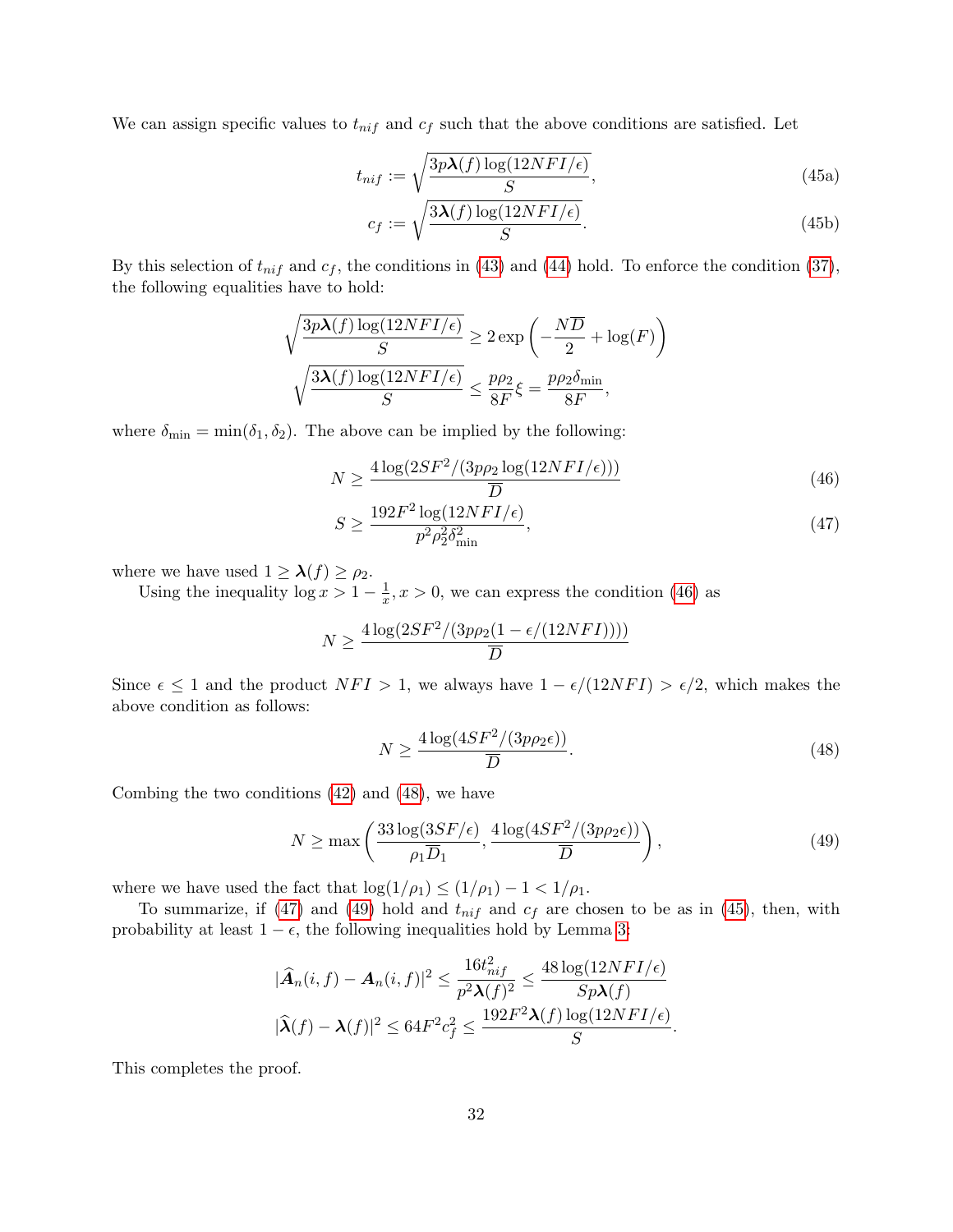# D Proofs of Lemmas in Theorem [4](#page-12-1)

### <span id="page-32-0"></span>D.1 Proof of Lemma [1](#page-29-0)

Consider the E-step. For any  $f \neq f_s$ , we have

<span id="page-32-4"></span>
$$
\begin{split}\n\widehat{q}_{s,f} \\
&\leq \frac{\exp(\log(\widehat{\lambda}(f)) + \sum_{n=1}^{N} \sum_{i=1}^{I_n} \mathbb{I}(\boldsymbol{d}_s(n) = z_n^{(i)}) \log(\widehat{\boldsymbol{A}}_n(i, f)))}{\exp(\log(\widehat{\lambda}(f_s)) + \sum_{n=1}^{N} \sum_{i=1}^{I_n} \mathbb{I}(\boldsymbol{d}_s(n) = z_n^{(i)}) \log(\widehat{\boldsymbol{A}}_n(i, f_s)))} \\
&= \frac{\widehat{\lambda}(f) \prod_{n=1}^{N} \prod_{i=1}^{I_n} (\widehat{\boldsymbol{A}}_n(i, f))^{\mathbb{I}(\boldsymbol{d}_s(n) = z_n^{(i)})}}{\widehat{\lambda}(f_s) \prod_{n=1}^{N} \prod_{i=1}^{I_n} (\widehat{\boldsymbol{A}}_n(i, f_s))^{\mathbb{I}(\boldsymbol{d}_s(n) = z_n^{(i)})}} \\
&= \frac{\widehat{\lambda}(f)}{\widehat{\lambda}(f_s)} \prod_{n=1}^{N} \prod_{i=1}^{I_n} \left( \frac{\widehat{\boldsymbol{A}}_n(i, f)}{\widehat{\boldsymbol{A}}_n(i, f_s)} \right)^{\mathbb{I}(\boldsymbol{d}_s(n) = z_n^{(i)})} \\
&= 1/\exp B_f,\n\end{split} \tag{50}
$$

where  $B_f = \log(\widehat{\lambda}(f_s)/\widehat{\lambda}(f)) + \sum_{n=1}^N \sum_{i=1}^{I_n} \mathbb{I}(d_s(n) = z_n^{(i)}) \log(\widehat{A}_n(i,f_s)/\widehat{A}_n(i,f)).$  Then it follows that

$$
B_{f} = \log \frac{\lambda(f_{s})}{\lambda(f)} \frac{\lambda(f_{s})}{\lambda(f_{s})} \frac{\lambda(f)}{\lambda(f)}
$$
  
+ 
$$
\sum_{n=1}^{N} \sum_{i=1}^{I_{n}} \mathbb{I}(\boldsymbol{d}_{s}(n) = z_{n}^{(i)}) \log \frac{\boldsymbol{A}_{n}(i, f_{s})}{\boldsymbol{A}_{n}(i, f)} \frac{\boldsymbol{\hat{A}}_{n}(i, f_{s})}{\boldsymbol{A}_{n}(i, f_{s})} \frac{\boldsymbol{A}_{n}(i, f)}{\boldsymbol{\hat{A}}_{n}(i, f)}
$$
  
= 
$$
\log \frac{\lambda(f_{s})}{\lambda(f)} + \log \frac{\hat{\lambda}(f_{s})}{\lambda(f_{s})} - \log \frac{\hat{\lambda}(f)}{\lambda(f)}
$$
  
+ 
$$
\sum_{n=1}^{N} \sum_{i=1}^{I_{n}} \mathbb{I}(\boldsymbol{d}_{s}(n) = z_{n}^{(i)}) \log \frac{\boldsymbol{A}_{n}(i, f_{s})}{\boldsymbol{A}_{n}(i, f)}
$$
  
+ 
$$
\sum_{n=1}^{N} \sum_{i=1}^{I_{n}} \mathbb{I}(\boldsymbol{d}_{s}(n) = z_{n}^{(i)}) \left[ \log \frac{\hat{\boldsymbol{A}}_{n}(i, f_{s})}{\boldsymbol{A}_{n}(i, f_{s})} - \log \frac{\hat{\boldsymbol{A}}_{n}(i, f)}{\boldsymbol{A}_{n}(i, f)} \right].
$$
  
(51)

To proceed, we can bound all the terms in [\(51\)](#page-32-1). First we have

<span id="page-32-2"></span><span id="page-32-1"></span>
$$
\log \frac{\widehat{\lambda}(f_s)}{\lambda(f_s)} - \log \frac{\widehat{\lambda}(f)}{\lambda(f)} \ge \log (\rho_2 - \delta_2) + \log (\rho_2)
$$
  
= 
$$
\log (\rho_2(\rho_2 - \delta_2))
$$
  

$$
\ge 1 - \frac{1}{\rho_2(\rho_2 - \delta_2)},
$$
 (52)

where the first inequality uses  $\lambda(f) \ge \rho_2 - \delta_2$ ,  $\lambda(f) \ge \rho_2$ ,  $\lambda(f)$ ,  $\lambda(f) \le 1$ ,  $\delta_1 < \rho_1$  and  $\delta_2 < \rho_2$ . The last inequality is due to the fact that  $\log(x) > 1 - \frac{1}{x}$  $\frac{1}{x}$  for  $x > 0$ .

Similarly, we can bound

<span id="page-32-3"></span>
$$
\log \frac{\widehat{A}_n(i, f_s)}{A_n(i, f_s)} - \log \frac{\widehat{A}_n(i, f)}{A_n(i, f)} \ge 1 - \frac{1}{\rho_1(\rho_1 - \delta_1)}.\tag{53}
$$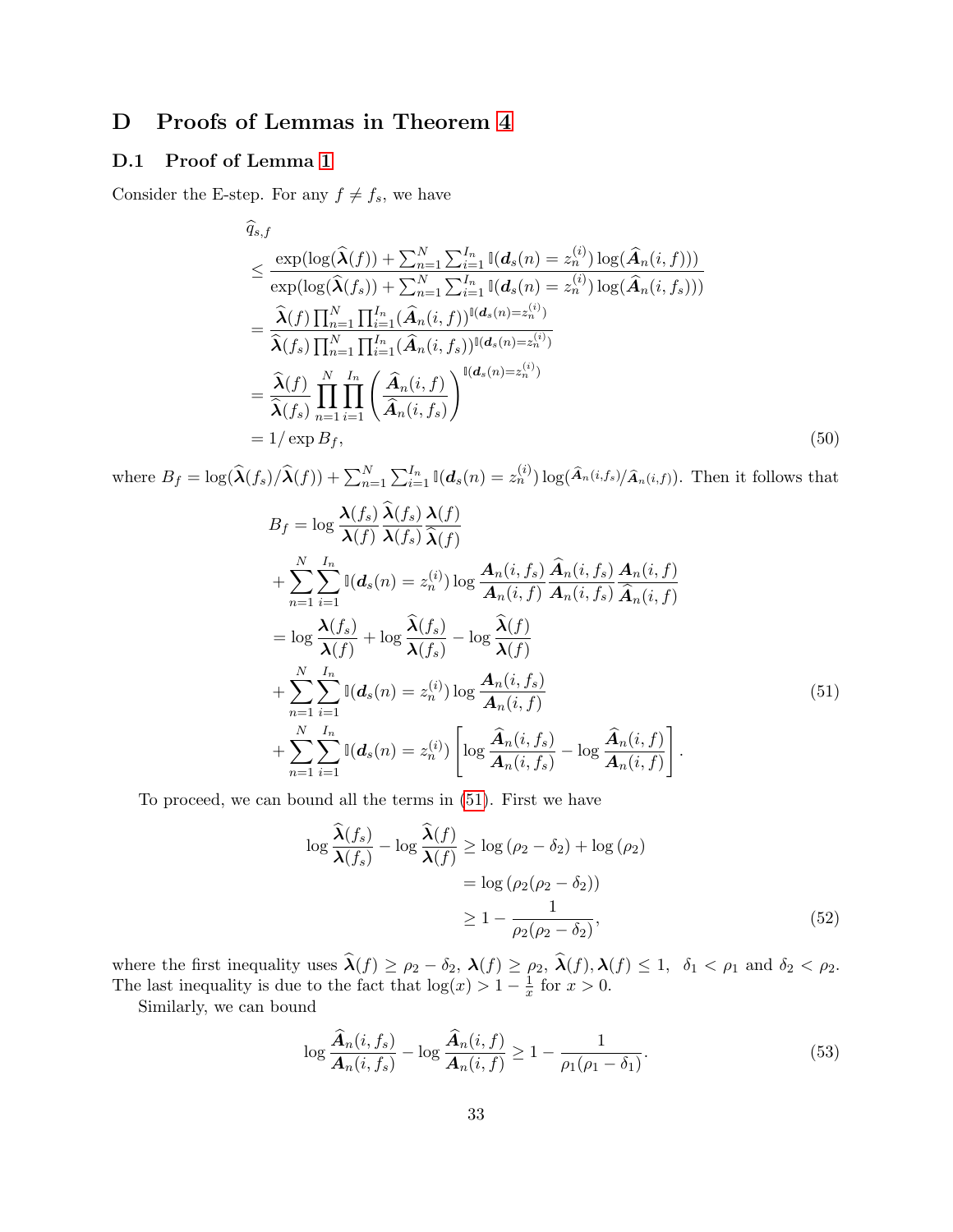Assuming that  $\mathcal{E}_1$  happens, we have

$$
B_f \ge \frac{N\overline{D}_2}{2} + 1 - \frac{1}{\rho_2(\rho_2 - \delta_2)} + \frac{N\overline{D}_1}{2} + N\left(1 - \frac{1}{\rho_1(\rho_1 - \delta_1)}\right) = \frac{N(\overline{D}_1 + \overline{D}_2)}{2} + 1 - \frac{1}{\rho_2(\rho_2 - \delta_2)} + N\left(1 - \frac{1}{\rho_1(\rho_1 - \delta_1)}\right),
$$

where the first inequality is obtained by using the definitions of  $\overline{D}_2$  and event  $\mathcal{E}_1$ , equations [\(52\)](#page-32-2) and[\(53\)](#page-32-3). Using the definition  $\overline{D} := \frac{D_1 + D_2}{2}$ , one can see that

$$
B_f \ge N\overline{D} + 1 - \frac{1}{\rho_2(\rho_2 - \delta_2)} + N\left(1 - \frac{1}{\rho_1(\rho_1 - \delta_1)}\right). \tag{54}
$$

Combining [\(54\)](#page-33-1) with [\(50\)](#page-32-4), for every  $f \neq f_s$ , we have

<span id="page-33-3"></span><span id="page-33-2"></span><span id="page-33-1"></span>
$$
\widehat{q}_{s,f} \le 1/\exp B_f \le \vartheta,\tag{55}
$$

 $\vartheta = e^{-(N\overline{D}+1-\frac{1}{\rho_2(\rho_2-\delta_2)}+N(1-\frac{1}{\rho_1(\rho_1-\delta_1)}))}$ . Using [\(55\)](#page-33-2) and  $\sum_{f=1}^F \widehat{q}_{s,f} = 1$ , we have

$$
\widehat{q}_{s,f_s} = 1 - \sum_{f \neq f_s} \widehat{q}_{s,f} \ge 1 - F\vartheta. \tag{56}
$$

The inequalities in [\(55\)](#page-33-2) and [\(56\)](#page-33-3) can be summarized as follows:

<span id="page-33-4"></span>
$$
|\widehat{q}_{s,f} - \mathbb{I}(f_s = f)| \le v, \ \forall f, s. \tag{57}
$$

#### <span id="page-33-0"></span>D.2 Proof of Lemma [2](#page-29-1)

The first result given in [\(38a\)](#page-30-4) follows similar steps as in Lemma 9 from [\[43\]](#page-22-9) which is detailed below using the notations in our case:

According to the M-step update [\(33\)](#page-28-3), we can write  $\widehat{A}_n(i, f) = \frac{A}{B}$ , where  $A := \sum_{s=1}^S \widehat{q}_{s,f} \mathbb{I}(d_s(n))$  $z_n^{(i)}$  and  $B := \sum_{i'=1}^{I_n} \sum_{s=1}^{S} \hat{q}_{s,f} \mathbb{I}(d_s(n) = z_n^{(i')})$ .

Assuming that the event  $\mathcal{E}_2$  holds true, we can have

$$
|A - S\lambda(f)pA_n(i, f)|
$$
  
\n
$$
\leq |\sum_{s=1}^{S} \mathbb{I}(f_s = f)\mathbb{I}(d_s(n) = z_n^{(i)}) - S\lambda(f)pA_n(i, f)|
$$
  
\n
$$
+ |\sum_{s=1}^{S} \hat{q}_{s,f}\mathbb{I}(d_s(n) = z_n^{(i)}) - \sum_{s=1}^{S} \mathbb{I}(f_s = f)\mathbb{I}(d_s(n) = z_n^{(i)})|
$$
  
\n
$$
\leq St_{nif} + S\beta,
$$
\n(58)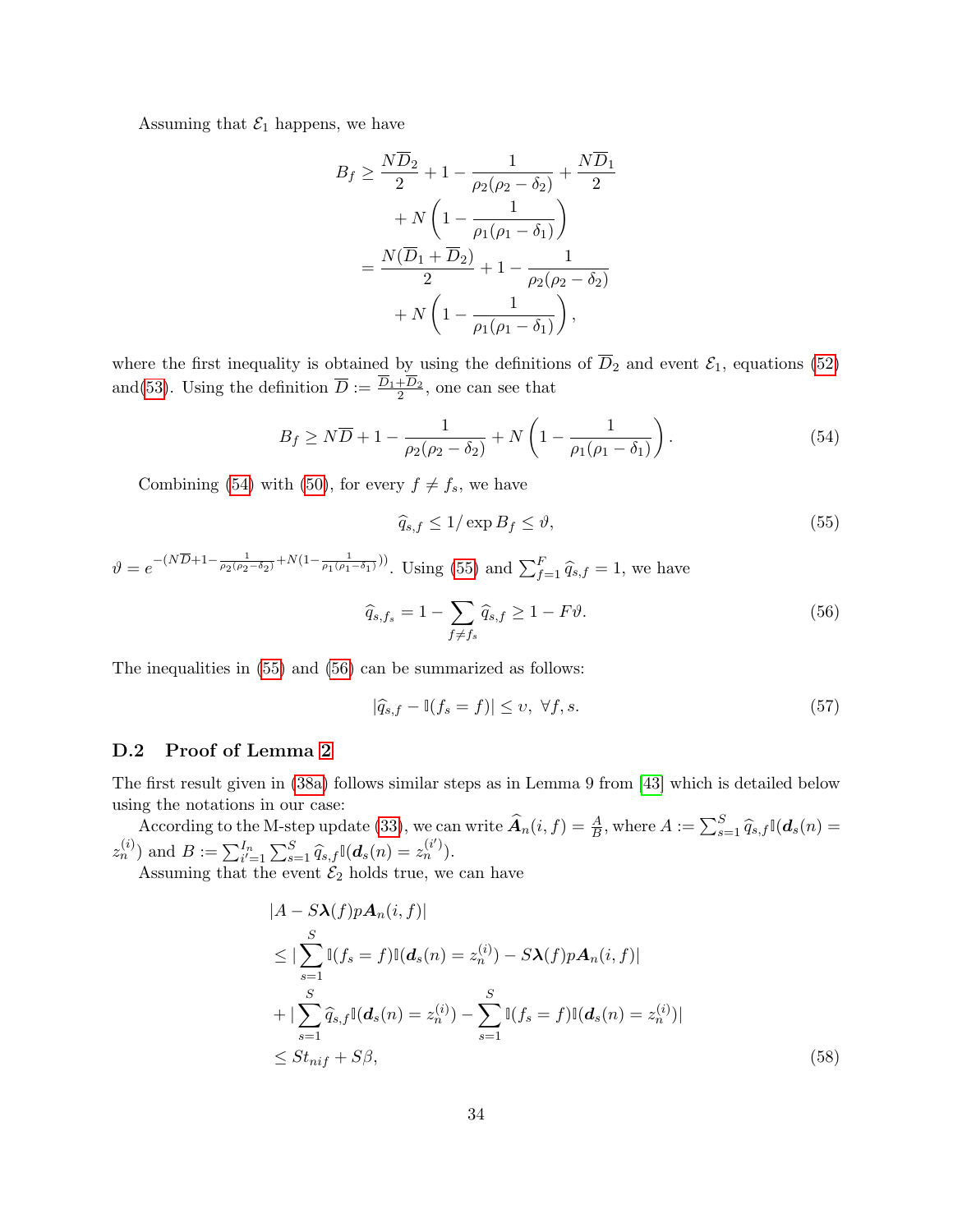where the last inequality is by the definition of  $\mathcal{E}_2$  and [\(35\)](#page-29-4). Assuming that the event  $\mathcal{E}_3$  holds true, we have

$$
|B - S\lambda(f)p| \le |\sum_{s=1}^{S} \mathbb{I}(f_s = f)\mathbb{I}(d_s(n) \ne 0) - S\lambda(f)p|
$$
  
+ 
$$
|\sum_{i'=1}^{I_n} \sum_{s=1}^{S} \widehat{q}_{s,f} \mathbb{I}(d_s(n) = z_n^{(i')}) - \sum_{s=1}^{S} \mathbb{I}(f_s = f)\mathbb{I}(d_s(n) \ne 0)|
$$
  

$$
\le St_{nif} + S\beta,
$$
 (59)

where the last inequality is obtained by assuming that event  $\mathcal{E}_3$  holds true and using [\(35\)](#page-29-4).

Combining the bounds for A and B, we can get

<span id="page-34-0"></span>
$$
\begin{aligned}\n\left|\widehat{A}_{n}(i,f) - A_{n}(i,f)\right| &= \left|\frac{A}{B} - A_{n}(i,f)\right| \\
&= \left|\frac{S\lambda(f)pA_{n}(i,f) + A - S\lambda(f)pA_{n}(i,f)}{S\lambda(f)p + B - S\lambda(f)p} - A_{n}(i,f)\right| \\
&= \left|\frac{A - S\lambda(f)pA_{n}(i,f) - A_{n}(i,f)(B - S\lambda(f)p)}{S\lambda(f)p + B - S\lambda(f)p}\right| \\
&\leq \frac{|A - S\lambda(f)pA_{n}(i,f)| + A_{n}(i,f)|(B - S\lambda(f)p)|}{|S\lambda(f)p + B - S\lambda(f)p|} \\
&\leq \frac{2St_{nif} + 2S\beta}{S\lambda(f)p - St_{nif} - S\beta},\n\end{aligned}
$$

where the last inequality is by the fact that  $A_n(i, f) \leq 1$  and the bounds from [\(58\)](#page-33-4) and [\(59\)](#page-34-0).

For the second result, consider the M-step update for  $\hat{\lambda}$  given by [\(33\)](#page-28-3). One can write  $\hat{\lambda}(f)$  =  $C/D$  where

$$
C = \sum_{s=1}^{S} \hat{q}_{s,f}, \quad D = \sum_{f'=1}^{F} \sum_{s=1}^{S} \hat{q}_{s,f'}.
$$

Assume that the event  $\mathcal{E}_4$  happens, using [\(35\)](#page-29-4), we have

$$
|C - S\lambda(f)| \le \left| \sum_{s=1}^{S} \mathbb{I}(f_s = f) - S\lambda(f) \right|
$$
  
+ 
$$
\left| \sum_{s=1}^{S} \widehat{q}_{s,f} - \sum_{s=1}^{S} \mathbb{I}(f_s = f) \right|
$$
  

$$
\le Sc_f + S\beta.
$$

In addition, we have

$$
|D - S| \le \left| \sum_{f'=1}^{F} \sum_{s=1}^{S} \mathbb{I}(f_s = f') - S \right|
$$
  
+ 
$$
\left| \sum_{f'=1}^{F} \sum_{s=1}^{S} \widehat{q}_{s,f'} - \sum_{f'=1}^{F} \sum_{s=1}^{S} \mathbb{I}(f_s = f') \right| \le SF\beta.
$$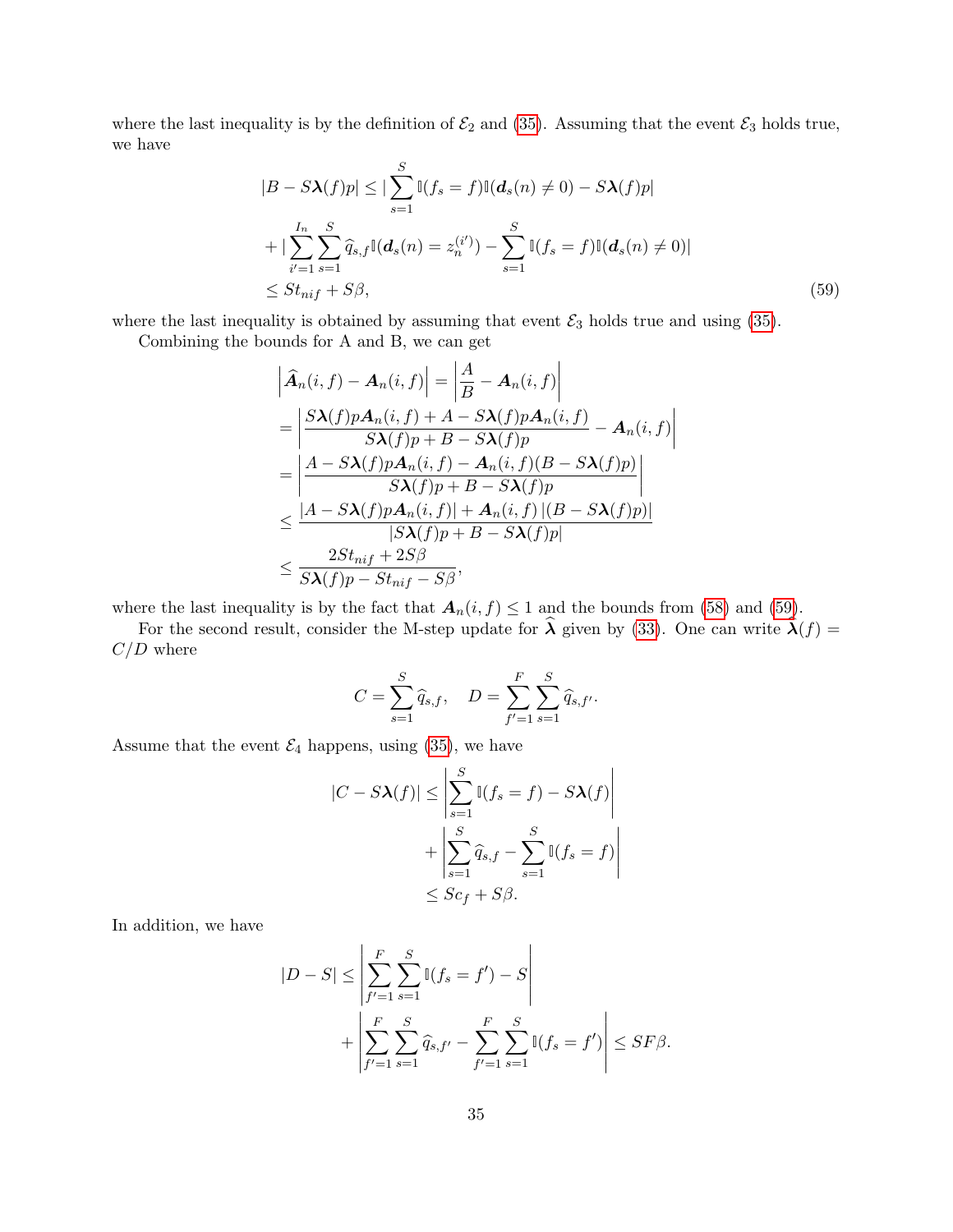Combining the bounds for  $C$  and  $D$ , we obtain

$$
|\hat{\lambda}(f) - \lambda(f)| = \left| \frac{C}{D} - \lambda(f) \right|
$$
  
= 
$$
\left| \frac{(C - S\lambda(f)) + S\lambda(f)}{(D - S) + S} - \lambda(f) \right|
$$
  
= 
$$
\left| \frac{(C - S\lambda(f_s)) - \lambda(f)(D - S)}{(D - S) + S} \right|
$$
  

$$
\leq \frac{Sc_f + S\beta + SF\beta}{S - SF\beta},
$$

where the last inequality is by using triangle inequality and the fact that  $\lambda(f) \leq 1$ .

#### <span id="page-35-0"></span>D.3 Proof of Lemma [3](#page-29-2)

Consider the following term in [\(34\)](#page-29-5) from Lemma [1:](#page-29-0)

$$
N\overline{D} + 1 - \frac{1}{\rho_2(\rho_2 - \delta_2)} + N\left(1 - \frac{1}{\rho_1(\rho_1 - \delta_1)}\right) =
$$
  

$$
N\left(\frac{\overline{D}}{2} + 1 - \frac{1}{\rho_1(\rho_1 - \delta_1)}\right) + \frac{N\overline{D}}{2} + 1 - \frac{1}{\rho_2(\rho_2 - \delta_2)}.
$$

In order to bound the term  $E$  as below

<span id="page-35-1"></span>
$$
E := \frac{\overline{D}}{2} + 1 - \frac{1}{\rho_1(\rho_1 - \delta_1)} \ge \frac{\overline{D}}{4},
$$

 $\delta_1$  has to be bounded such that

$$
\delta_1 \le \rho_1 - \frac{4}{\rho_1(4+\overline{D})} = \frac{4\rho_1^2 + \overline{D}\rho_1^2 - 4}{\rho_1(4+\overline{D})}.
$$
\n(60)

Similarly, in order to bound  $G$  as below

<span id="page-35-2"></span>
$$
G:=\frac{N\overline{D}}{2}+1-\frac{1}{\rho_2(\rho_2-\delta_2)}\geq \frac{N\overline{D}}{4},
$$

 $\delta_2$  has to be bounded such that

$$
\delta_2 \le \rho_2 - \frac{4}{\rho_2(4+N\overline{D})} = \frac{4\rho_2^2 + N\overline{D}\rho_2^2 - 4}{\rho_2(4+N\overline{D})}.
$$
\n(61)

One can pick the values to  $\delta_1$  and  $\delta_2$  such that the conditions [\(60\)](#page-35-1) and [\(61\)](#page-35-2) are satisfied. Since  $\overline{D} \ge \max \left\{ \frac{8 - 4\rho_1^2}{\rho_1^2}, \frac{8 - 4\rho_2^2}{N\rho_2^2} \right\}$  $\left\{ \frac{1}{2}, \frac{4\rho_1^2 + \overline{D}\rho_1^2 \geq 8 \text{ and } 4\rho_2^2 + N\overline{D}\rho_2^2 \geq 8 \text{ hold true.} \right\}$ 

Therefore, one can see that the defined  $\delta_1$  and  $\delta_2$  in the lemma's statement, i.e.,

$$
\delta_1 := \frac{4}{\rho_1(4+\overline{D})}, \qquad \delta_2 := \frac{4}{\rho_2(4+N\overline{D})}
$$
\n(62)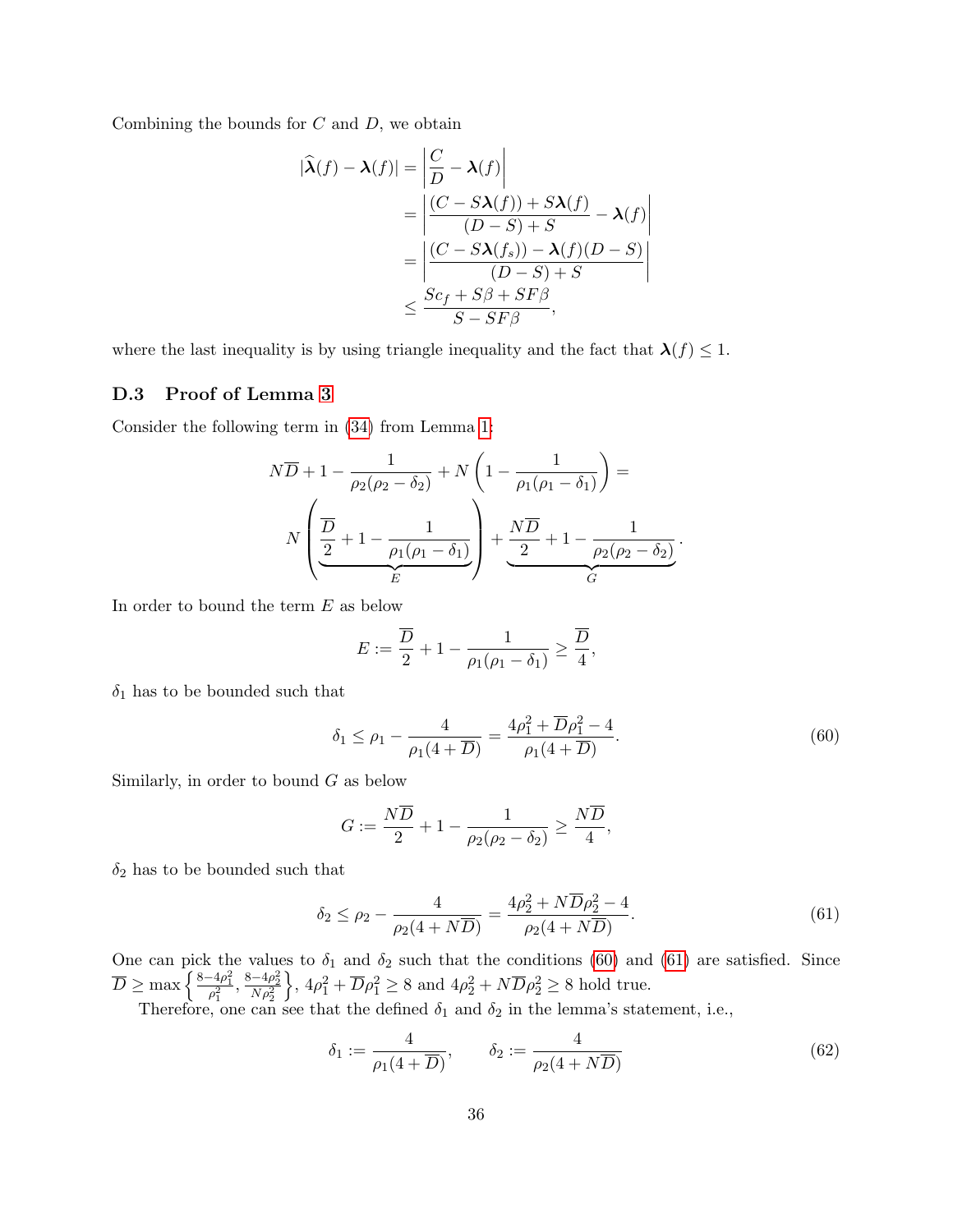satisfy the conditions [\(60\)](#page-35-1) and [\(61\)](#page-35-2). Indeed, since  $\overline{D} \ge \frac{8-4\rho_1^2}{\rho_1^2}$ ,  $\delta_1 := \frac{4}{\rho_1(4+\overline{D})} \le \frac{\rho_1}{2} \le 1$ , the above is valid. Similarly, we have  $\delta_2 := \frac{4}{\rho_2(4+N\overline{D})} \leq \frac{\rho_2}{2} \leq 1$ . Therefore, using the assigned values of  $\delta_1$  and  $\delta_2$ , we have

$$
N\overline{D} + 1 - \frac{1}{\rho_2(\rho_2 - \delta_2)} + N\left(1 - \frac{1}{\rho_1(\rho_1 - \delta_1)}\right) \ge \frac{N\overline{D}}{2}.\tag{63}
$$

Then, we have

<span id="page-36-1"></span><span id="page-36-0"></span>
$$
|\widehat{q}_{s,f} - \mathbb{I}(f_s = f)| \le v
$$
  
\n
$$
\le \exp\left(-\frac{N\overline{D}}{2} + \log(F)\right)
$$
  
\n
$$
\le t_{\min}/2,
$$
\n(64)

where  $t_{\min} = \min\{\{t_{nif}\}, \{c_f\}\}\$ and the first inequality is by Lemma [1,](#page-29-0) the second inequality is by using [\(63\)](#page-36-0) and the third inequality is from the condition [\(37\)](#page-29-3).

From [\(37\)](#page-29-3), we have  $t_{nif} \leq \frac{p\rho_2}{8} \leq \frac{p\lambda(f)}{8}$  $\frac{N(I)}{8}$ . Combining this with Lemma [2,](#page-29-1) we obtain

$$
\left|\widehat{\boldsymbol{A}}_n(i,f)-\boldsymbol{A}_n(i,f)\right|\leq \frac{2St_{nif}+2S\beta}{(7/8)S\boldsymbol{\lambda}(f)p-S\beta},
$$

where  $\beta$  is defined such that  $|\hat{q}_{s,f} - \mathbb{I}(f_s = f)| \leq \beta, \forall f, s$ .

From [\(64\)](#page-36-1), the scalar  $\beta$  can be assigned with a value such that  $\beta = t_{\text{min}}/2$ . Then,

$$
\left| \widehat{A}_n(i, f) - A_n(i, f) \right| \le \frac{2St_{nif} + St_{\min}}{(7/8)S\lambda(f)p - St_{\min}/2}
$$

$$
\le \frac{3St_{nif}}{(7/8)S\lambda(f)p - St_{\min}/2},
$$

where the last step is obtained by using  $t_{\min} \leq t_{nif}$ . By using the condition  $t_{\min} \leq \frac{p\rho_2}{8} \leq \frac{p\lambda(f)}{8}$ 8 from  $(37)$ , we get

$$
\left|\widehat{\mathbf{A}}_n(i,f)-\mathbf{A}_n(i,f)\right|\leq \frac{3St_{nif}}{(7/8)S\lambda(f)p-S\lambda(f)p/16}\leq \frac{4t_{nif}}{\lambda(f)p}.
$$

Since

$$
\frac{4t_{nif}}{\lambda(f)p} \le \frac{4t_{nif}}{p\rho_2} \le \frac{1}{2F}\xi \le \frac{4}{\rho_1(4+\overline{D})} = \delta_1,
$$

the estimation error of the newly updated  $A_n$  as given in [\(33\)](#page-28-3) is at least no worse than the initial estimation error  $\delta_1$ .

Next, consider the result [\(38b\)](#page-30-5) from Lemma [2.](#page-29-1) Assigning  $\beta = t_{\text{min}}/2$ ,

$$
|\widehat{\lambda}(f) - \lambda(f)|
$$
  
\n
$$
\leq \frac{Sc_f + S\beta + SF\beta}{S - SF\beta} \leq \frac{Sc_f + St_{\min}/2 + SFt_{\min}/2}{S - SFt_{\min}/2}
$$
  
\n
$$
\leq \frac{2Sc_f + St_{\min} + SFt_{\min}}{2S - SFt_{\min}} \leq \frac{2Sc_f + Sc_f + SFc_f}{2S - SFt_{\min}}
$$
  
\n
$$
\leq \frac{4SFc_f}{2S - SFt_{\min}} \leq \frac{4SFc_f}{S - SFt_{\min}} \leq 8Fc_f,
$$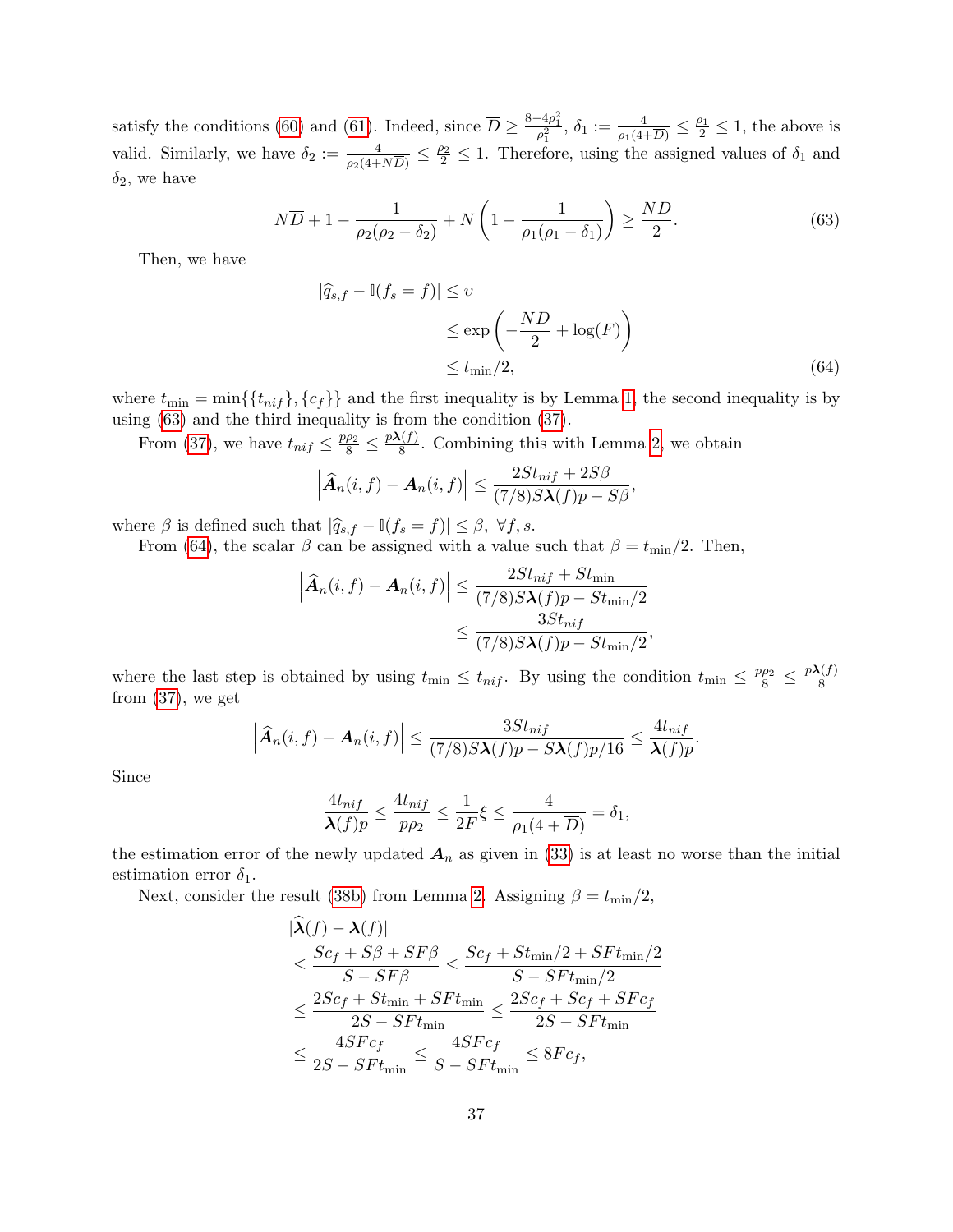where we have used the fact that  $t_{\min} \leq 1/2F$  according to [\(37\)](#page-29-3).

The above inequality also implies that

$$
|\widehat{\lambda}(f) - \lambda(f)| \le 8Fc_f \le p\rho_2\xi \le \frac{4}{\rho_2(4+N\overline{D})} = \delta_2.
$$

That is, the estimation error of the newly updated  $\lambda$  as given in [\(33\)](#page-28-3) is at least no worse than the initial estimation error  $\delta_2$ .

## <span id="page-37-1"></span>E Lemmata

<span id="page-37-2"></span>In this section, we present a collection of lemmata that will be used in our proofs.

**Lemma 4** [\[30\]](#page-21-14) Under the described NMF model in Eq. [\(14\)](#page-24-1), assume that  $||N(:, q)||_2 \leq \delta$  for all  $q \in \{1, \ldots, K\}$ , if the below holds:

$$
\epsilon \leq \sigma_{\min}(\boldsymbol{W}) \min \left( \frac{1}{2\sqrt{F-1}}, \frac{1}{4} \right) \left( 1 + 80 \kappa^2(\boldsymbol{W}) \right)^{-1},
$$

then SPA identifies an index set  $\widehat{A} = {\widehat{l_1}, \ldots \widehat{l_F}}$  such that

$$
\max_{1 \le f \le F} \min_{\hat{l}_f \in \hat{\Lambda}} \left\| \mathbf{W}(:,f) - \widetilde{\mathbf{X}}(:,\hat{l}_f) \right\|_2 \le \epsilon \big( 1 + 80\kappa^2(\mathbf{W}) \big),\tag{65}
$$

where  $\kappa(W) = \frac{\sigma_{\max}(W)}{\sigma_{\min}(W)}$  is the condition number of W.

<span id="page-37-3"></span>**Lemma 5** [\[39\]](#page-22-4) Consider a vector  $x \in \mathbb{R}^L$  and the corresponding estimate of the vector  $\hat{x}$  such that  $\hat{x} = x + y$  subcase  $x$  such and  $y \in \hat{x} > 0$ . Assume that  $\|\hat{x}\| > x$  subcase  $x > 0$ .  $\hat{x} = x + n$  where n represents the noise vector and  $x, \hat{x} \geq 0$ . Assume that  $\|\hat{x}\|_1 \geq \eta$  where  $\eta > 0$ and  $\|\mathbf{n}\|_1 < \|\mathbf{x}\|_1$ . Suppose, the vector  $\hat{\mathbf{x}}$  is normalized with respect to its  $\ell_1$  norm. The normalized version can be represented as

$$
\frac{\widehat{x}}{\|\widehat{x}\|_1} = \frac{x}{\|x\|_1} + \widetilde{n},
$$

where  $\|\widetilde{\boldsymbol{n}}\|_1 \leq \frac{2\|\boldsymbol{n}\|_1}{\eta}$  $\frac{\bm{n}_{||1}}{\eta}$  .

<span id="page-37-0"></span>**Lemma 6** [\[39\]](#page-22-4) Let  $\rho > 0, \varepsilon > 0$ , and assume that the rows of  $\boldsymbol{H} \in \mathbb{R}^{K \times F}$  are generated within the  $(F-1)$ -probability simplex uniformly at random (and then nonnegatively scaled).

(a) If the number of rows satisfies

$$
K = \Omega\left(\frac{\varepsilon^{-2(F-1)}}{F}\log\left(\frac{F}{\rho}\right)\right),\tag{66}
$$

then, with probability greater than or equal to  $1-\rho$ , there exist rows of **H** indexed by  $l_1, \ldots, l_F$ such that

$$
\|\boldsymbol{H}(l_f,:)-\boldsymbol{e}_f^\top\|_2\leq \varepsilon, \ \ f=1,\ldots,F.
$$